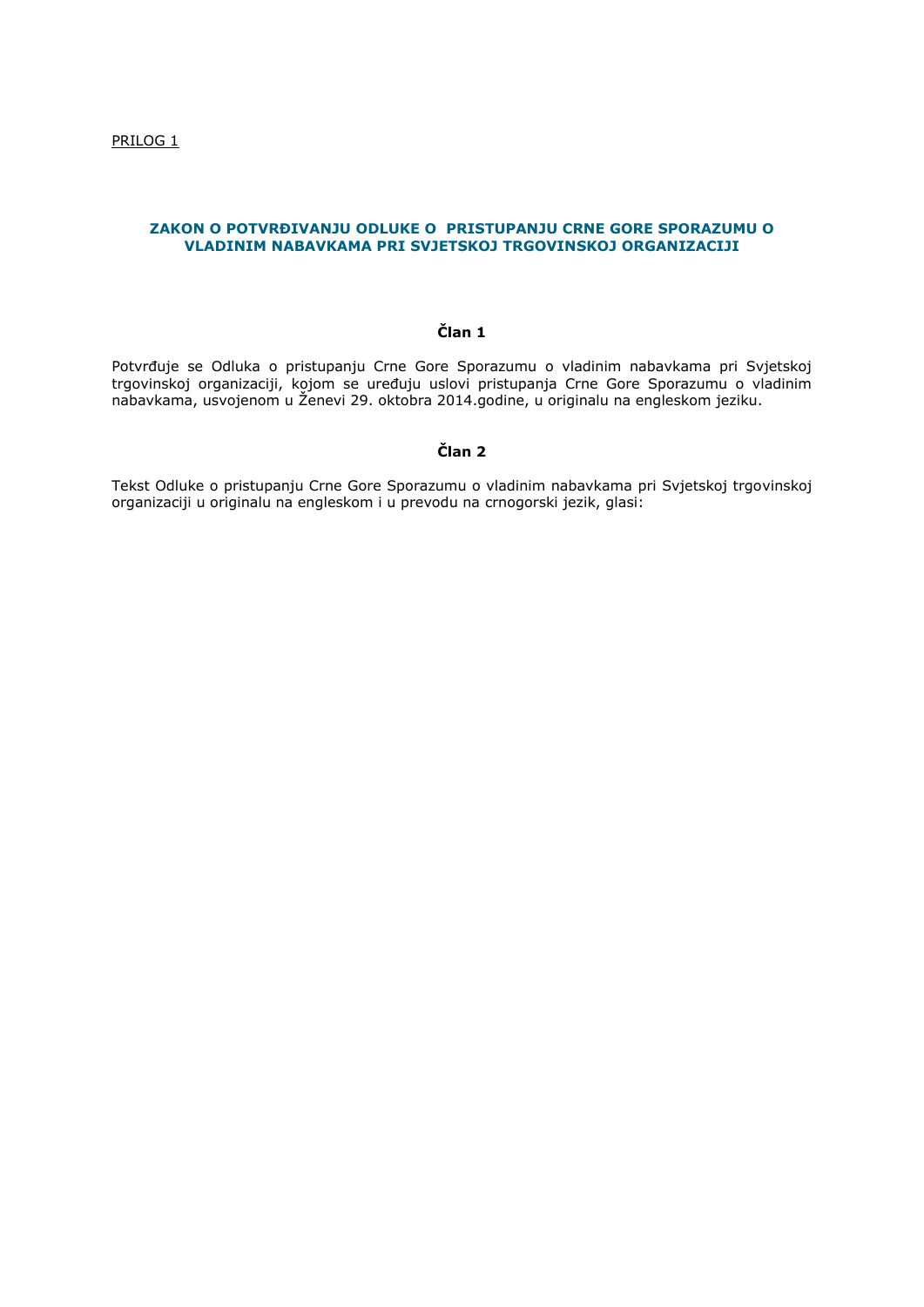#### **ACCESSION OF MONTENEGRO TO THE AGREEMENT ON GOVERNMENT PROCUREMENT**

*Decision of the Committee of 29 October 2014*

The Committee on Government Procurement,

*Having regard* to Article XXIV:2 of the Agreement on Government Procurement done at Marrakesh on 15 April 1994 (the "1994 Agreement"), and Article XXII:2 of the 1994 Agreement on Government Procurement as amended by the Protocol Amending the Agreement on Government Procurement, done at Geneva on 30 March 2012 (the "amended Agreement")<sup>1</sup>;

*Having regard* to the decision of the Committee on Government Procurement on adoption of the text of the Protocol Amending the Agreement on Government Procurement, taken on 30 March 2012 (Appendix 1 to GPA/113 of 2 April 2012), and in particular its paragraphs 3 and 4;

*Having regard* to the entry into force of the Protocol Amending the Agreement on Government Procurement on 6 April 2014 in accordance with paragraph 3 of the said Protocol, and to the subsequent acceptance of the Protocol Amending the Agreement on Government Procurement by two additional Parties;

*Noting* also that three other Parties to the Agreement on Government Procurement have still to accept the Protocol Amending the Agreement on Government Procurement; and

*Considering* Montenegro's application for accession to the Agreement on Government Procurement, contained in document GPA/120 of 4 October 2013, and the consultations held with the Parties to the Agreement on Government Procurement and additional documentation submitted in pursuance thereof;

#### *Decides* as follows:

-

1. In accordance with the provisions of Article XXIV:2 of the 1994 Agreement and Article XXII:2 of the amended Agreement, Montenegro may accede to the Agreement on Government Procurement on the terms of this decision including its attachments.

2. The Agreement on Government Procurement shall enter into force for Montenegro on the thirtieth day following the date of its accession, i.e. the date on which the instrument of accession reproducing the terms of this decision, including its Attachment A, has been received by the Director-General.

3. Pursuant to paragraph 4 of the decision of the Committee on Government Procurement on adoption of the text of the Protocol Amending the Agreement on Government Procurement, taken on 30 March 2012 (Appendix 1 to GPA/113 of 2 April 2012), Montenegro shall be bound by said Protocol from the date of entry into force of the Agreement on Government Procurement for it.

4. From the date of entry into force of the Agreement on Government Procurement for it, Montenegro shall provide access to the procurement that it covers under Appendix I as set out in Attachment A to this decision to all Parties to the Agreement on Government Procurement.

5. From the date of entry into force of the Agreement on Government Procurement for Montenegro, the European Union's Appendix I Annexes will apply subject to the terms set out in Attachment B to this Decision.

 $1$  The 1994 Agreement and the amended Agreement are hereafter referred to together as the "Agreement on Government Procurement".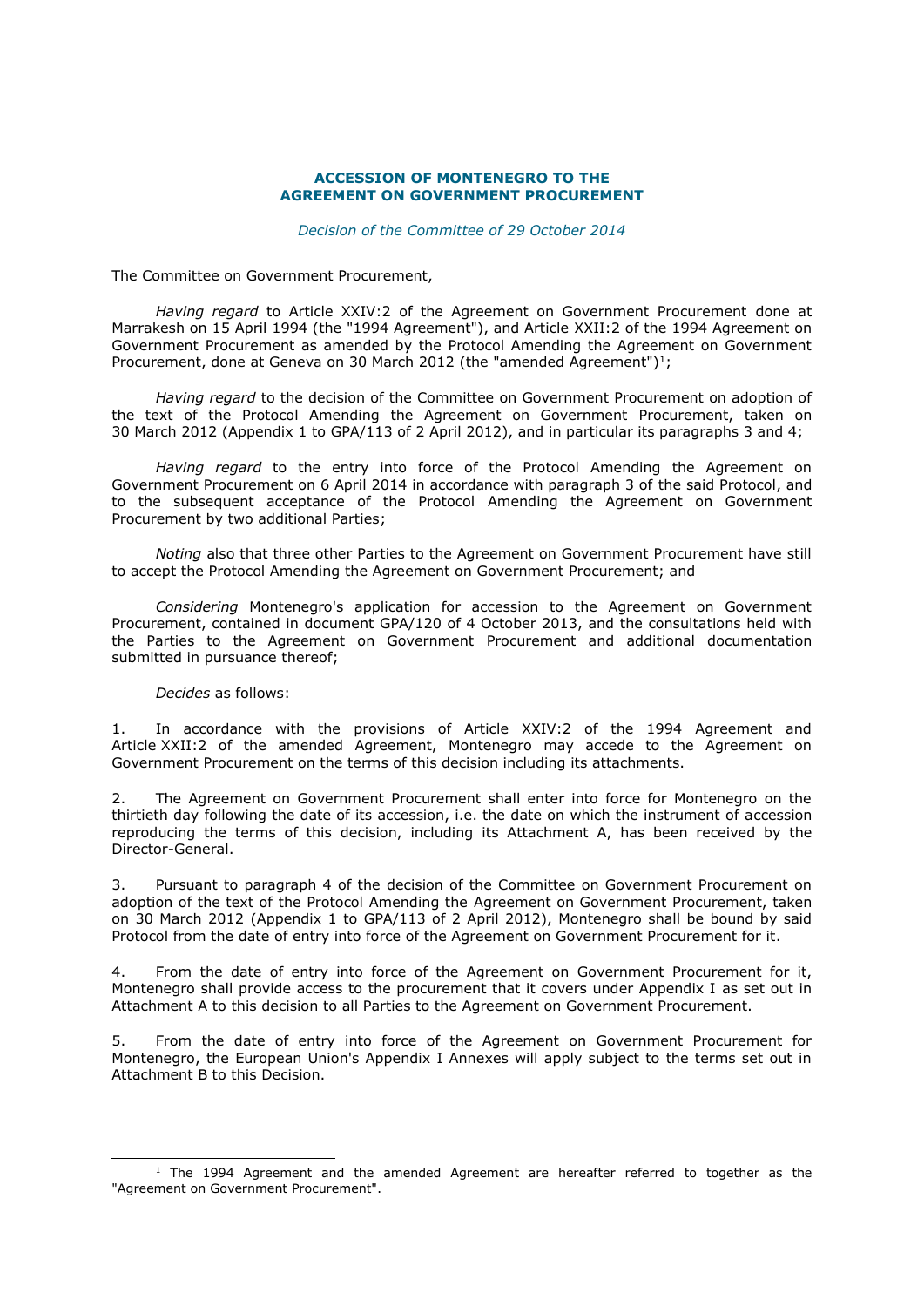6. Until the Protocol Amending the Agreement on Government Procurement has entered into force for all Parties to the 1994 Agreement, as between Montenegro and a Party only to the 1994 Agreement, the latter Party's Appendix I to the 1994 Agreement shall apply.

7. This Decision shall expire six months after the date of its adoption by the Committee on Government Procurement unless it is extended by that Committee by mutual consent between the Committee and Montenegro.

8. From the date of entry into force of the Agreement on Government Procurement for Montenegro, the terms attached to its instrument of accession shall become an integral part of the Agreement on Government Procurement as the Appendices with regard to Montenegro.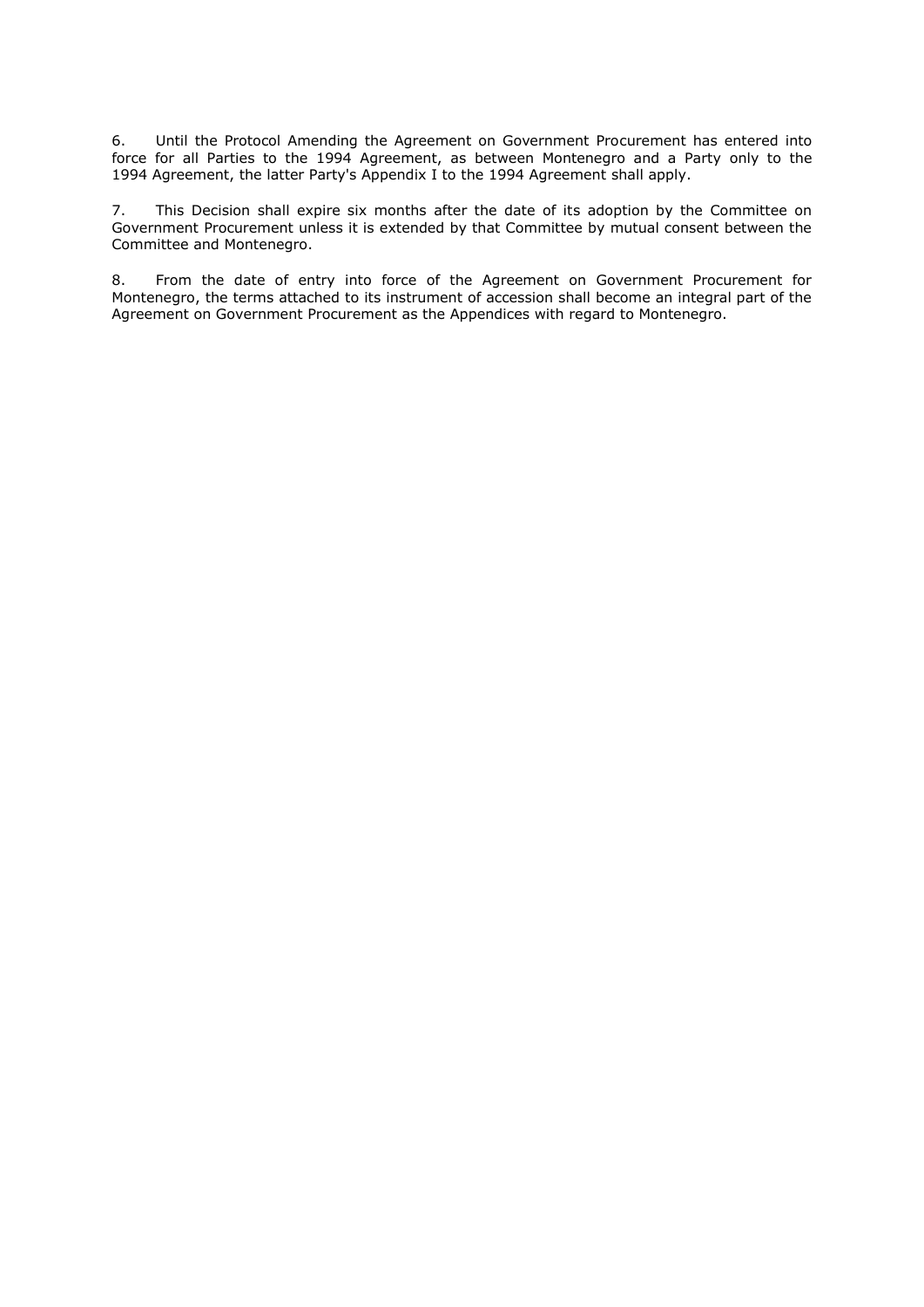# **ATTACHMENT A**

# **TERMS OF ACCESSION OF MONTENEGRO TO THE REVISED AGREEMENT ON GOVERNMENT PROCUREMENT**

# **APPENDIX I**

# **MONTENEGRO**

(Authentic in the English Language)

#### **ANNEX 1**

#### CENTRAL GOVERNMENT ENTITIES

#### **Thresholds:**

| Goods                        | SDR 130,000   |
|------------------------------|---------------|
| Services                     | SDR 130,000   |
| <b>Construction Services</b> | SDR 5,000,000 |

#### **List of Entities:**

- 1. Ministry of Justice;
- 2. Ministry of the Interior;
- 3. Ministry of Defense;
- 4. Ministry of Finance;
- 5. Ministry of Foreign Affairs and European Integration;
- 6. Ministry of Education;
- 7. Ministry of Culture;
- 8. Ministry of Economy;
- 9. Ministry of Transport and Maritime Affairs;
- 10. Ministry of Agriculture and Rural Development;
- 11. Ministry of Sustainable Development and Tourism;
- 12. Ministry of Health;
- 13. Ministry for Human and Minority Rights;
- 14. Ministry for Information Society and Telecommunications;
- 15. Ministry of Labour and Social Welfare;
- 16. Ministry of Science;
- 17. Directorate for Anti-Corruption Initiative;
- 18. Institute for Execution of Criminal Sanctions;
- 19. Police Directorate;
- 20. Department of Public Revenues;
- 21. Customs Administration;
- 22. Games of Chance Administration;
- 23. Property Administration;
- 24. Real Estate Administration;
- 25. Directorate for Protection of Cultural Property;<br>26. Directorate for Development of Small and Med
- Directorate for Development of Small and Medium Sized Enterprise;
- 27. Port Administration;
- 28. Maritime Safety Department;
- 29. Transport Directorate;

\* In English only.

-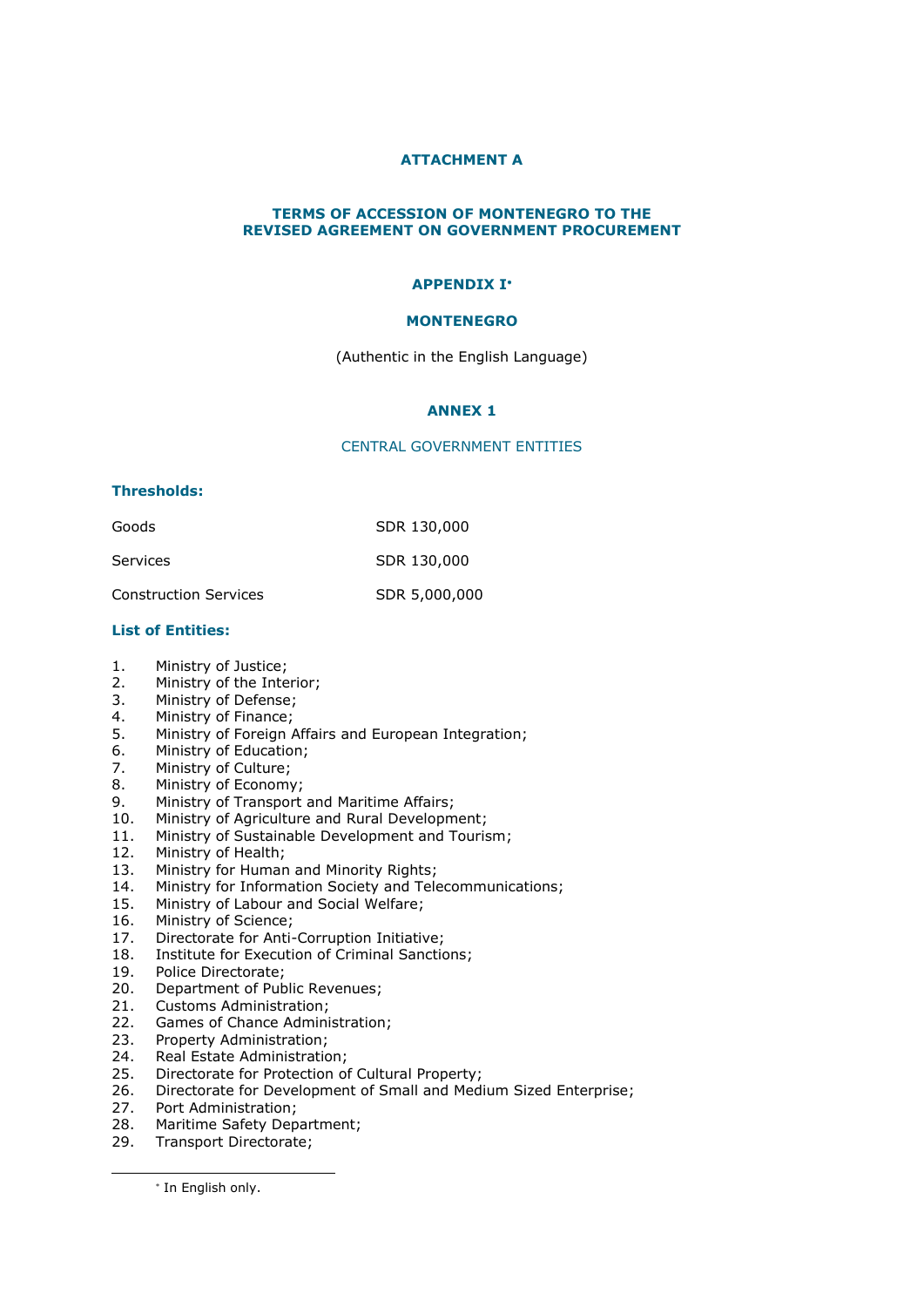- 30. Railway Directorate;
- 31. Phytosanitary Administration;
- 32. Veterinary Directorate;
- 33. Forest Administration;
- 34. Water Directorate;
- 35. Tobacco Agency;
- 36. Directorate of Public Works;
- 37. Bureau for Care of Refugees;
- 38. Human Resources Administration;
- 39. Administration for Prevention of Money Laundering and Financing of Terrorism;
- 40. Public Procurement Administration;
- 41. Administration for Competition Protection;
- 42. Inspection Directorate;
- 43. Directorate for Youth and Sports;
- 44. Secretariat for Legislation;
- 45. Secretariat for Development Projects;
- 46. Statistical Office MONSTAT;
- 47. Hydrological and Meteorological Service;
- 48. Bureau for Education Services;<br>49. Intellectual Property Office;
- 49. Intellectual Property Office;<br>50. Bureau of Metrology;
- Bureau of Metrology;
- 51. State Archive;
- 52. Direction for Protection of Confidential Data;
- 53. Environmental Protection Agency;
- 54. Parliament of Montenegro;
- 55. President of Montenegro;
- 56. Constitutional Court of Montenegro;
- 57. State Audit Institution;
- 58. University of Montenegro;
- 59. Secretariat General of the Government of Montenegro;
- 60. Central Bank of Montenegro;
- 61. Protector of Human Rights and Freedoms (Ombudsman);
- 62. Commission for the Control of Public Procurement Procedures;
- 63. Supreme Court of Montenegro;
- 64. Public Prosecutor's Office;
- 65. Council for Privatization and Capital Projects;
- 66. Administrative Court;
- 67. Supreme Public Prosecutor's Office;
- 68. Agency for Electronic Communications and Postal Services;
- 69. Agency for Electronic Media;
- 70. Agency for Medicines and Medical Devices;
- 71. Agency for Amicable Settlement of Labour Disputes;
- 72. National Security Agency;
- 73. Insurance Supervision Agency;
- 74. Montenegrin Investment Promotion Agency (MIPA);
- 75. Accreditation Body;
- 76. Appellate Court;
- 77. Montenegrin Academy of Sciences and Arts;
- 78. Pension and Disability Insurance Fund/PIO;
- 79. Health Insurance Fund;
- 80. Healthcare Institution Pharmacies of Montenegro Montefarm;
- 81. Securities Commission of Montenegro;
- 82. MDI/Montenegro Defence Industry;
- 83. National Tourism Organization;
- 84. Radio and Television of Montenegro;
- 85. Employment Agency.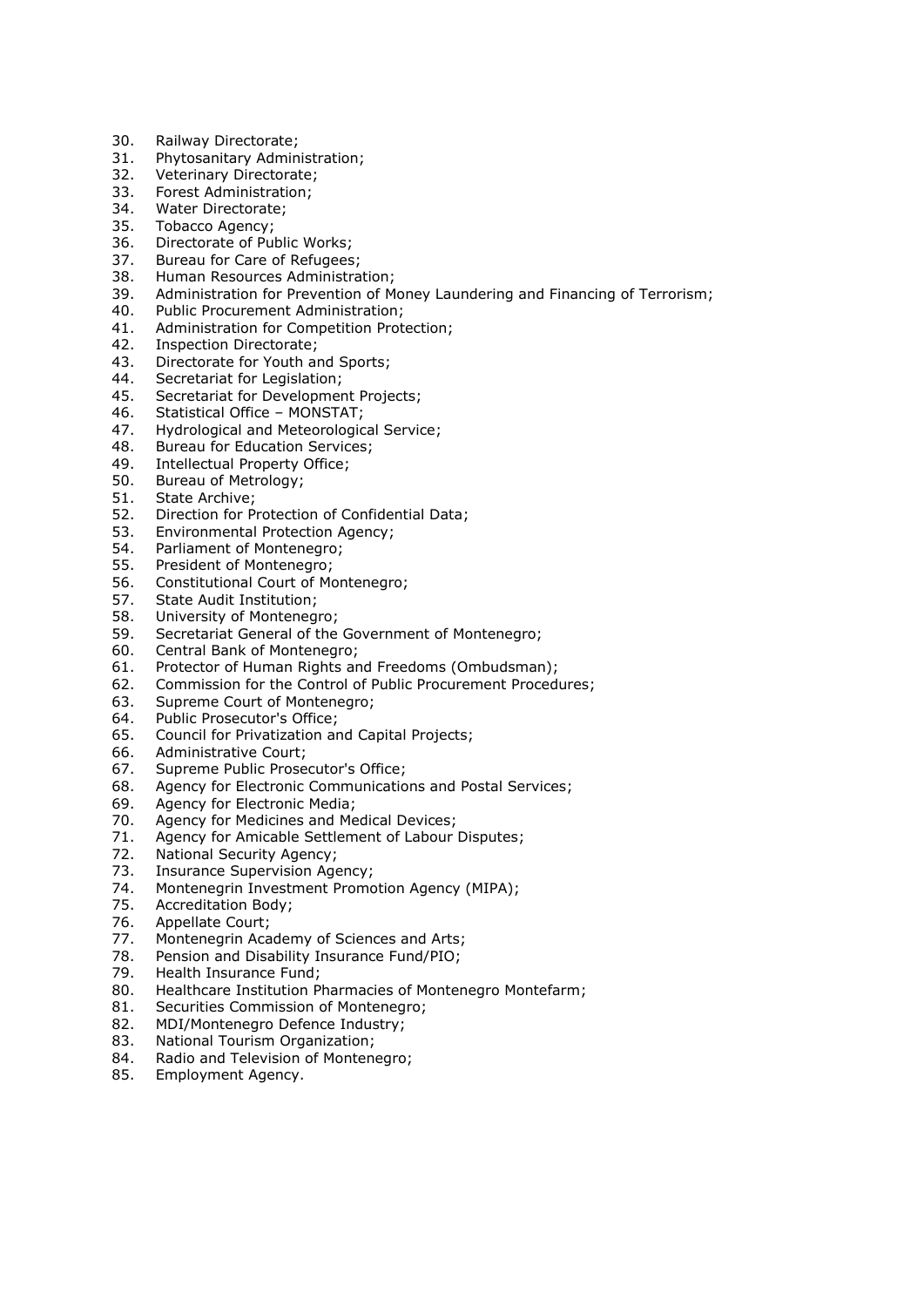# *Notes to Annex 1*

- 1. The following shall not be considered as covered procurement:
	- a. procurement by procuring entities covered under this Annex of air traffic control equipment in regard of suppliers and service providers from the United States;
	- b. procurement by procuring entities covered under this Annex of good or service components of procurement which are not themselves covered by this Agreement in regard of suppliers and services providers from the United States and Canada;

until such time as Montenegro has accepted that the Parties concerned provide satisfactory reciprocal access for the Montenegrin goods, suppliers, services and service providers to their own procurement markets.

2. The provisions of Article XVIII shall not apply to suppliers and service providers of Japan, Korea and the US in contesting the award of contracts to a supplier or service provider of Parties other than those mentioned, which are small or medium sized enterprises under the relevant provisions of Montenegrin law, until such time as Montenegro accepts that they no longer operate discriminatory measures in favour of certain domestic small and minority businesses.

3. "Central Government Entities" covers also any subordinated entity of any contracting authority of Montenegro provided it does not have separate legal personality.

4. As far as procurement by entities in the field of defence and security is concerned, only non-sensitive and non-warlike materials contained in the list attached to Annex 4 are covered.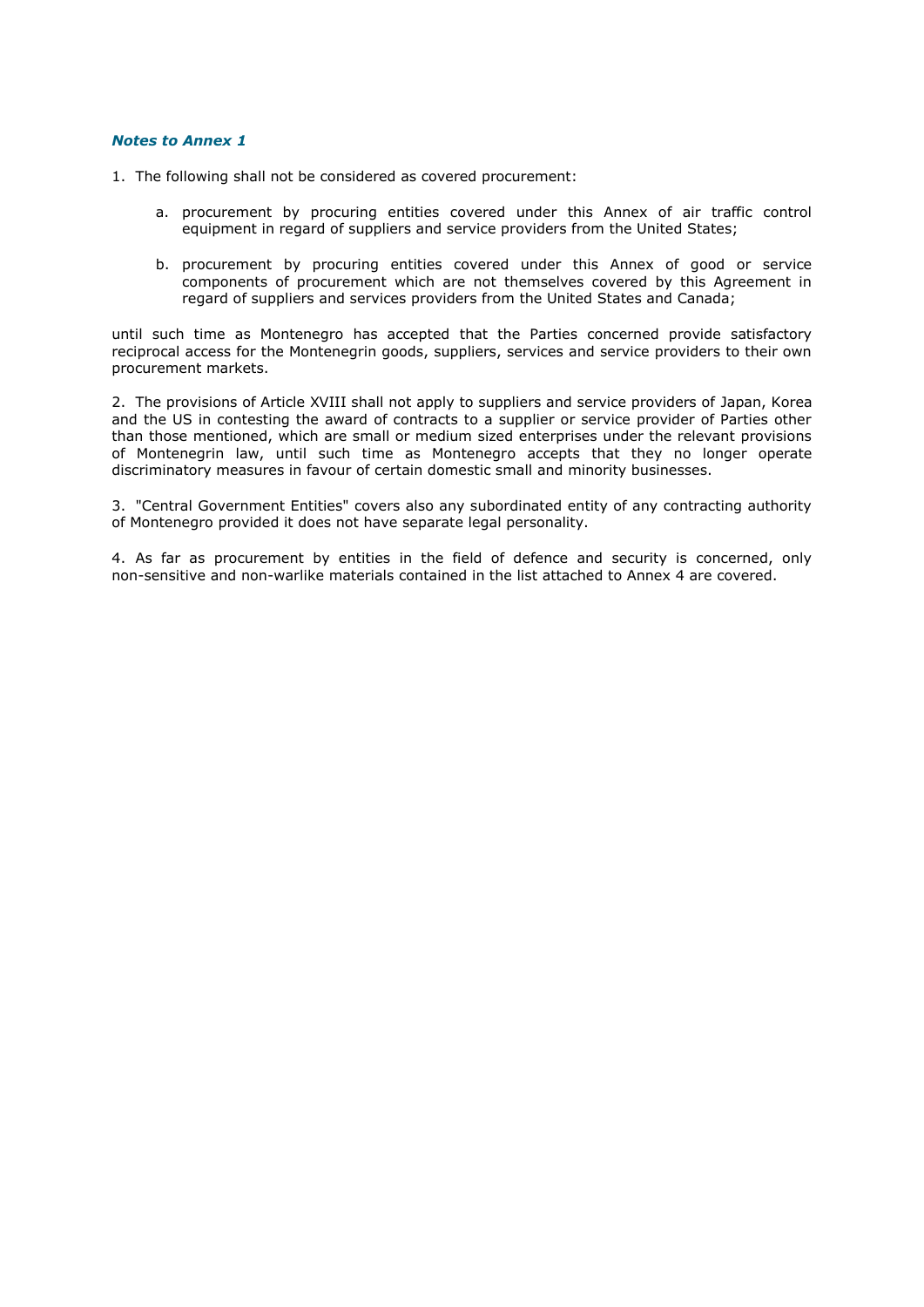# **ANNEX 2**

# SUB-CENTRAL GOVERNMENT ENTITIES

# **Thresholds:**

| Goods                        | SDR 200,000   |
|------------------------------|---------------|
| Services                     | SDR 200,000   |
| <b>Construction Services</b> | SDR 5,000,000 |

#### **List of Entities:**

1. All regional or local contracting authorities.

All sub-central government entities (local self-government units) and subordinated organizations. Sub-central government entities shall be understood as contracting entities of administrative units with population between 7 million and 3 million, between 3 million and 800 000 and between 800 000 and 150 000 inhabitants and smaller administrative units such as municipalities.

- 2. All contracting authorities which are bodies governed by public law.
	- a. A "body governed by public law" means any body:
		- i. established for the specific purpose of meeting needs in the general interest, not having an industrial or commercial character; and
		- ii. having legal personality; and
		- iii. financed, for the most part, by the State, or regional or local authorities, or other bodies governed by public law, or subject to management supervision by those bodies, or having an administrative, managerial or supervisory board; more than half of whose members are appointed by the State, regional or local authorities or by other bodies governed by public law.
	- b. An indicative list of contracting authorities which are bodies governed by public law follows.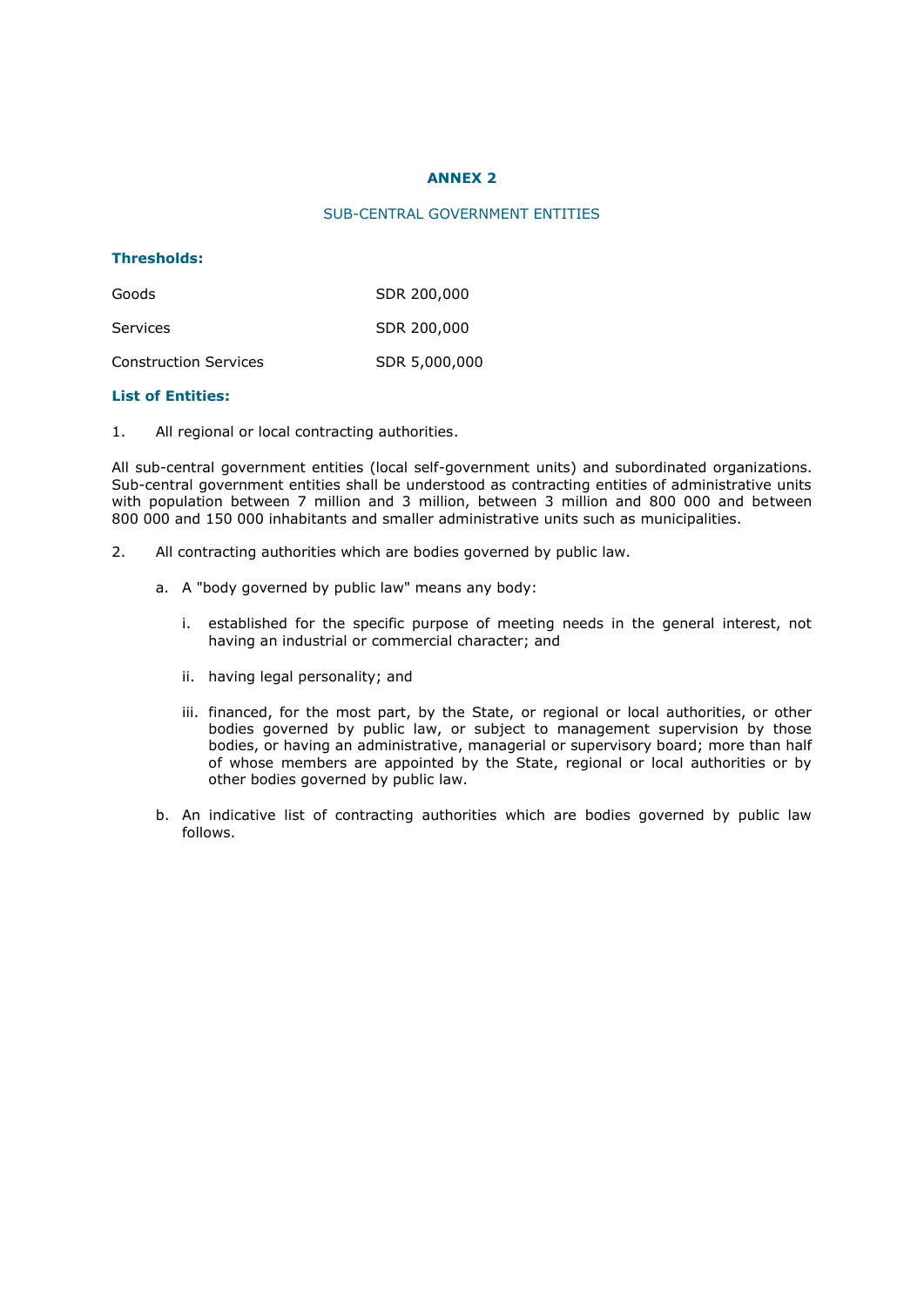# **INDICATIVE LIST OF MONTENEGRO'S CONTRACTING AUTHORITIES WHICH ARE BODIES GOVERNED BY PUBLIC LAW**

- 1. Agency for Investment and Property, Bar;
- 2. Directorate for Property and Protection of rights of the Municipality of Bijelo Polje;
- 3. Directorate for Construction and Investment of Bijelo Polje;
- 4. Budva Holding Ltd, Budva;
- 5. Directorate for Investment and Development, Cetinje;
- 6. Directorate for Traffic, Maintenance and Construction of Roads, Danilovgrad;
- 7. Agency for Construction and Development, Herceg Novi;
- 8. Agency for Managing the City Harbour, Herceg Novi;
- 9. Agency for Protection and Development of Mount Orjen, Herceg Novi;
- 10. Directorate for Development and Construction of Kotor;
- 11. Foundation Kotor Festival of Children's Theatre;
- 12. Agency for Investment, Construction Land and Development of Mojkovac;<br>13. Housing Fund Agency Ltd, Plievlia;
- Housing Fund Agency Ltd, Pljevlja;
- 14. Housing Agency Ltd, Podgorica;
- 15. Agency for Construction and Development of Podgorica;
- 16. Plodovi Crne Gore JSC, Podgorica (Fruits of Montenegro JSC);
- 17. Agency for Construction and Development, Ulcinj.

# *Notes to Annex 2*

- 1. The following shall not be considered as covered procurement:
	- a. procurement by procuring entities covered under this Annex in regard of suppliers, services and service providers from the United States;
	- b. procurement by procuring entities covered under this Annex of air traffic control equipment in regard of suppliers and service providers from the United States;
	- c. procurement by cities-regions with a population between 7 million and 3 million, 3 million and 800,000, local procuring entities and bodies governed by public law covered under this Annex in regard of goods, services, suppliers and service providers from Canada;
	- d. procurement by procuring entities covered under this Annex of good or service components of procurement which are not themselves covered by this Agreement in regard of suppliers and service providers from the United States and Canada;
	- e. procurement between SDR 200,000 and SDR 355,000 by procuring entities covered under this Annex of goods and services for suppliers and service providers from Canada;

until such time as Montenegro has accepted that the Parties concerned provide satisfactory reciprocal access to Montenegrin goods, suppliers, services and service providers to their own procurement markets.

2. The provisions of Article XVIII shall not apply to suppliers and service providers of Japan, Korea and the US in contesting the award of contracts to a supplier or service provider of Parties other than those mentioned, which are small or medium sized enterprises under the relevant provisions of Montenegrin law, until such time as Montenegro accepts that they no longer operate discriminatory measures in favour of certain domestic small and minority businesses.

3. The provisions of Article XVIII shall not apply to Japan and Korea in contesting the award of contracts by entities listed under Annex 2 paragraph 2, until such time as Montenegro accepts that they have completed coverage of sub-central entities.

4. The provisions of Article XVIII shall not apply to Japan and Korea in contesting that award of contracts by Montenegrin entities, whose value is less than the threshold applied for the same category of contracts awarded by these Parties.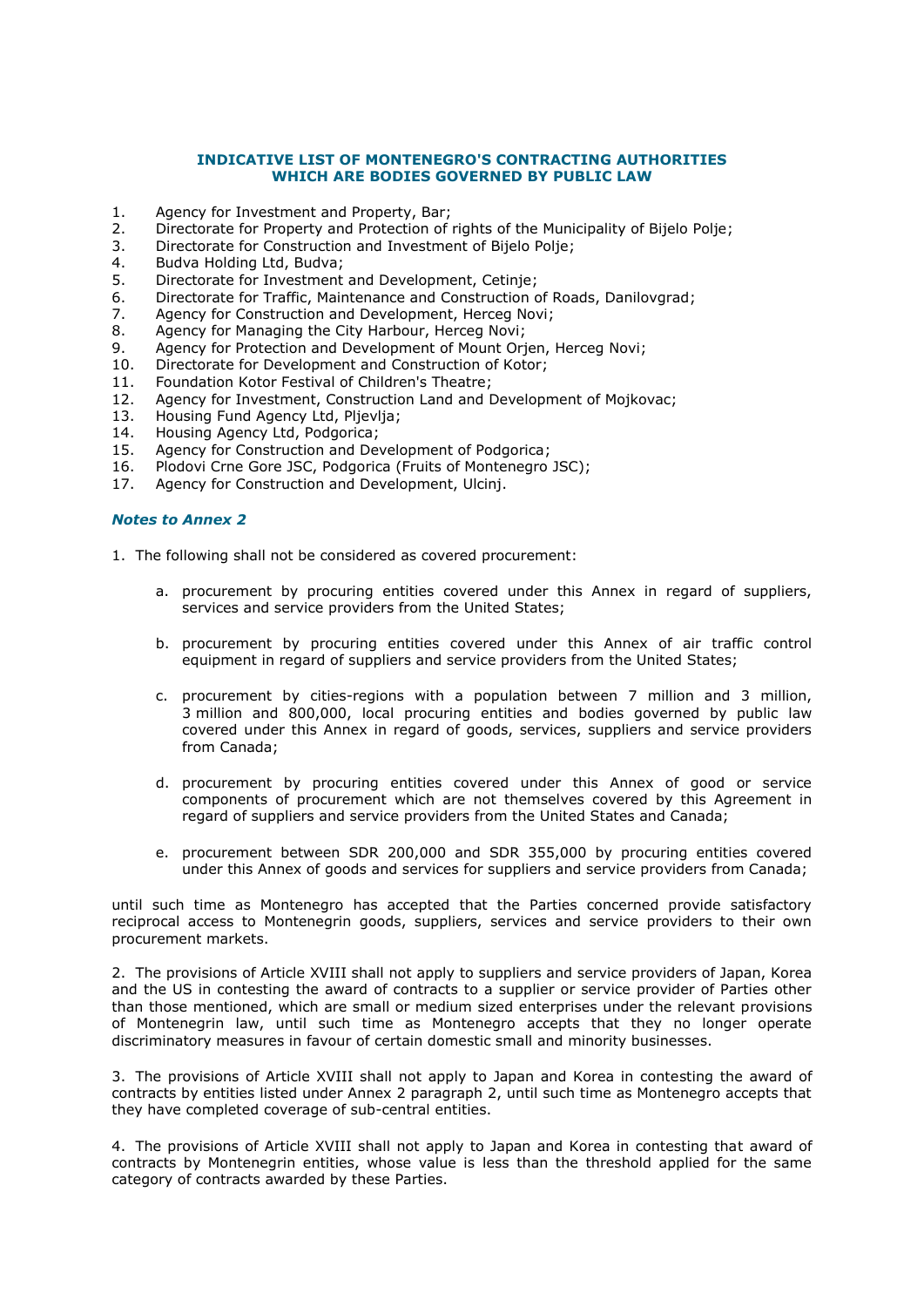# **ANNEX 3**

#### OTHER ENTITIES

#### **Thresholds:**

| Goods                        | SDR 400,000   |
|------------------------------|---------------|
| Services                     | SDR 400,000   |
| <b>Construction Services</b> | SDR 5,000,000 |

#### **List of Entities:**

-

1. All contracting entities whose procurement is covered by the public procurement legislation of Montenegro which are contracting authorities (e.g. those covered under Annex 1 and Annex 2) or public undertakings<sup>2</sup> and which have as one of their activities any of those referred to below or any combination thereof:

- a. the provision or operation of fixed networks intended to provide a service to the public in connection with the production, transport or distribution of drinking water or the supply of drinking water to such networks;
- b. the provision or operation of fixed networks intended to provide a service to the public in connection with the production, transport or distribution of electricity or the supply of electricity to such networks;
- c. the provision of airport or other terminal facilities to carriers by air;
- d. the provision of maritime or inland port or other terminal facilities to carriers by sea or inland waterway;
- e. the provision or operation of networks<sup>3</sup> providing a service to the public in the field of transport by urban railway, automated systems, tramway, trolley bus, bus or cable.
- f. the provision or operation of networks providing a service to the public in the field of transport by railways.<sup>4</sup>

2. An indicative list of contracting authorities and public undertakings fulfilling the criteria set out above follows.

- i. hold the majority of the undertaking's subscribed capital, or<br>ii control the majority of the votes attaching to shares issued l
- ii. control the majority of the votes attaching to shares issued by the undertaking, or
- can appoint more than half of the undertaking's administrative, management or supervisory body.

 $2$  A public undertaking is any undertaking over which the contracting authorities may exercise directly or indirectly a dominant influence by virtue of their ownership of it, their financial participation therein, or the rules which govern it.

A dominant influence on the part of the contracting authorities shall be presumed when these authorities, directly or indirectly, in relation to an undertaking:<br>i. hold the maiority of the undertaking's subscribed

 $3$  As regards transport services, a network shall be considered to exist where the service is provided under operating conditions laid down by a competent authority of Montenegro, such as conditions on the routes to be served, the capacity to be made available or the frequency of the service.

<sup>4</sup> E.g. the provision or operation of networks (within the meaning of footnote 4) providing a service to the public in the field of transport by high-speed or conventional trains.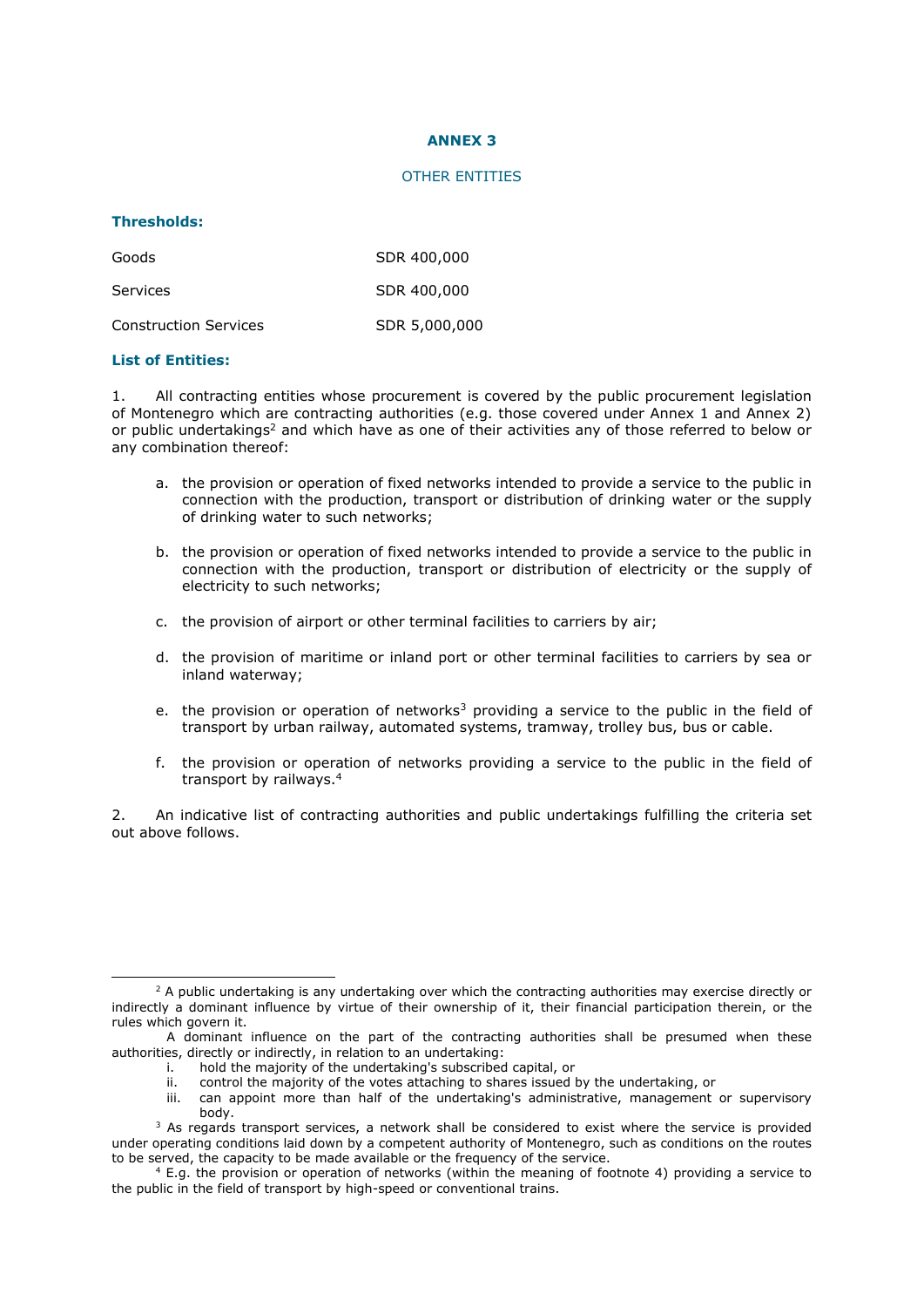# **INDICATIVE LIST OF MONTENEGRO'S CONTRACTING AUTHORITIES AND PUBLIC UNDERTAKINGS FULFILLING THE CRITERIA LAID DOWN UNDER ANNEX 3**

- 1. Electric Power Company of Montenegro (EPCG);
- 2. Montenegrin Electric Power Transmission System JSC Podgorica;
- 3. Montenegrin Electric Energy Market Operator;
- 4. Airports of Montenegro;
- 5. Railway Infrastructure of Montenegro;
- 6. Railway Transport of Montenegro;
- 7. Monteput Ltd. Podgorica;
- 8. Montecargo JSC Podgorica;
- 9. Montenegro Post;
- 10. PC Regional Water Supply System for Montenegrin Coast, Budva;
- 11. Zeta Energy Ltd. Danilovgrad.

# *Notes to Annex 3*

-

1. Procurement for the pursuit of an activity listed above when exposed to competitive forces in the market concerned are not covered by this Agreement.

- 2. This Agreement does not cover procurement by procuring entities included in this Annex:
	- a. for the purchase of water and for the supply of energy or of fuels for the production of energy;
	- b. for purposes other than the pursuit of their activities as listed in this Annex or for the pursuit of such activities in a non-EEA country;
	- c. for purposes of re-sale or hire to third parties, provided that the procuring entity enjoys no special or exclusive right to sell or hire the subject of such contracts and other entities are free to sell or hire it under the same conditions as the procuring entity.

3. The supply of drinking water or electricity to networks which provide a service to the public by a procuring entity other than a contracting authority shall not be considered as an activity within the meaning of paragraphs a. or b. of this Annex where:

- a. the production of drinking water or electricity by the entity concerned takes place because its consumption is necessary for carrying out an activity other than that referred to in paragraphs a. to f. of this Annex; and
- b. supply to the public network depends only on the entity's own consumption and has not exceeded 30% of the entity's total production of drinking water or energy, having regard to the average for the preceding three years, including the current year.

4. I. Provided that the conditions in paragraph II are met, this Agreement does not cover procurement:

- a. by a procuring entity to an affiliated undertaking<sup>5</sup>, or
- b. by a joint venture, formed exclusively by a number of procuring entities for the purpose of carrying out activities within the meaning of paragraphs a. to f. of this Annex, to an undertaking which is affiliated with one of these procuring entities.

<sup>5</sup> "affiliated undertaking" means any undertaking over which the procuring entity may exercise, directly or indirectly, a dominant influence, or which may exercise a dominant influence over the procuring entity, or which, in common with the procuring entity, is subject to the dominant influence of another undertaking by virtue of ownership, financial participation, or the rules which govern it.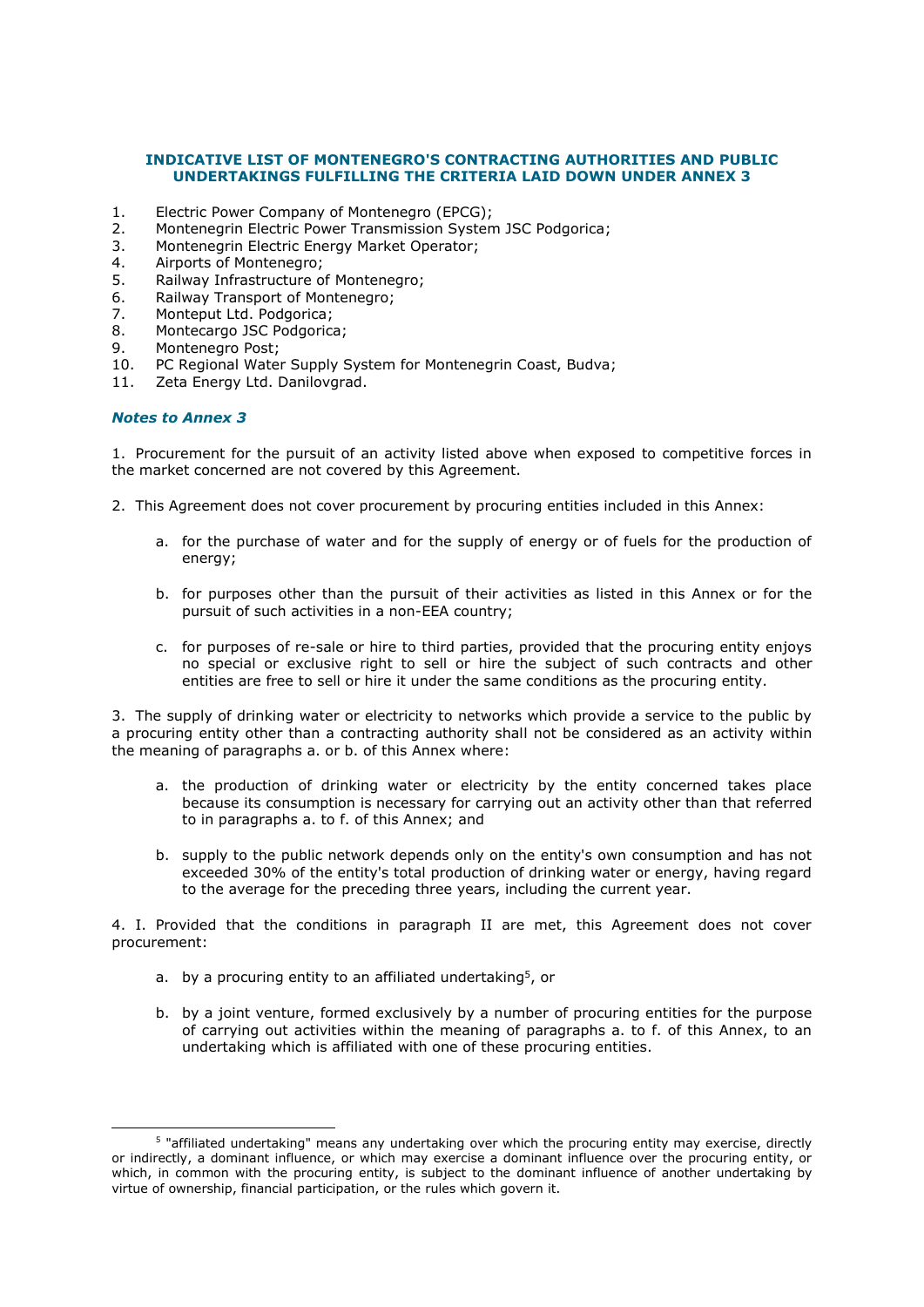II. Paragraph I shall apply to services or supplies contracts provided that at least 80% of the average turnover of the affiliated undertaking with respect to services or supplies for the preceding three years derives respectively from the provision of such services or supplies to undertakings with which it is affiliated.<sup>6</sup>

- 5. This Agreement does not cover procurement:
	- a. by a joint venture, formed exclusively by a number of procuring entities for the purposes of carrying out activities within the meaning of paragraphs a. to f. of this Annex, to one of these procuring entities, or
	- b. by a procuring entity to such a joint venture of which it forms part, provided that the joint venture has been set up to carry out the activity concerned over a period of at least three years and the instrument setting up the joint venture stipulates that the procuring entities, which form it, will be part thereof for at least the same period.
- 6. The following shall not be considered as covered procurement:
	- a. procurement by procuring entities operating in the fields of:
		- i. production, transport or distribution of drinking water covered under this Annex;
		- ii. production, transport or distribution of electricity covered under this Annex;
		- iii. airport facilities covered under this Annex;

-

- iv. maritime or inland port or other terminal facilities covered under this Annex; and
- v. urban railway, tramway, trolley bus or bus services covered under this Annex in regard of supplies, services, suppliers and service providers from Canada;
- b. procurement by procuring entities operating in the field of production, transport or distribution of drinking water covered under this Annex in regard of suppliers and service providers from the United States;
- c. procurement by procuring entities operating in the field of maritime or inland port or other terminal facilities covered under this Annex of dredging services or related to shipbuilding in regard of suppliers and service providers from the United States;
- d. procurement by procuring entities covered under this Annex of air traffic control equipment in regard of suppliers and service providers from the United States;
- e. procurement by procuring entities operating in the field of airport facilities covered under this Annex in regard of suppliers and service providers from the United States and Korea;
- f. procurement by procuring entities operating in the field of urban railway, tramway, trolleybus or bus services covered under this Annex in regard of suppliers and service providers from the United States;
- g. procurement by procuring entities operating in the field of urban railway covered under this Annex in regard of suppliers and service providers from Japan;
- h. procurement by procuring entities operating in the field of railways covered under this Annex in regard of goods, suppliers, services and service providers from Armenia; Canada; Japan; the United States; Hong Kong, China; Singapore and the Separate Customs Territory of Taiwan, Penghu, Kinmen and Matsu;

<sup>&</sup>lt;sup>6</sup> When, because of the date on which an affiliated undertaking was created or commenced activities, the turnover is not available for the preceding three years, it will be sufficient for that undertaking to show that the turnover referred to in this paragraph is credible, in particular by means of business projections.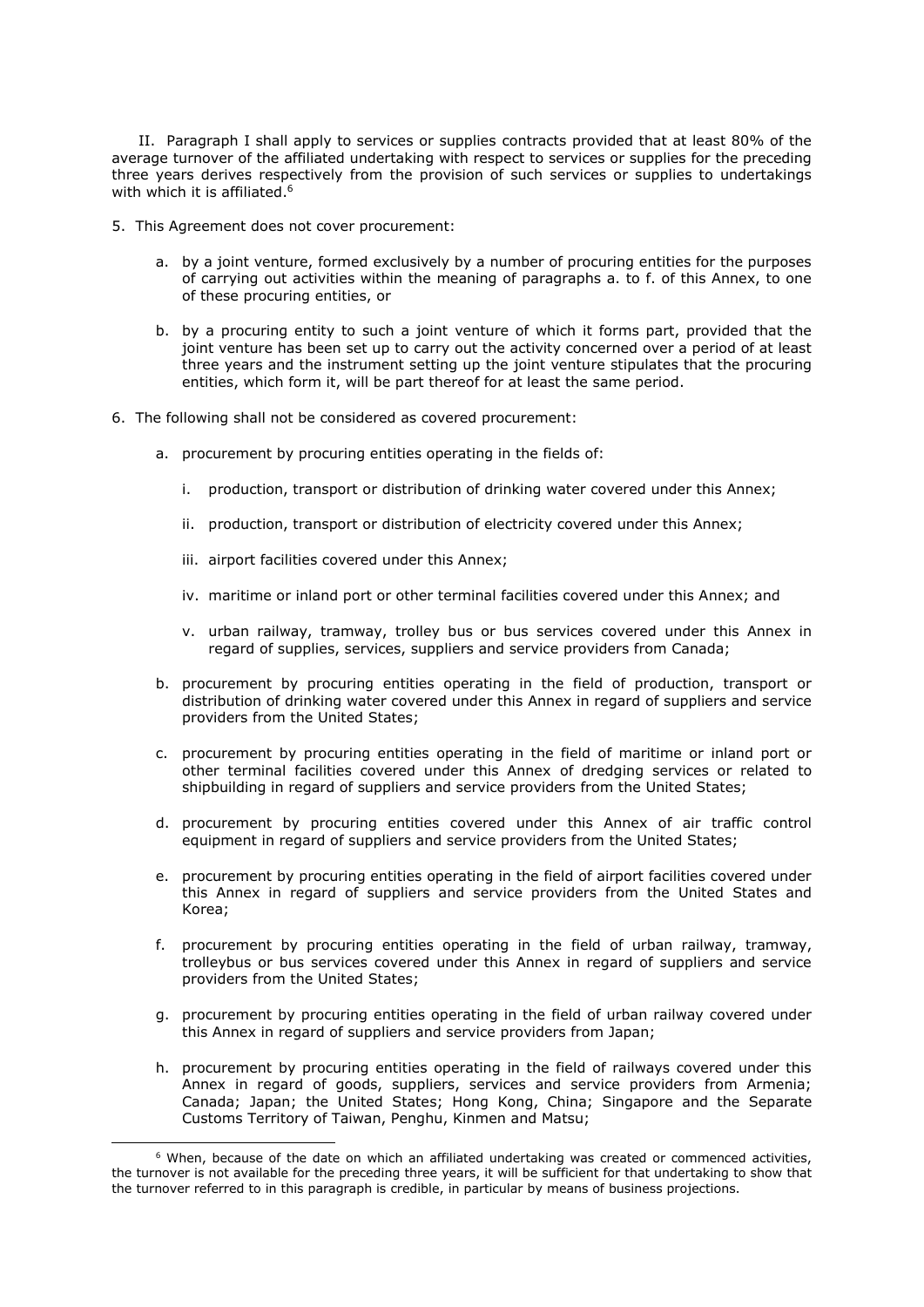- i. procurement by procuring entities operating in the field of high-speed railways and highspeed railways infrastructure in regard of goods, suppliers, services and service providers from Korea;
- j. procurement by procuring entities covered under this Annex of good or service components of procurement which are not themselves covered procurement in regard of suppliers and service providers from the United States;
- k. procurement by procuring entities operating in the field of production, transport or distribution of electricity covered under this Annex in regard of suppliers and services providers from Japan;
- l. procurement by procuring entities operating in the field of production, transport and distribution of electricity covered under this Annex of HS Nos. 8504, 8535, 8537 and 8544 (electrical transformers, plugs, switches and insulated cables) in regard of suppliers from Korea;
- m. procurement by procuring entities operating in the field of production, transport and distribution of electricity covered under this Annex of HS Nos. 85012099, 85015299, 85015199, 85015290, 85014099, 85015390, 8504, 8535, 8536, 8537, and 8544 in regard of suppliers from Israel;
- n. procurement by procuring entities operating in the field of bus services covered under this Annex in regard of suppliers and service providers from Israel;

until such time, Montenegro has accepted that the Parties concerned provide satisfactory reciprocal access to Montenegrin goods, suppliers, services and service providers to their own procurement markets.

7. The provisions of Article XVIII shall not apply to suppliers and service providers of Japan, Korea and the US in contesting the award of contracts to a supplier or service provider of Parties other than those mentioned, which are small or medium sized enterprises under the relevant provisions of Montenegrin law, until such time as Montenegro accepts that they no longer operate discriminatory measures in favour of certain domestic small and minority businesses.

The provisions of Article XVIII shall not apply to Japan and Korea in contesting that award of contracts by Montenegrin entities, whose value is less than the threshold applied for the same category of contracts awarded by these Parties.

- 8. The following shall not be considered as covered procurement:
	- a. procurement by procuring entities operating in the field of urban transport covered under this Annex of the following goods and services:
		- i. H.S. 44.06 Railway or tramway sleepers of (cross-ties) wood;
		- ii. H.S. 68.10 Railway or tramway sleepers of concrete and concrete guide-track sections for hovertrains;
		- iii. H.S. 73.02 Railway or tramway track construction material of iron or steel, the following: rails, check-rails and rack rails, switch blades, crossing frogs, point rods and other crossing pieces, sleepers (cross-ties), fish-plates, chairs, chair wedges, sole plates (base plates), rail clips, bedplates, ties and other material specialized for jointing or fixing rails;
		- iv. H.S. 85.30.10 Electrical signalling, safety or traffic control equipment for railways, tramways;
		- v. H.S. Chapter 86 Railway or tramway locomotives, rolling-stock and parts thereof; railway or tramway track fixtures and fittings and parts thereof; mechanical (including electro-mechanical) traffic signalling equipment of all kinds;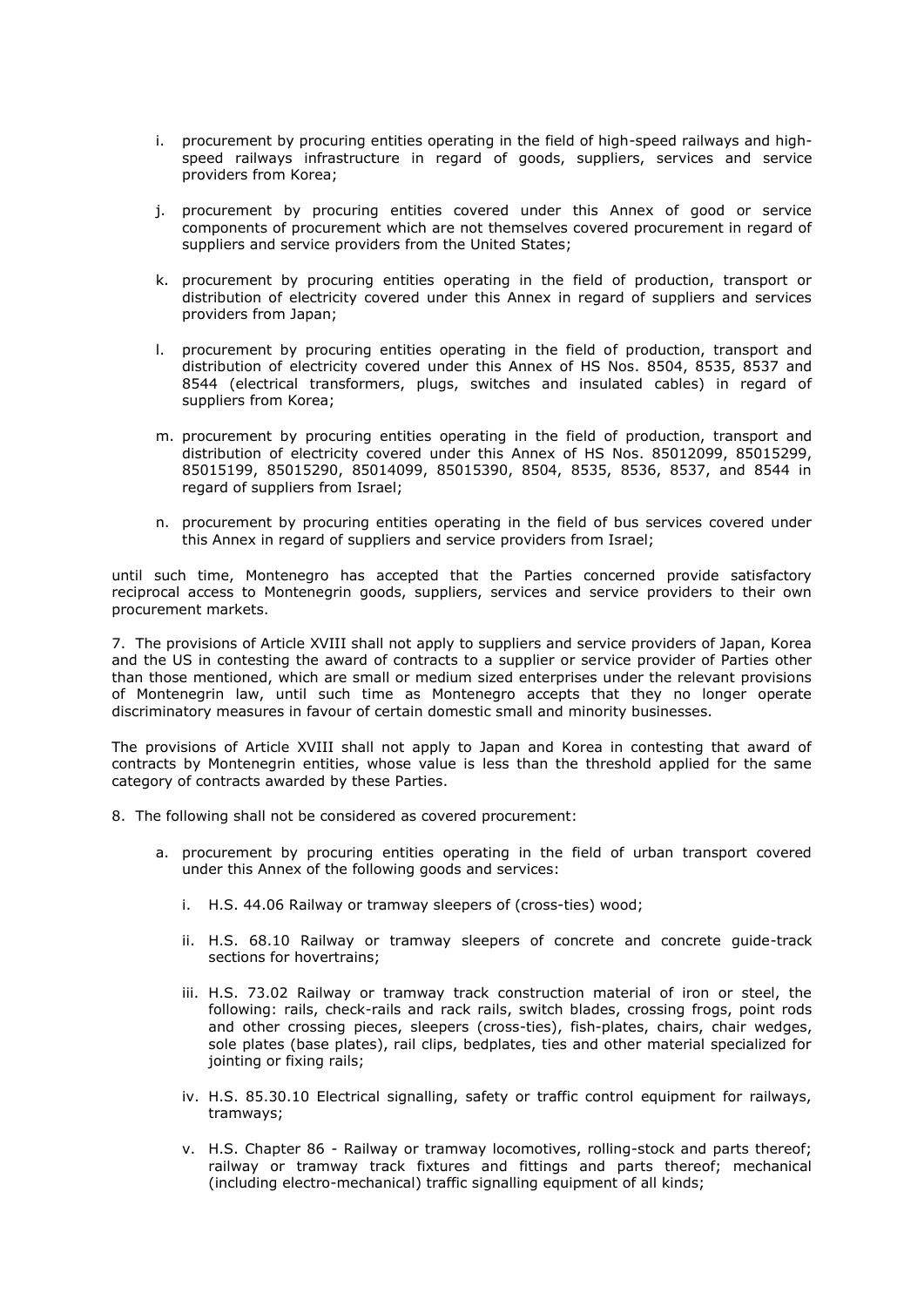- vi. Construction work for civil engineering for railways falling under CPC prov. 51310 (Construction work for civil engineering for highways (except elevated highways), streets, roads, railways and airfield runways);
- vii. Construction work for civil engineering for railway tunnels and subways falling under CPC prov. 51320 (Construction work for civil engineering for bridges, elevated highways, tunnels and subways);
- viii.Repair and maintenance services of locomotives (including reconditioning), rolling stock (including reconditioning), railway tracks, traffic signals and installation services of railway engines falling under CPC prov. 88680 (Repair services of other transport equipment, on a fee or contract basis).

in regard of suppliers and service providers from Japan,

until such time as Montenegro has accepted that Japan has fully open its procurement of urban transport to Montenegrin suppliers, supplies, service providers and services.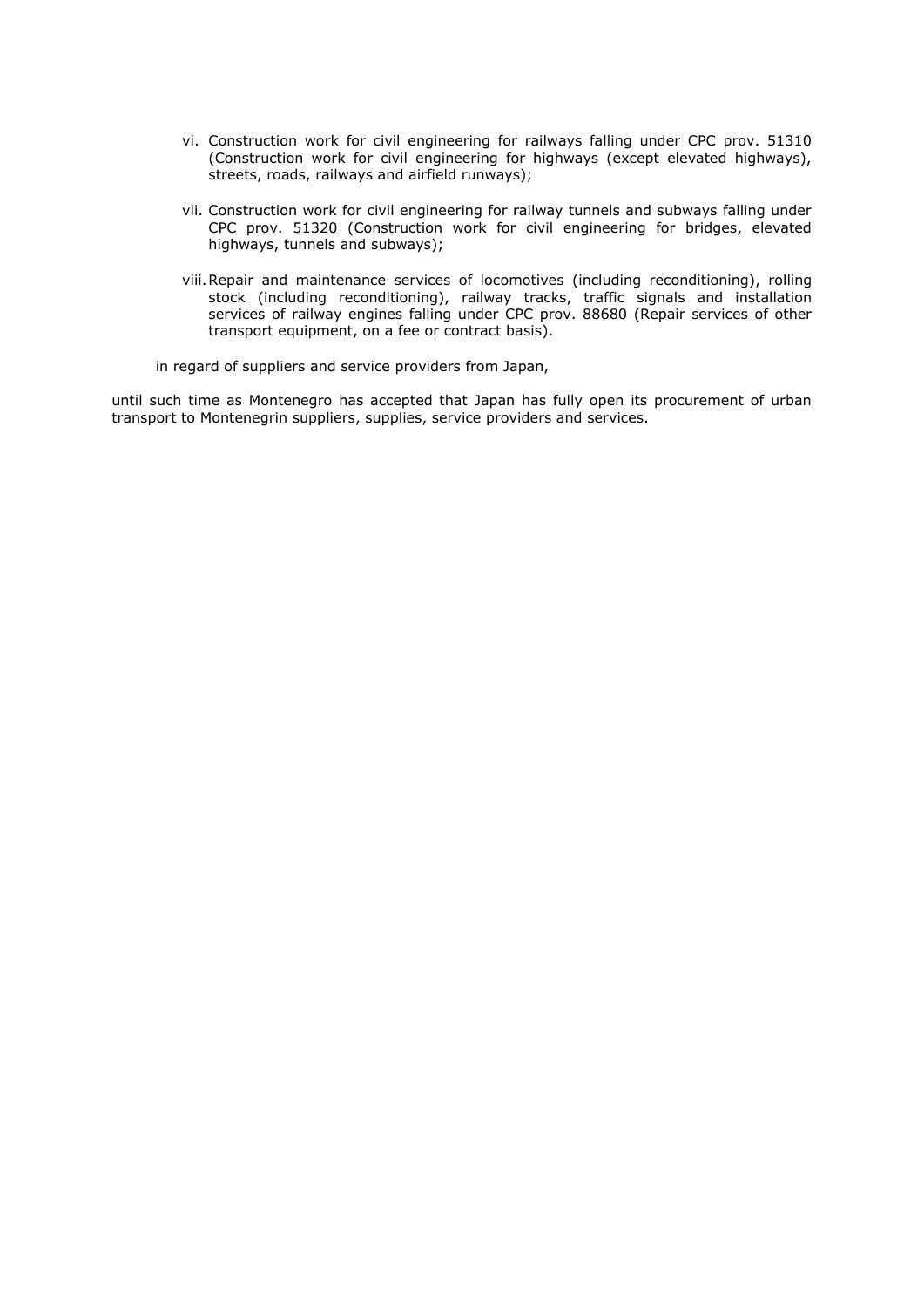# **ANNEX 4**

# GOODS

1. This Agreement covers the procurement of all goods procured by the entities listed in Annexes 1 through 3, unless otherwise specified in this Agreement.

2. This Agreement covers only the goods that are described in the Chapters of the Combined Nomenclature (CN) specified below and that are procured by the Ministry of Defence and Agencies for defence or security activities in Montenegro:

|                            | <b>CN Chapter</b>                                               | <b>Description</b>                                                                                                                                                                             |
|----------------------------|-----------------------------------------------------------------|------------------------------------------------------------------------------------------------------------------------------------------------------------------------------------------------|
| 1.                         | Chapter 25:                                                     | Salt, sulphur, earths and stone, plastering materials, lime<br>and cement;                                                                                                                     |
| 2.                         | Chapter 26:                                                     | Metallic ores, slag and ash;                                                                                                                                                                   |
| 3.                         | Chapter 27:                                                     | Mineral fuels, mineral oils and products of their distillation,<br>bituminous substances, mineral waxes, except:                                                                               |
| a.                         | ex 27.10:                                                       | special engine fuels.                                                                                                                                                                          |
| 4.<br>а.<br>b.<br>c.       | Chapter 28:<br>ex 28.09:<br>ex 28.13:<br>ex 28.14:              | Inorganic chemicals, organic and inorganic compounds of<br>precious metals, of rare-earth metals, of<br>radio-active elements and isotopes, except:<br>explosives;<br>explosives;<br>tear gas; |
| d.                         | ex 28.28:                                                       | explosives;                                                                                                                                                                                    |
| e.                         | ex 28.32:                                                       | explosives;                                                                                                                                                                                    |
| f.                         | ex 28.39:                                                       | explosives;                                                                                                                                                                                    |
| g.                         | ex 28.50:                                                       | toxic products;                                                                                                                                                                                |
| h.                         | ex 28.51:                                                       | toxic products;                                                                                                                                                                                |
| i.                         | ex 28.54:                                                       | explosives.                                                                                                                                                                                    |
| 5.<br>а.<br>b.<br>c.<br>d. | Chapter 29:<br>ex 29.03:<br>ex 29.04:<br>ex 29.07:<br>ex 29.08: | Organic chemicals, except:<br>explosives;<br>explosives;<br>explosives;<br>explosives;                                                                                                         |
| e.                         | ex 29.11:                                                       | explosives;                                                                                                                                                                                    |
| f.                         | ex 29.12:                                                       | explosives;                                                                                                                                                                                    |
| g.                         | ex 29.13:                                                       | toxic products;                                                                                                                                                                                |
| h.<br>i.                   | ex 29.14:<br>ex 29.15:                                          | toxic products;<br>toxic products;                                                                                                                                                             |
| j.                         | ex 29.21:                                                       | toxic products;                                                                                                                                                                                |
| k.                         | ex 29.22:                                                       | toxic products;                                                                                                                                                                                |
| Ι.                         | ex 29.23:                                                       | toxic products;                                                                                                                                                                                |
| m.                         | ex 29.26:                                                       | explosives;                                                                                                                                                                                    |
| n.                         | ex 29.27:                                                       | toxic products;                                                                                                                                                                                |
| 0.                         | ex 29.29:                                                       | explosives.                                                                                                                                                                                    |
| 6.                         | Chapter 30:                                                     | Pharmaceutical products;                                                                                                                                                                       |
| 7.                         | Chapter 31:                                                     | Fertilizers;                                                                                                                                                                                   |
| 8.                         | Chapter 32:                                                     | Tanning and dyeing extracts, tannings and their derivatives,<br>dyes, colours, paints and varnishes, putty, fillers and<br>stoppings, inks;                                                    |
| 9.                         | Chapter 33:                                                     | Essential oils and resinoids, perfumery, cosmetic or<br>toilet preparations;                                                                                                                   |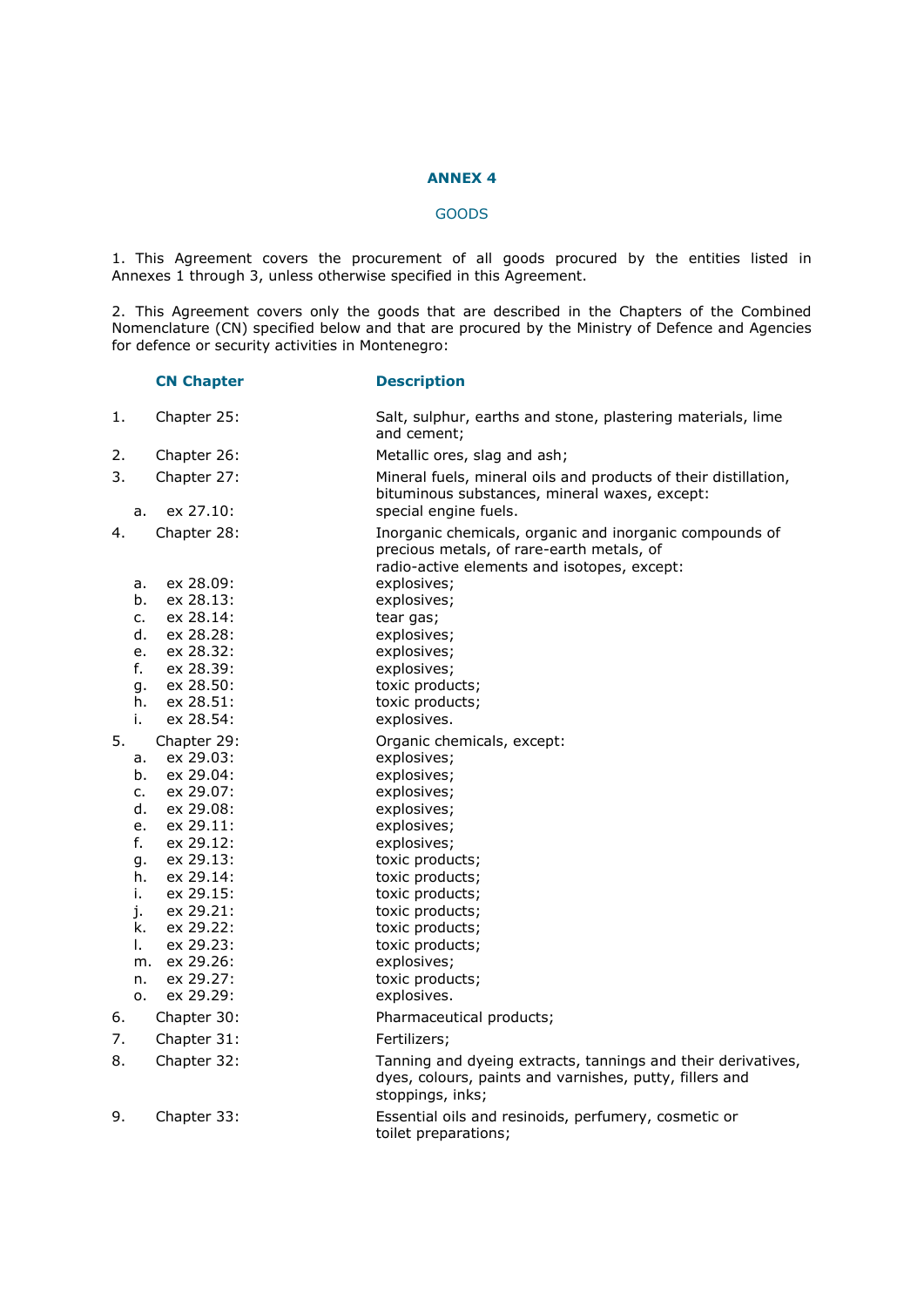|           | <b>CN Chapter</b>        | <b>Description</b>                                                                                                                                                                                                                      |
|-----------|--------------------------|-----------------------------------------------------------------------------------------------------------------------------------------------------------------------------------------------------------------------------------------|
| 10.       | Chapter 34:              | Soap, organic surface-active agents, washing preparations,<br>lubricating preparations, artificial waxes, prepared waxes,<br>polishing and scouring preparations, candles and similar<br>articles, modelling pastes and "dental waxes"; |
| 11.       | Chapter 35:              | Albuminoidal substances, glues, enzymes;                                                                                                                                                                                                |
| 12.       | Chapter 37:              | Photographic and cinematographic goods;                                                                                                                                                                                                 |
| 13.<br>а. | Chapter 38:<br>ex 38.19: | Miscellaneous chemical products, except:<br>toxic products.                                                                                                                                                                             |
| 14.       | Chapter 39:              | Artificial resins and plastic materials, cellulose esters and<br>ethers, articles thereof, except:                                                                                                                                      |
| a.        | ex 39.03:                | explosives.                                                                                                                                                                                                                             |
| 15.       | Chapter 40:              | Rubber, synthetic rubber, factice, and articles thereof,<br>except:                                                                                                                                                                     |
| a.        | ex 40.11:                | bullet-proof tyres.                                                                                                                                                                                                                     |
| 16.       | Chapter 41:              | Raw hides and skins (other than fur skins) and leather;                                                                                                                                                                                 |
| 17.       | Chapter 42:              | Articles of leather, saddlery and harness, travel goods,<br>handbags and similar containers, articles of animal gut (other<br>than silk-worm gut);                                                                                      |
| 18.       | Chapter 43:              | Furskins and artificial fur, manufactures thereof;                                                                                                                                                                                      |
| 19.       | Chapter 44:              | Wood and articles of wood, wood charcoal;                                                                                                                                                                                               |
| 20.       | Chapter 45:              | Cork and articles of cork;                                                                                                                                                                                                              |
| 21.       | Chapter 46:              | Manufactures of straw of esparto and of other plaiting<br>materials, basket ware and wickerwork;                                                                                                                                        |
| 22.       | Chapter 47:              | Paper-making material;                                                                                                                                                                                                                  |
| 23.       | Chapter 48:              | Paper and paperboard, articles of paper pulp, of paper or of<br>paperboard;                                                                                                                                                             |
| 24.       | Chapter 49:              | Printed books, newspapers, pictures and other products of<br>the printing industry, manuscripts, typescripts and plans;                                                                                                                 |
| 25.       | Chapter 65:              | Headgear and parts thereof;                                                                                                                                                                                                             |
| 26.       | Chapter 66:              | Umbrellas, sunshades, walking-sticks, whips, riding-crops<br>and parts thereof;                                                                                                                                                         |
| 27.       | Chapter 67:              | Prepared feathers and down and articles made of feathers or<br>of down, artificial flowers, articles of human hair;                                                                                                                     |
| 28.       | Chapter 68:              | Articles of stone, of plaster, of cement, of asbestos, of mica<br>and of similar materials;                                                                                                                                             |
| 29.       | Chapter 69:              | Ceramic products;                                                                                                                                                                                                                       |
| 30.       | Chapter 70:              | Glass and glassware;                                                                                                                                                                                                                    |
| 31.       | Chapter 71:              | Pearls, precious and semi-precious stones, precious metals,<br>rolled precious metals, and articles thereof;<br>imitation<br>jewellery;                                                                                                 |
| 32.       | Chapter 73:              | Iron and steel and articles thereof;                                                                                                                                                                                                    |
| 33.       | Chapter 74:              | Copper and articles thereof;                                                                                                                                                                                                            |
| 34.       | Chapter 75:              | Nickel and articles thereof;                                                                                                                                                                                                            |
| 35.       | Chapter 76:              | Aluminium and articles thereof;                                                                                                                                                                                                         |
| 36.       | Chapter 77:              | Magnesium and beryllium and articles thereof;                                                                                                                                                                                           |
| 37.       | Chapter 78:              | Lead and articles thereof;                                                                                                                                                                                                              |
| 38.       | Chapter 79:              | Zinc and articles thereof;                                                                                                                                                                                                              |
| 39.       | Chapter 80:              | Tin and articles thereof;                                                                                                                                                                                                               |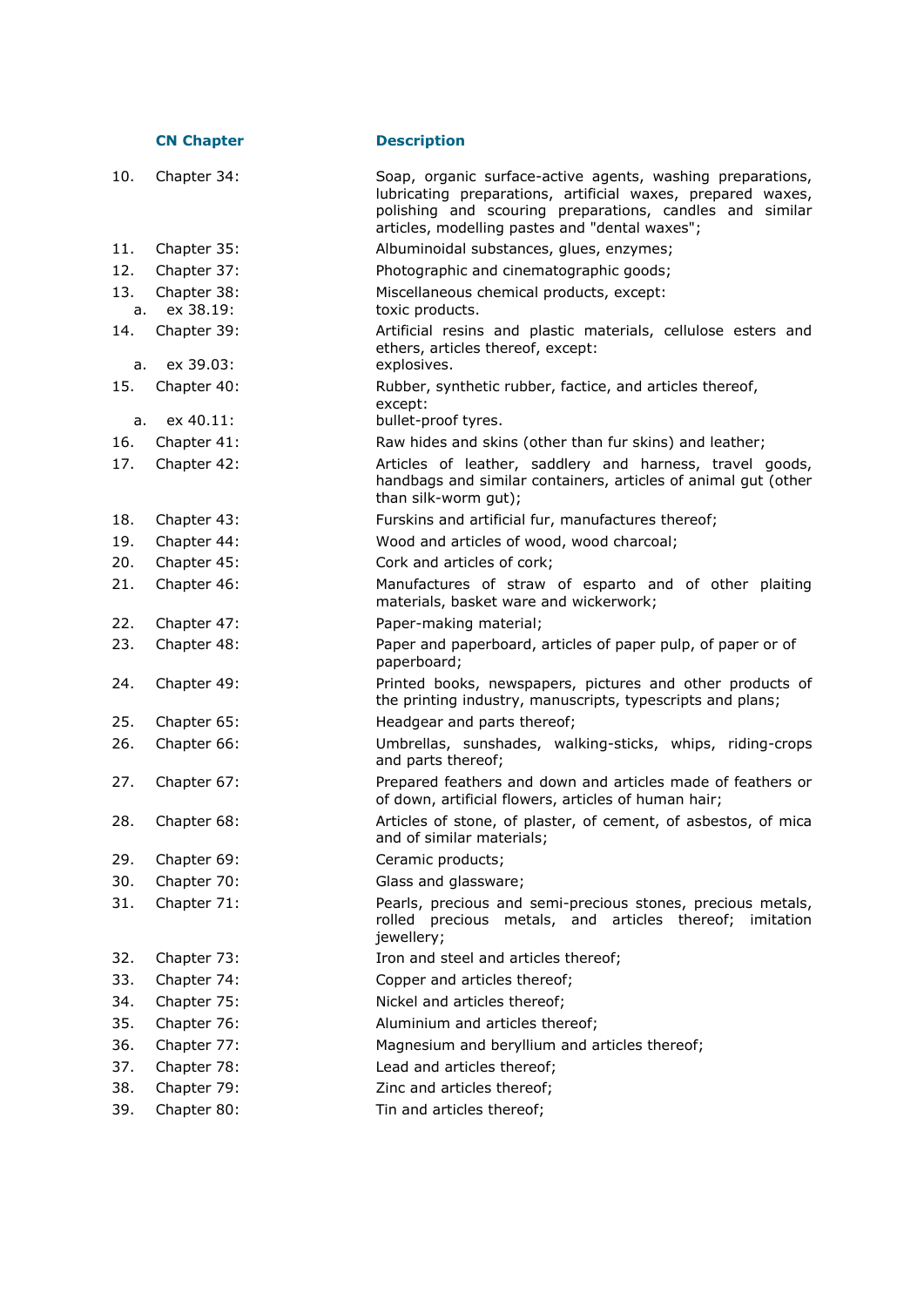|                | <b>CN Chapter</b>          | <b>Description</b>                                                                                                                                      |
|----------------|----------------------------|---------------------------------------------------------------------------------------------------------------------------------------------------------|
| 40.            | Chapter 81:                | Other base metals employed in metallurgy and<br>articles thereof;                                                                                       |
| 41.            | Chapter 82:                | Tools, implements, cutlery, spoons and forks, of base metal,<br>parts thereof, except:                                                                  |
| a.<br>b.       | ex 82.05:<br>ex 82.07:     | tools;<br>tools, parts.                                                                                                                                 |
| 42.            | Chapter 83:                | Miscellaneous articles of base metal;                                                                                                                   |
| 43.            | Chapter 84:                | Boilers, machinery and mechanical appliances, parts thereof,<br>except:                                                                                 |
| а.             | ex 84.06:                  | engines;                                                                                                                                                |
| b.             | ex 84.08:                  | other engines;                                                                                                                                          |
| c.             | ex 84.45:                  | machinery;                                                                                                                                              |
| d.             | ex 84.53:                  | automatic data-processing machines;                                                                                                                     |
| f.             | e. ex 84.55:<br>ex 84.59:  | parts of machines under heading No 84.53;<br>nuclear reactors.                                                                                          |
|                | Chapter 85:                |                                                                                                                                                         |
| 44.<br>а.      | ex 85.13:                  | Electrical machinery and equipment, parts thereof, except:<br>telecommunication equipment;                                                              |
| b.             | ex 85.15:                  | transmission apparatus.                                                                                                                                 |
| 45.            | Chapter 86:                | Railway and tramway locomotives, rolling-stock and parts<br>thereof; railway and tramway tracks fixtures and fittings,                                  |
|                |                            | traffic signalling equipment of all kinds (not electrically                                                                                             |
|                |                            | powered), except:                                                                                                                                       |
| а.             | ex 86.02:                  | armoured locomotives, electric;                                                                                                                         |
| b.             | ex 86.03:                  | other armoured locomotives;                                                                                                                             |
| c.<br>d.       | ex 86.05:<br>ex 86.06:     | armoured wagons;<br>repair wagons;                                                                                                                      |
| e.             | ex 86.07:                  | wagons.                                                                                                                                                 |
| 46.            | Chapter 87:                | Vehicles, other than railway or tramway rolling-stock, and                                                                                              |
|                |                            | parts thereof, except:                                                                                                                                  |
| а.             | ex 87.08:                  | tanks and other armoured vehicles;                                                                                                                      |
| b.             | ex 87.01:                  | tractors;                                                                                                                                               |
| $\mathsf{C}$ . | ex 87.02:                  | military vehicles;                                                                                                                                      |
| d.             | ex 87.03:                  | breakdown lorries;                                                                                                                                      |
| e.             | ex 87.09:                  | motorcycles;                                                                                                                                            |
| $f_{\rm{r}}$   | ex 87.14:                  | trailers.                                                                                                                                               |
| 47.<br>a.      | Chapter 89:<br>ex 89.01 A: | Ships, boats and floating structures, except:<br>warships.                                                                                              |
| 48.            | Chapter 90:                | Optical, photographic, cinematographic, measuring, checking,<br>precision, medical and surgical instruments and apparatus,<br>parts thereof, except:    |
| а.             | ex 90.05:                  | binoculars;                                                                                                                                             |
| b.             | ex 90.13:                  | miscellaneous instruments, lasers;                                                                                                                      |
| c.             | ex 90.14:                  | telemeters;                                                                                                                                             |
| d.             | ex 90.28:                  | electrical and electronic measuring instruments;                                                                                                        |
| e.             | ex 90.11:                  | microscopes;                                                                                                                                            |
| f.             | ex 90.17:                  | medical instruments;                                                                                                                                    |
| g.<br>h.       | ex 90.18:<br>ex 90.19:     | mechano-therapy appliances;<br>orthopaedic appliances;                                                                                                  |
| i.             | ex 90.20:                  | X-ray apparatus.                                                                                                                                        |
| 49.            | Chapter 91:                | Manufacture of watches and clocks;                                                                                                                      |
| 50.            |                            |                                                                                                                                                         |
|                | Chapter 92:                | Musical instruments, sound recorders or reproducers,<br>television image and sound recorders or reproducers, parts<br>and accessories of such articles; |
| 51.            | Chapter 94:                | Furniture and parts thereof, bedding, mattresses, mattress<br>supports, cushions and similar stuffed furnishings, except:                               |
| a.             | ex 94.01 A:                | aircraft seats.                                                                                                                                         |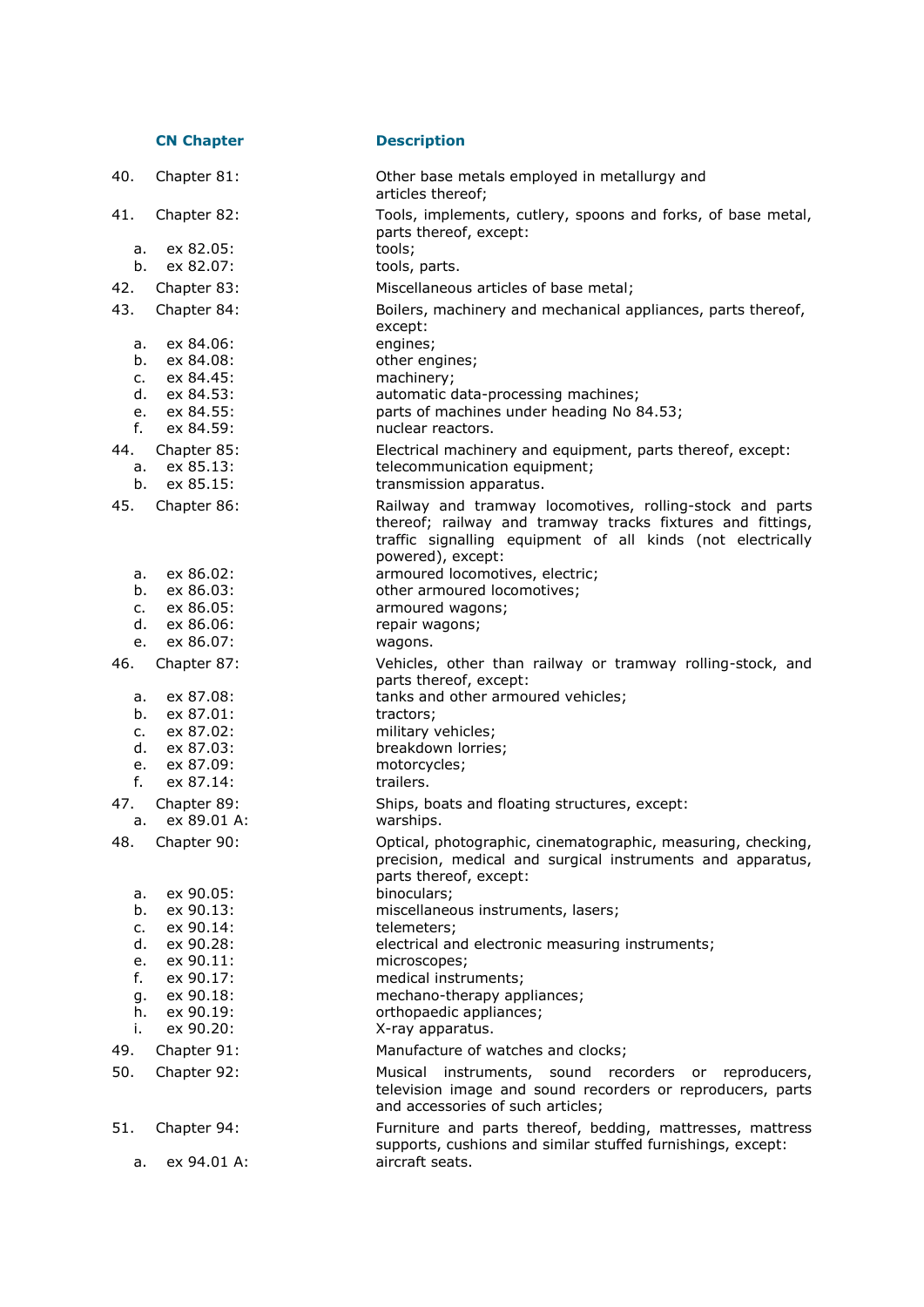# **CN Chapter Description**

- 52. Chapter 95: Articles and manufactures of carving or moulding material; 53. Chapter 96: Brooms, brushes, powder-puffs and sieves; 54. Chapter 98: Miscellaneous manufactured articles.
- 
-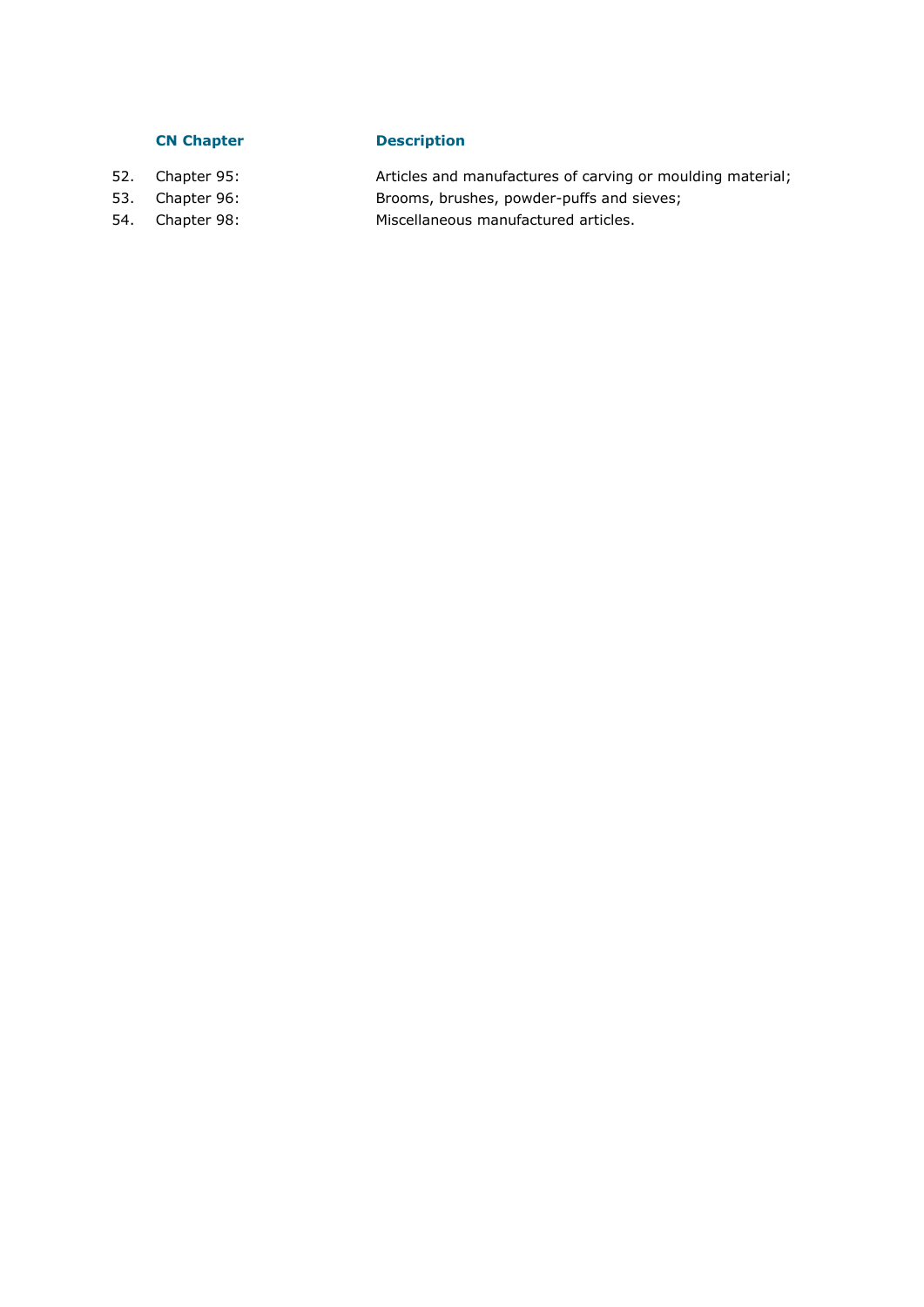#### **ANNEX 5**

#### **SERVICES**

This Agreement covers the following services, which are identified in accordance with the United Nations Provisional Central Product Classification (CPC Prov.) as contained in document MTN.GNS/W/120<sup>7</sup>:

#### **Description CPC Prov. Reference No.**

| 1.  | Maintenance and repair services                                                                                                                                                                                                                              | 6112, 6122, 633,<br>886            |
|-----|--------------------------------------------------------------------------------------------------------------------------------------------------------------------------------------------------------------------------------------------------------------|------------------------------------|
| 2.  | Land transport services,<br>including armoured car<br>services, and courier<br>services, except transport<br>of mail                                                                                                                                         | 712 (except 71235),<br>7512, 87304 |
| 3.  | Air transport services of<br>passengers and freight,<br>except transport of mail                                                                                                                                                                             | 73 (except 7321)                   |
| 4.  | Transport of mail by land,<br>except rail, and by air                                                                                                                                                                                                        | 71235, 7321                        |
| 5.  | Telecommunications services                                                                                                                                                                                                                                  | 752                                |
| 6.  | <b>Financial services</b>                                                                                                                                                                                                                                    |                                    |
|     | Insurance services<br>a.                                                                                                                                                                                                                                     | ex 81                              |
|     | b.<br>Banking and investments<br>services <sup>8</sup>                                                                                                                                                                                                       | 812, 814                           |
| 7.  | Computer and related services                                                                                                                                                                                                                                | 84                                 |
| 8.  | Accounting, auditing and                                                                                                                                                                                                                                     | 862                                |
|     | bookkeeping services                                                                                                                                                                                                                                         |                                    |
| 9.  | Market research and public opinion<br>polling services                                                                                                                                                                                                       | 864                                |
| 10. | Management consulting services<br>and related services                                                                                                                                                                                                       | 865, 866 <sup>9</sup>              |
| 11. | Architectural services:<br>engineering services<br>and integrated engineering<br>services, urban planning<br>and landscape architectural<br>services; related scientific<br>and technical consulting<br>services; technical testing<br>and analysis services | 867                                |
| 12. | Advertising services                                                                                                                                                                                                                                         | 871                                |
| 13. | Building-cleaning services and<br>property management services                                                                                                                                                                                               | 874,<br>82201-82206                |
| 14. | Publishing and printing services<br>on a fee or contract basis                                                                                                                                                                                               | 88442                              |

 $<sup>7</sup>$  Except for services which entities have to procure from another entity pursuant to an exclusive right</sup> established by a published law, regulation or administrative provision.

-

<sup>&</sup>lt;sup>8</sup> Except for the procurement or acquisition of fiscal agency or depository services, liquidation, and management services for regulated financial institutions or services related to the sale, redemption and distribution of public debt, including loans and government bonds, notes and other securities.

<sup>&</sup>lt;sup>9</sup> Except arbitration and conciliation services.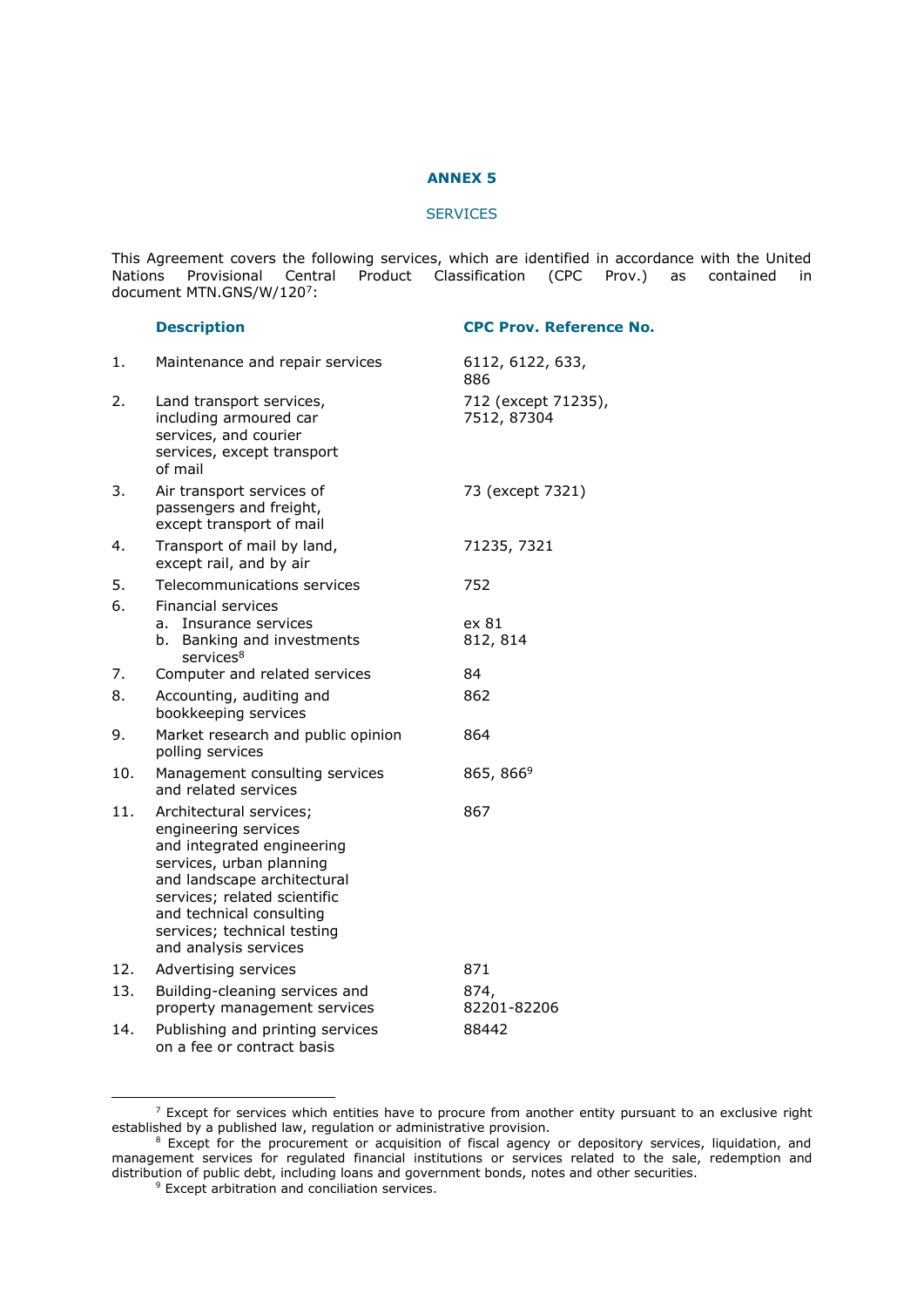**Description CPC Prov. Reference No.**

15. Sewage and refuse disposal; 94 sanitation and similar services

# *Note to Annex 5*

# Procurement by procuring entities covered under Annexes 1, 2 and 3 of any of the services covered under this Annex is a covered procurement in regard of a particular Party's provider of service only to the extent that such Party has covered that service under its Annex 5.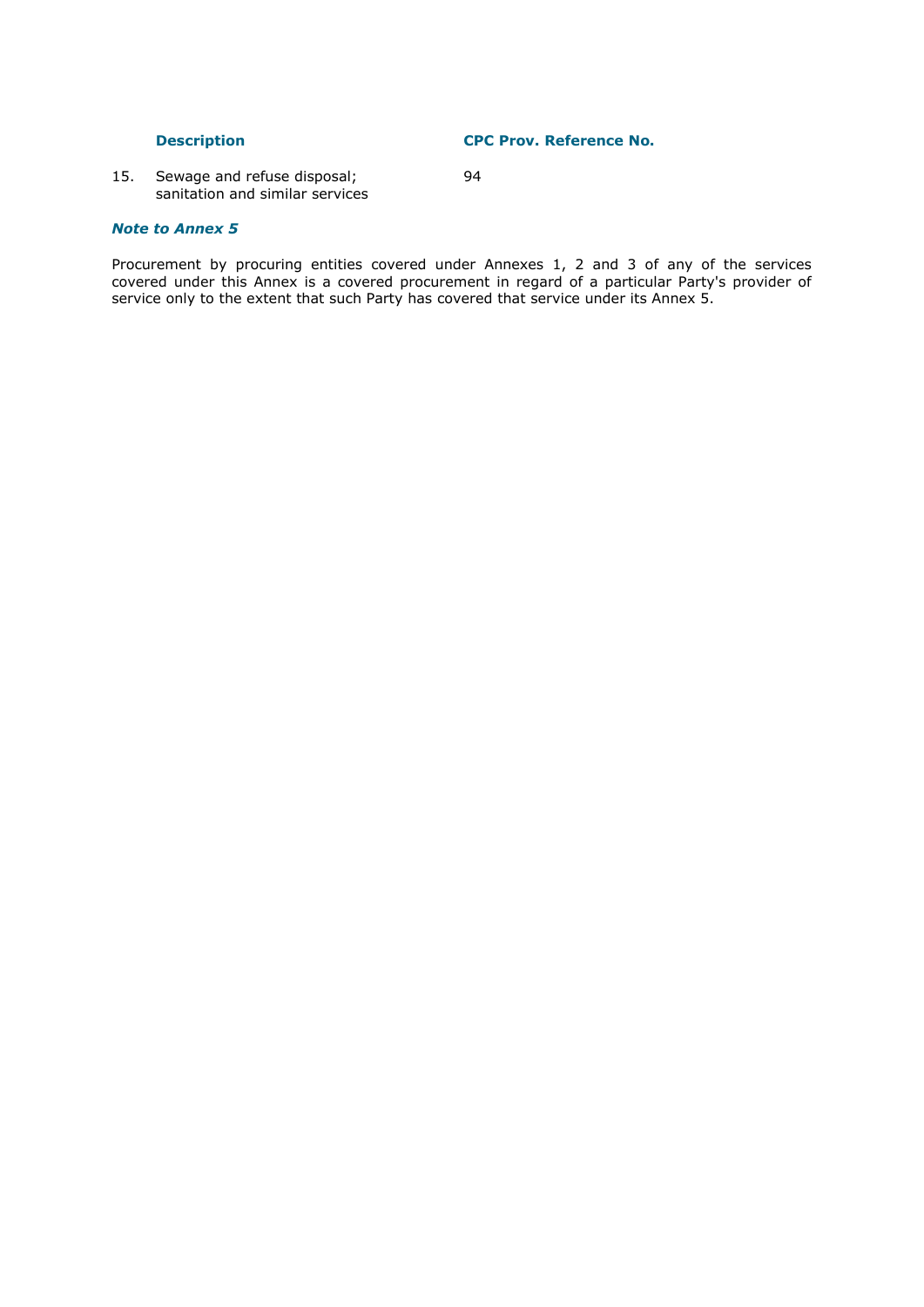# **ANNEX 6**

# CONSTRUCTION SERVICES

# **List of Construction Services (Division 51, CPC Prov.):**

#### **1 CONSTRUCTION SERVICES**

All services listed in Division 51.

# **2 WORKS CONCESSIONS**

Works concessions contracts, when awarded by Annex 1 and 2 entities, are included under the national treatment regime for the construction service providers of the EU, Iceland, Liechtenstein, Norway, the Netherlands on behalf of Aruba and Switzerland, provided their value equals or exceeds SDR 5,000,000 and for the construction service providers of Korea; provided their value equals or exceeds SDR 15,000,000.

# *Note to Annex 6*

Procurement by procuring entities covered under Annexes 1, 2 and 3 of any of the construction services covered under this Annex is a covered procurement in regard of a particular Party's provider of service only to the extent that such Party has covered that service under its Annex 6.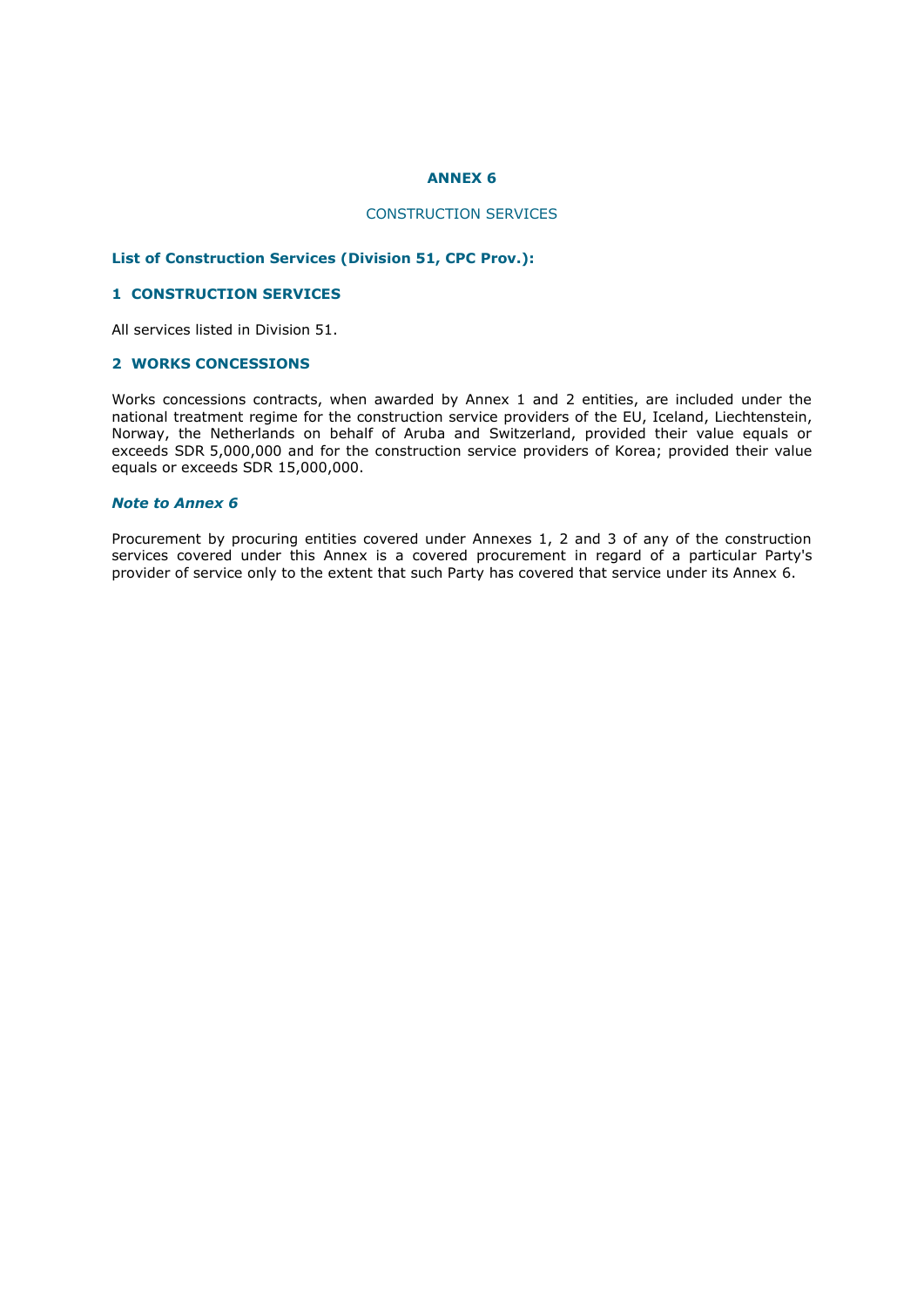# **LIST OF DIVISION 51, CPC PROV.**

| <b>Group</b>         | <b>Class</b> | <b>Subclass</b> | <b>Title</b>                                         | <b>Corresponding</b><br><b>ISCI</b> |
|----------------------|--------------|-----------------|------------------------------------------------------|-------------------------------------|
|                      |              |                 |                                                      |                                     |
| SECTION <sub>5</sub> |              |                 | <b>CONSTRUCTION</b><br><b>WORK</b><br><b>AND</b>     |                                     |
|                      |              |                 | <b>CONSTRUCTIONS: LAND</b>                           |                                     |
| <b>DIVISION 51</b>   |              |                 | <b>CONSTRUCTION WORK</b>                             |                                     |
| 511                  |              |                 | Pre-erection work at construction sites              |                                     |
|                      | 5111<br>5112 | 51110<br>51120  | Site investigation work                              | 4510                                |
|                      | 5113         | 51130           | Demolition work<br>Site formation and clearance work | 4510<br>4510                        |
|                      | 5114         | 51140           | Excavating and earthmoving work                      | 4510                                |
|                      |              |                 |                                                      |                                     |
|                      | 5115         | 51150<br>51160  | Site preparation work for mining<br>Scaffolding work | 4510<br>4520                        |
| 512                  | 5116         |                 | Construction work for buildings                      |                                     |
|                      | 5121         | 51210           | For one- and two-dwelling buildings                  | 4520                                |
|                      | 5122         | 51220           | For multi-dwelling buildings                         | 4520                                |
|                      | 5123         | 51230           | For warehouses and industrial buildings              | 4520                                |
|                      | 5124         | 51240           | For commercial buildings                             | 4520                                |
|                      | 5125         | 51250           | For public entertainment buildings                   | 4520                                |
|                      | 5126         | 51260           | For hotel, restaurant and similar buildings          | 4520                                |
|                      | 5127         | 51270           | For educational buildings                            | 4520                                |
|                      | 5128         | 51280           | For health buildings                                 | 4520                                |
|                      | 5129         | 51290           | For other buildings                                  | 4520                                |
| 513                  |              |                 | Construction work for civil engineering              |                                     |
|                      | 5131         | 51310           | For highways (except elevated highways),             | 4520                                |
|                      |              |                 | railways<br>and<br>airfield<br>street,<br>roads,     |                                     |
|                      |              |                 | runways                                              |                                     |
|                      | 5132         | 51320           | For bridges, elevated highways, tunnels              | 4520                                |
|                      |              |                 | and subways                                          |                                     |
|                      | 5133         | 51330           | For waterways, harbours, dams and other              | 4520                                |
|                      |              |                 | water works                                          |                                     |
|                      | 5134         | 51340           | For<br>distance<br>long<br>pipelines,                | 4520                                |
|                      |              |                 | communication and power lines (cables)               |                                     |
|                      | 5135         | 51350           | For local pipelines and cables; ancillary            | 4520                                |
|                      |              |                 | works                                                |                                     |
|                      | 5136         | 51360           | For<br>constructions<br>for<br>mining<br>and         | 4520                                |
|                      |              |                 | manufacturing                                        |                                     |
|                      | 5137         |                 | For constructions for sport and recreation           |                                     |
|                      |              | 51371           | For stadia and sports grounds                        | 4520                                |
|                      |              | 51372           | For other sport and recreation installations         | 4520                                |
|                      |              |                 | (e.g. swimming pools, tennis courts, golf            |                                     |
|                      |              |                 | courses)                                             |                                     |
|                      | 5139         | 51390           | For engineering works n.e.c.                         | 4520                                |
| 514                  | 5140         | 51400           | Assembly and erection of prefabricated               | 4520                                |
|                      |              |                 | constructions                                        |                                     |
| 515                  |              |                 | Special trade construction work                      |                                     |
|                      | 5151         | 51510           | Foundation work, including pile driving              | 4520                                |
|                      | 5152         | 51520           | Water well drilling                                  | 4520                                |
|                      | 5153         | 51530           | Roofing and water proofing                           | 4520                                |
|                      | 5154         | 51540           | Concrete work                                        | 4520                                |
|                      | 5155         | 51550           | and erection<br>(including<br>Steel bending          | 4520                                |
|                      |              |                 | welding)                                             |                                     |
|                      | 5156         | 51560           | Masonry work                                         | 4520                                |
|                      | 5159         | 51590           | Other special trade construction work                | 4520                                |
| 516                  |              |                 | Installation work                                    |                                     |
|                      | 5161         | 51610           | Heating, ventilation and air conditioning            | 4530                                |
|                      |              |                 | work                                                 |                                     |
|                      | 5162         | 51620           | Water plumbing and drain laying work                 | 4530                                |
|                      | 5163         | 51630           | Gas fitting construction work                        | 4530                                |
|                      |              |                 |                                                      |                                     |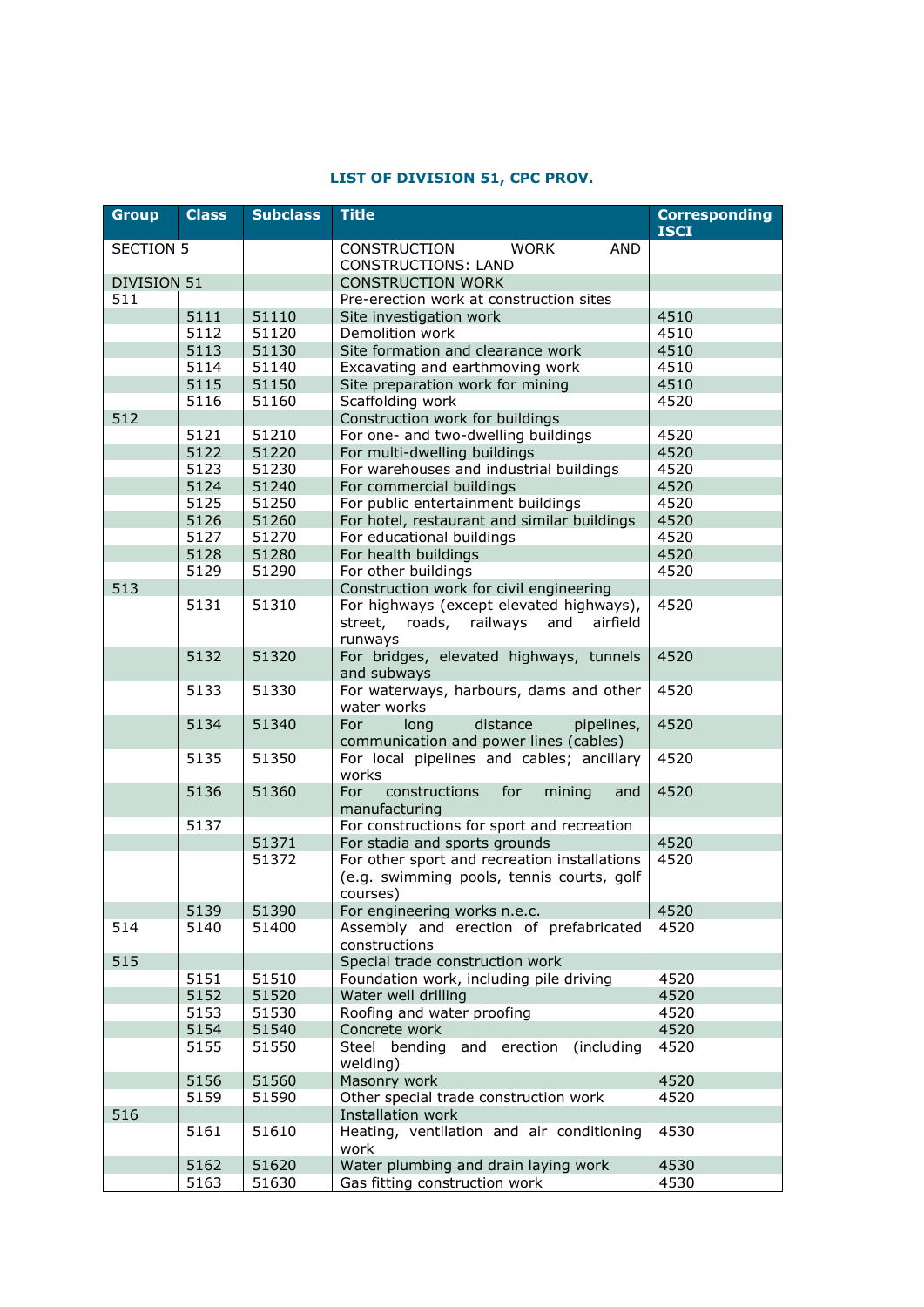| <b>Group</b> | <b>Class</b> | <b>Subclass</b> | <b>Title</b>                                                                                                                      | <b>Corresponding</b><br><b>ISCI</b> |
|--------------|--------------|-----------------|-----------------------------------------------------------------------------------------------------------------------------------|-------------------------------------|
|              | 5164         |                 | Electrical work                                                                                                                   |                                     |
|              |              | 51641           | Electrical wiring and fitting work                                                                                                | 4530                                |
|              |              | 51642           | Fire alarm construction work                                                                                                      | 4530                                |
|              |              | 51643           | Burglar alarm system construction work                                                                                            | 4530                                |
|              |              | 51644           | Residential antenna construction work                                                                                             | 4530                                |
|              |              | 51649           | Other electrical construction work                                                                                                | 4530                                |
|              | 5165         | 51650           | Insulation work (electrical wiring, water,<br>heat, sound)                                                                        | 4530                                |
|              | 5166         | 51660           | Fencing and railing construction work                                                                                             | 4530                                |
|              | 5169         |                 | Other installation work                                                                                                           |                                     |
|              |              | 51691           | Lift and escalator construction work                                                                                              | 4530                                |
|              |              | 51699           | Other installation work n.e.c.                                                                                                    | 4530                                |
| 517          |              |                 | Building completion and finishing work                                                                                            |                                     |
|              | 5171         | 51710           | Glazing work and window glass installation<br>work                                                                                | 4540                                |
|              | 5172         | 51720           | Plastering work                                                                                                                   | 4540                                |
|              | 5173         | 51730           | Painting work                                                                                                                     | 4540                                |
|              | 5174         | 51740           | Floor and wall tiling work                                                                                                        | 4540                                |
|              | 5175         | 51750           | Other floor laying, wall covering and wall<br>papering work                                                                       | 4540                                |
|              | 5176         | 51760           | Wood and metal joinery and carpentry<br>work                                                                                      | 4540                                |
|              | 5177         | 51770           | Interior fitting decoration work                                                                                                  | 4540                                |
|              | 5178         | 51780           | Ornamentation fitting work                                                                                                        | 4540                                |
|              | 5179         | 51790           | Other building completion and finishing<br>work                                                                                   | 4540                                |
| 518          | 5180         | 51800           | Renting services related to equipment for<br>construction or demolition of buildings or<br>civil engineering works, with operator | 4550                                |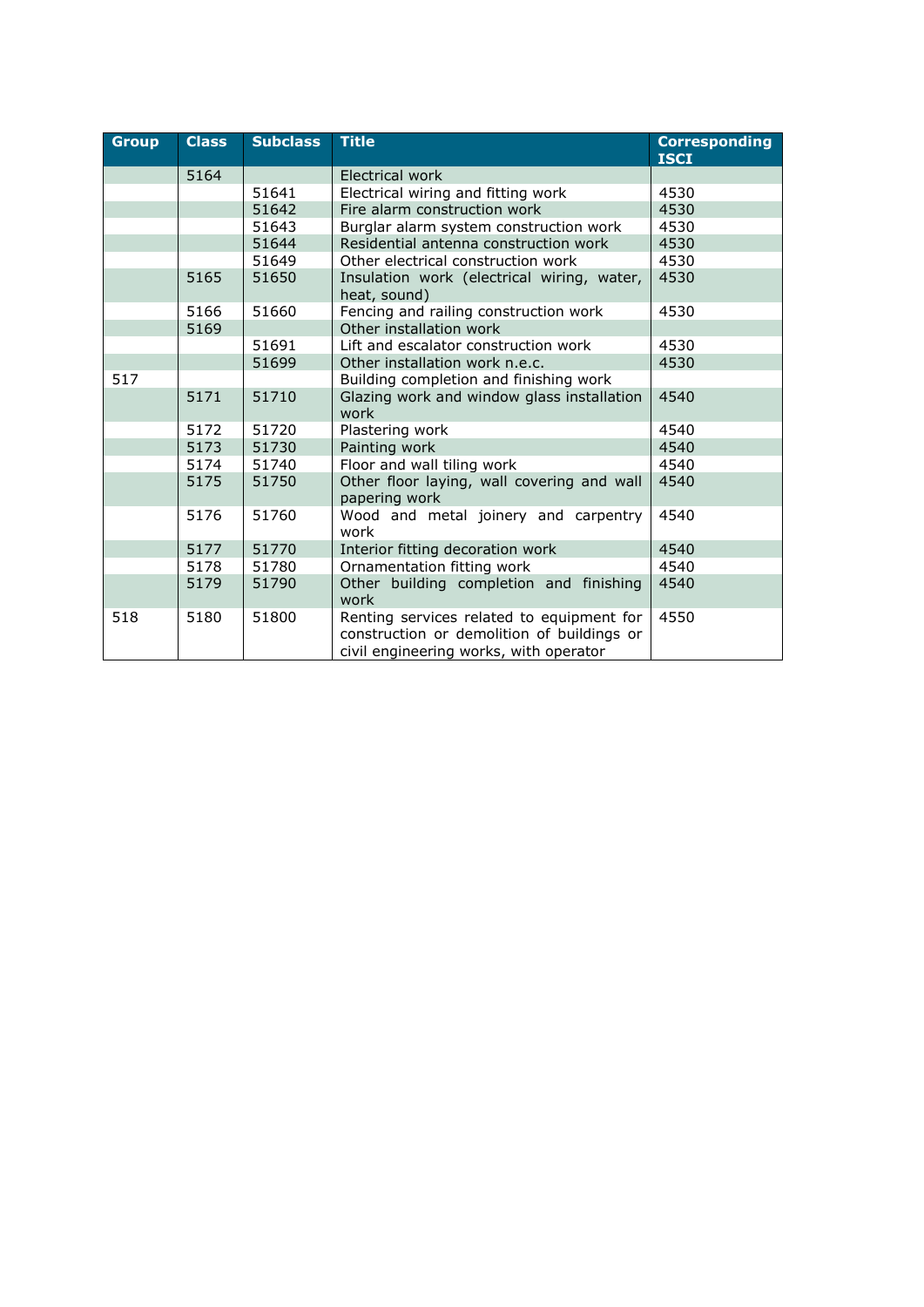# **ANNEX 7**

# GENERAL NOTES

- 1. This Agreement does not cover:
	- a. procurement of agricultural products made in furtherance of agricultural support programmes and human feeding programmes (e.g. food aid including urgent relief aid); and
	- b. procurement for the acquisition, development, production or co-production of programme material by broadcasters and contracts for broadcasting time.

2. Procurement by procuring entities covered under Annexes 1 and 2 in connection with activities in the fields of drinking water, energy, transport and the postal sector are not covered by this Agreement, unless covered under Annex 3.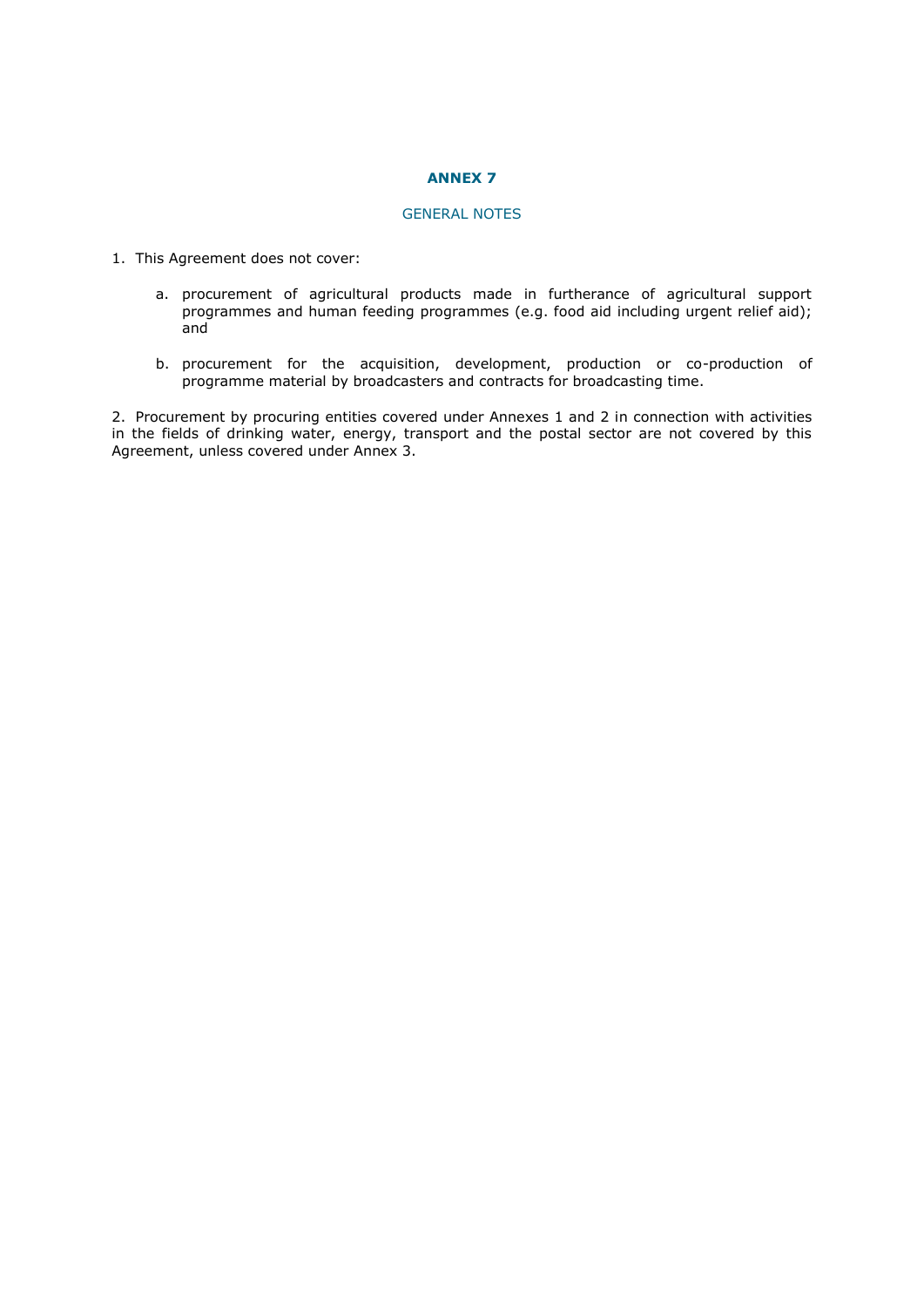# **APPENDIX II**

ELECTRONIC OR PAPER MEDIA UTILIZED BY PARTIES FOR THE PUBLICATION OF LAWS, REGULATIONS, JUDICIAL DECISIONS, ADMINISTRATIVE RULINGS OF GENERAL APPLICATION, STANDARD CONTRACT CLAUSES, AND PROCEDURES REGARDING GOVERNMENT PROCUREMENT COVERED BY THIS AGREEMENT PURSUANT TO ARTICLE VI3

#### **MONTENEGRO**

- 1. Legislation:
- 1. Službeni list Crne Gore (Official Gazette of Montenegro) [http://www.sluzbenilist.me.](http://www.sluzbenilist.me/) 2. Judicial decisions:
	- 1. Sudovi Crne Gore (the courts of Montenegro) [http://www.sudovi.me.](http://www.sudovi.me/)

# **APPENDIX III**

**\_\_\_\_\_\_\_\_\_\_\_\_\_\_\_**

ELECTRONIC OR PAPER MEDIA UTILIZED BY PARTIES FOR THE PUBLICATION OF NOTICES REQUIRED BY ARTICLES VII, IX:7 AND XVI:2 PURSUANT TO ARTICLE VI

**MONTENEGRO** 

1. Portal javnih nabavki Crne Gore (Public Procurement Portal) - [http://www.ujn.gov.me.](http://www.ujn.gov.me/)

# **APPENDIX IV**

**\_\_\_\_\_\_\_\_\_\_\_\_\_\_\_**

# WEBSITE ADDRESS OR ADDRESSES WHERE PARTIES PUBLISH PROCUREMENT STATISTICS PURSUANT TO ARTICLE XVI:5 AND NOTICES CONCERNING AWARDED CONTRACTS PURSUANT TO ARTICLE XVI:6

**MONTENEGRO** 

1. Portal javnih nabavki Crne Gore (Public Procurement Portal) – [http://www.ujn.gov.me.](http://www.ujn.gov.me/)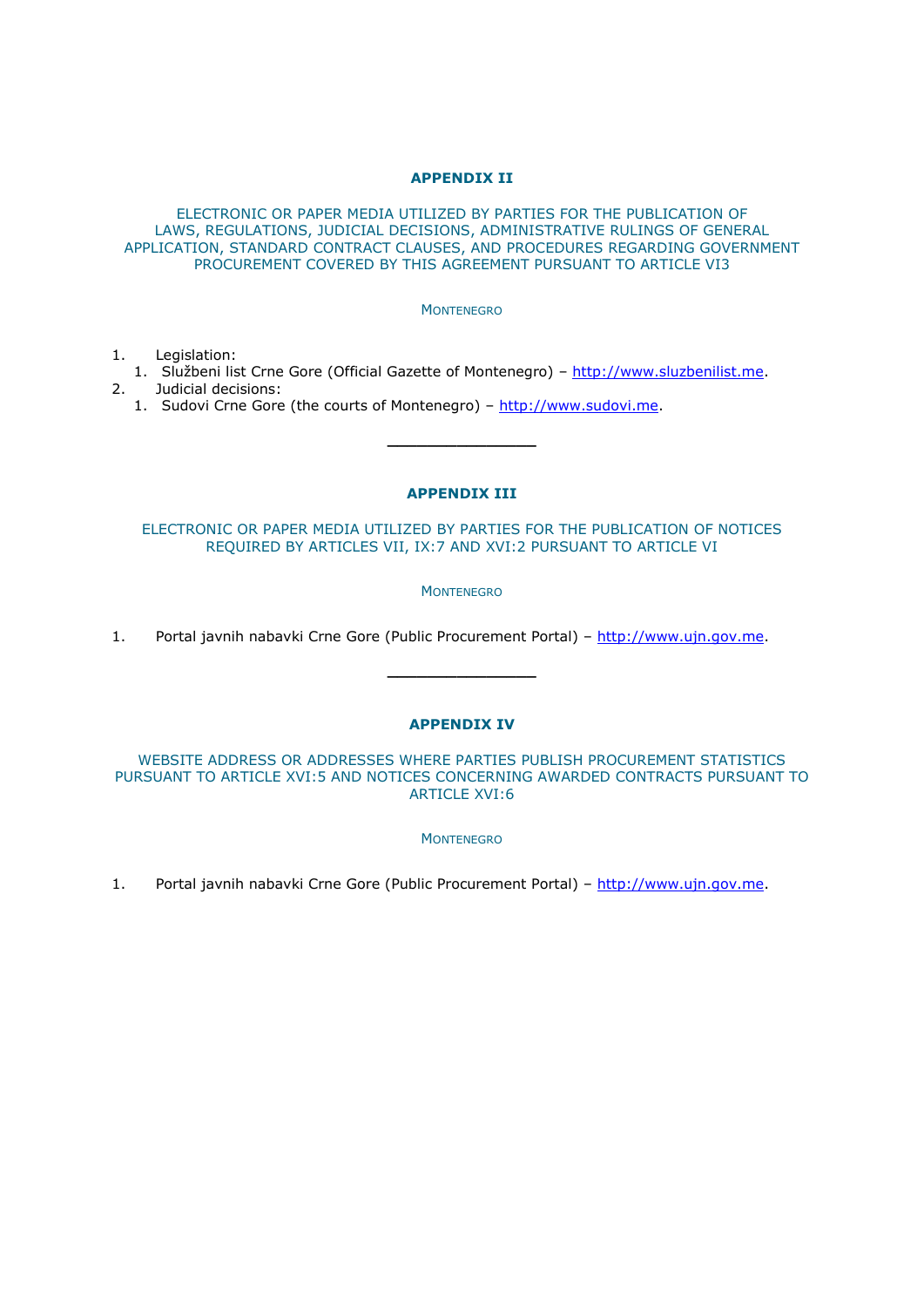# **ATTACHMENT B**

# EUROPEAN UNION TERMS OF MONTENEGRO'S ACCESSION TO THE GPA

1. Upon Montenegro's accession to the Agreement on Government Procurement, point 2 of Section 2 (The Central Government contracting authorities of the EU Member States) of Annex 1 to Appendix I for the European Union shall read as follows:

"2. For the goods, services, suppliers and service providers of Israel and Montenegro, procurement by the following central government contracting authorities."

2. Upon Montenegro's accession to the Agreement on Government Procurement, section 2 of Annex 6 shall read as follows:

"2. Works concessions contracts, when awarded by Annex 1 and 2 entities, are included under the national treatment regime for the construction service providers of Iceland, Liechtenstein, Norway, the Netherlands on behalf of Aruba, Switzerland and Montenegro, provided their value equals or exceeds 5,000,000 SDR and for the construction service providers of Korea; provided their value equals or exceeds 15,000,000 SDR."

**\_\_\_\_\_\_\_\_\_\_**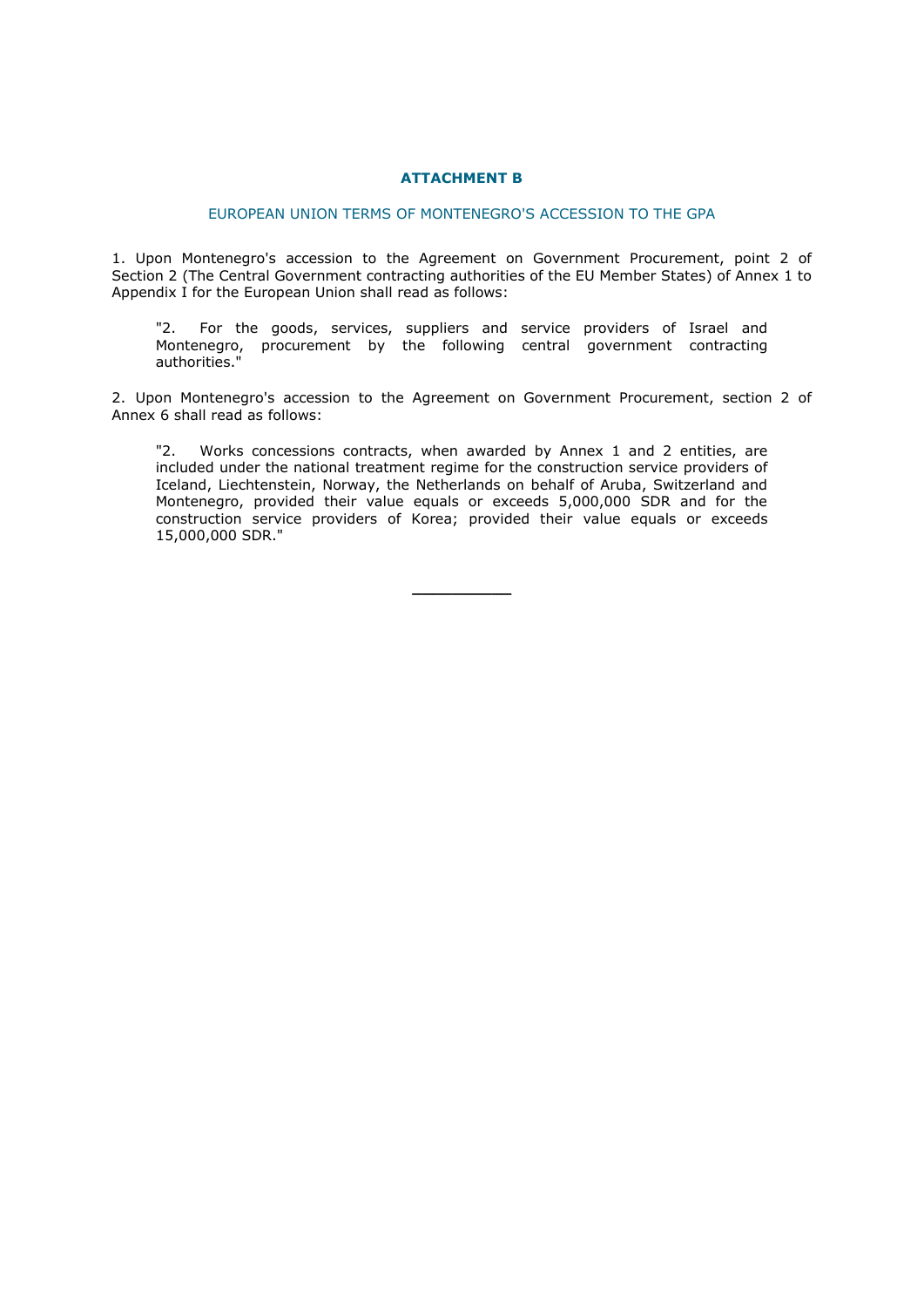# **PRISTUPANJE CRNE GORE**

# **SPORAZUMU O VLADINIM NABAVKAMA**

*Odluka Komiteta od 29. oktobra 2014. godine*

Komitet za vladine nabavke,

*S osvrtom na* član XXIV:2 Sporazuma o vladinim nabavkama sačinjenim u Marakešu, 15. aprila 1994. godine ("Sporazum iz 1994. godine"), i član XXII:2 Sporazuma o vladinim nabavkama iz 1994. godine koji je izmijenjen i dopunjen Protokolom o izmjenama i dopunama Sporazuma o vladinim nabavkama, koji je sačinjen u Ženevi, 30. marta 2012. godine ("izmijenjeni i dopunjeni Sporazum $'$ )<sup>1</sup>;

*S osvrtom na* odluku Komiteta za vladine nabavke o usvajanju teksta Protokola o izmjenama i dopunama Sporazuma o vladinim nabavkama, koja je donijeta 30. marta 2012. godine (Prilog 1 uz GPA/113 od 2. aprila 2012. godine), naročito na stavove 3 i 4;

*S osvrtom na* stupanje na snagu Protokola o izmjenama i dopunama Sporazuma o vladinim nabavkama 6. aprila 2014. godine, u skladu sa stavom 3 navedenog Protokola i naknadno prihvatanje Protokola o izmjenama i dopunama Sporazuma o vladinim nabavkama od strane dviju Strana;

*Konstatujući* takođe da tri ostale Strane Sporazuma o vladinim nabavkama tek treba da prihvate Protokol o izmjenama i dopunama Sporazuma o vladinim nabavkama; i

*U vezi sa* zahtjevom Crne Gore za pristupanje Sporazumu o vladinim nabavkama, koji je sadržan u dokumentu GPA/120 od 4. oktobra 2013. godine, i konsultacijama održanim sa Stranama Sporazuma o vladinim nabavkama i dodatnom dokumentacijom dostavljenom u tom cilju;

#### *Odlučuje* sljedeće:

-

1. U skladu sa odredbama člana XXIV:2 Sporazuma iz 1994. godine i člana XXII:2 izmijenjenog i dopunjenog Sporazuma, Crna Gora može pristupiti Sporazumu o vladinim nabavkama u skladu sa uslovima ove odluke, uključujući i njene dodatke.

2. Sporazum o vladinim nabavkama stupa na snagu za Crnu Goru tridesetog dana nakon datuma njenog pristupanja, tj. datuma kada instrument pristupanja koji sadrži uslove ove odluke, uključujući i njen dodatak A bude primljen od strane generalnog direktora.

3. U skladu sa stavom 4 odluke Komiteta za vladine nabavke o usvajanju teksta Protokola o izmjenama i dopunama Sporazuma o vladinim nabavkama, donesene 30. marta 2012. godine (Prilog 1 GPA/113 od 2. aprila 2012. gdoine), Crna Gora je navedenim Protokolom obavezana od datuma stupanja na snagu Sporazuma o javnim nabavkama.

4. Od datuma stupanja na snagu Sporazuma o vladinim nabavkama, Crna Gora omogućava pristup nabavkama koje je obuhvatila Prilogom I kao što je navedeno u Dodatku A ove odluke svim Stranama Sporazuma o javnim nabavkama.

5. Od datuma stupanja na snagu Sporazuma o vladinim nabavkama za Crnu Goru, Aneksi Priloga I Evropske unije će se primjenjivati u skladu sa uslovima koji su definisani u Dodatku B uz ovu Odluku.

6. Sve dok Protokol o izmjenama i dopunama Sporazuma o vladinim nabavkama stupi na snagu za sve Strane Sporazuma iz 1994. godine, između Crne Gore i Strane koja je potpisnica samo Sporazuma iz 1994. godine, primjenjuje se Prilog I te Strane uz Sporazum iz 1994. godine.

<sup>&</sup>lt;sup>1</sup> Sporazum iz 1994. godine i izmijenjeni i dopunjeni Sporazum su u daljem tekstu zajedno označeni kao "Sporazum o vladinim nabavkama".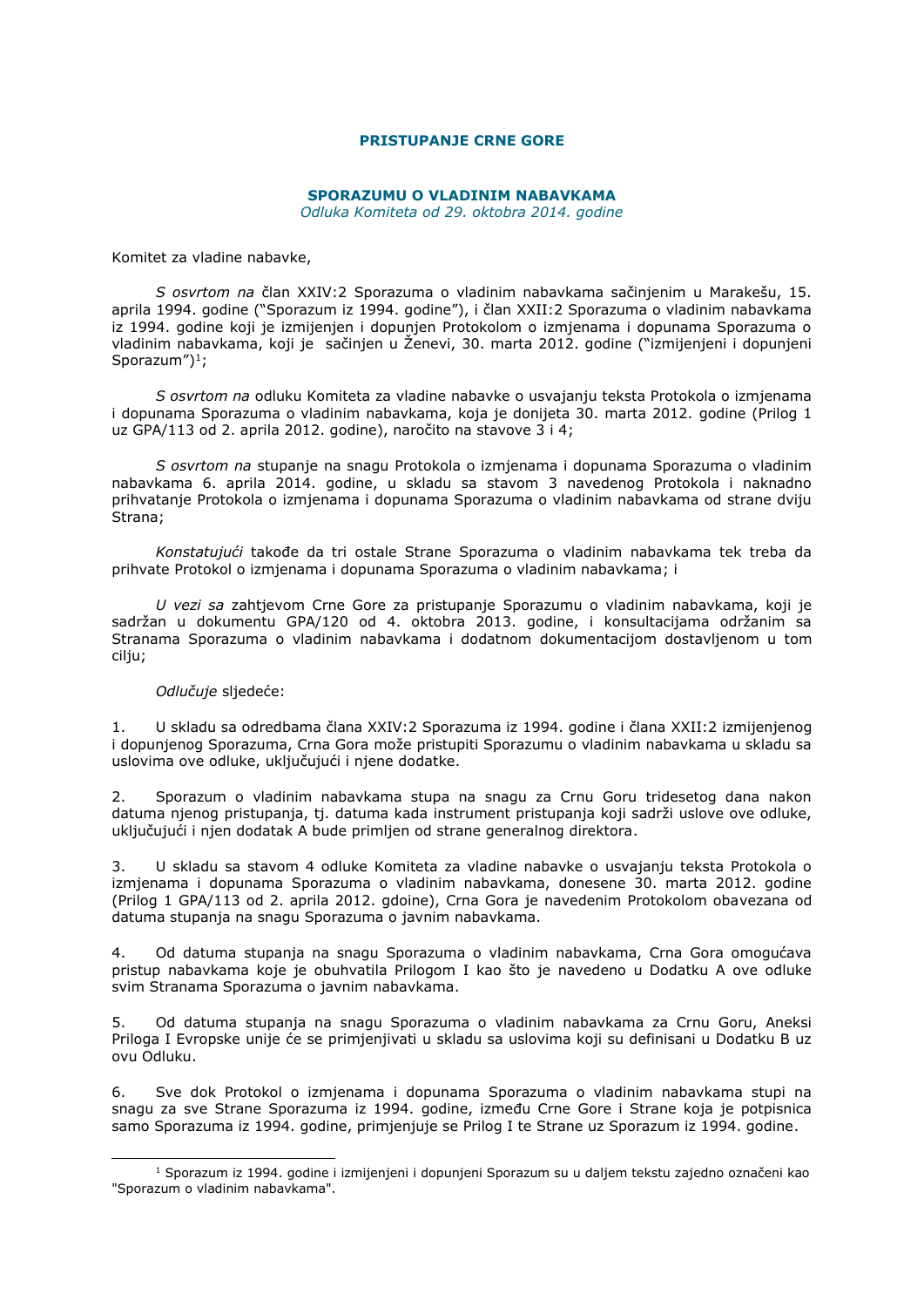7. Ova Odluka ističe šest mjeseci od datuma usvajanja od strne Komiteta za vladine nabavke osim ukoliko joj važenje produži Komitet uzajamnom saglasnošću Komiteta i Crne Gore.

8. Od datuma stupanja na snagu Sporazuma o vladinim nabavkama za Crnu Goru, uslovi vezani za njen instrument pristupanja postaju sastavni dio Sporazuma o vladinim nabavkama u vidu Priloga Crne Gore.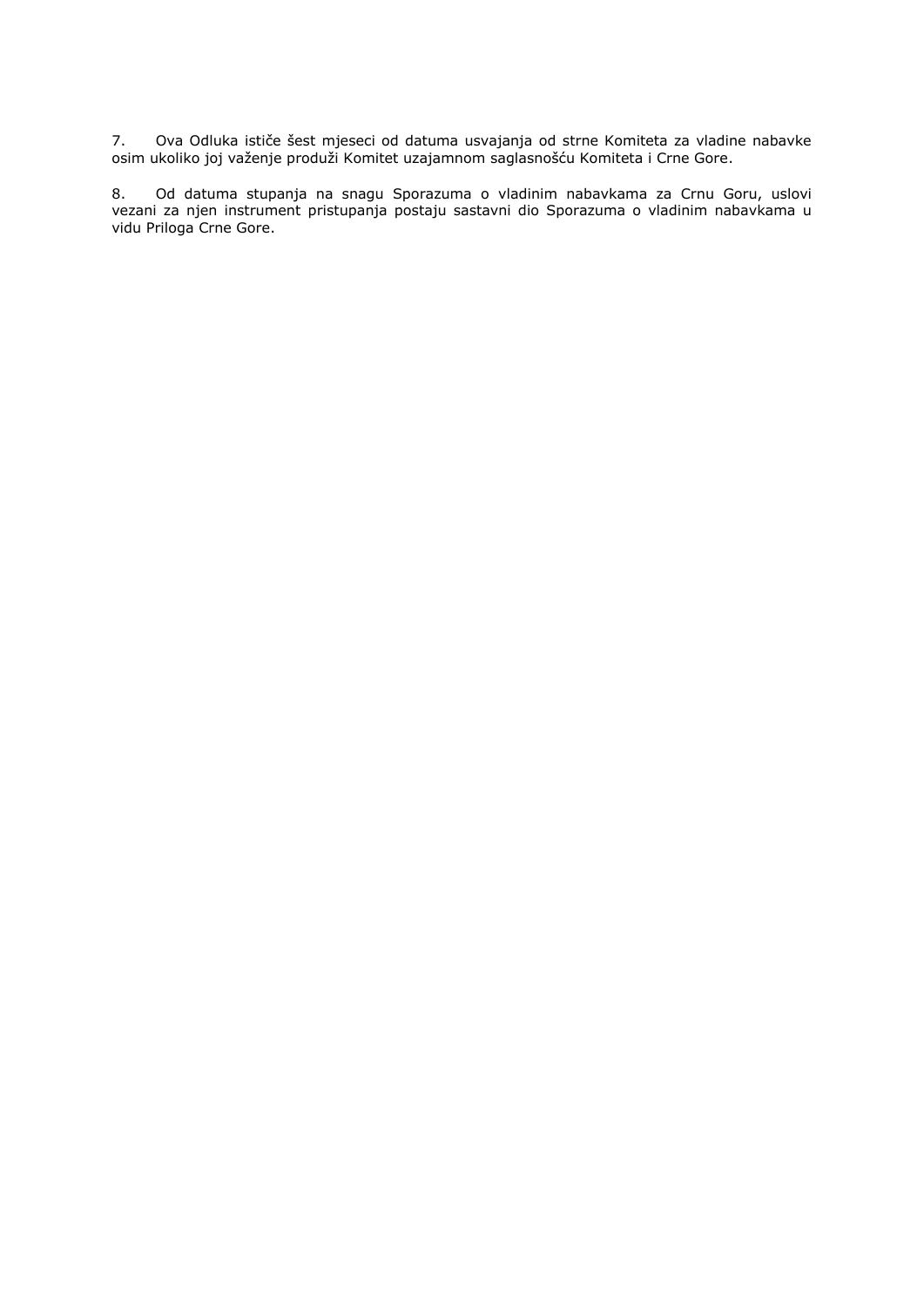# **DODATAK A**

# USLOVI ZA PRISTUPANJE CRNE GORE REVIDIRANOM SPORAZUMU O VLADINIM NABAVKAMA

# **PRILOG I\***

# **CRNA GORA**

(original na engleskom jeziku)

# **ANEKS 1**

# SUBJEKTI CENTRALNE VLADE

# **Pragovi:**

| Robe               | SPV 130,000   |
|--------------------|---------------|
| Usluge             | SPV 130,000   |
| Građevinske usluge | SPV 5,000,000 |

# **Lista subjekata:**

- 1. Ministarstvo pravde
- 2. Ministarstvo unutrašnjih poslova
- 3. Ministarstvo odbrane
- 4. Ministarstvo finansija
- 5. Ministarstvo vanjskih poslova i evropskih integracija
- 6. Ministarstvo prosvjete<br>7. Ministarstvo kulture
- 7. Ministarstvo kulture<br>8. Ministarstvo ekonom
- 8. Ministarstvo ekonomije
- 9. Ministarstvo saobraćaja i pomorstva<br>10. Ministarstvo polioprivrede i ruralnog
- Ministarstvo poljoprivrede i ruralnog razvoja
- 11. Ministarstvo održivog razvoja i turizma
- 12. Ministarstvo zdravlja
- 13. Ministarstvo za ljudska i manjinska prava
- 14. Ministarstvo za informaciono društvo i telekomunikacije
- 15. Ministarstvo rada i socijalnog staranja
- 16. Ministarstvo nauke<br>17. Uprava za antikoruj
- 17. Uprava za antikorupcijsku inicijativu
- 18. Zavod za izvršenje krivičnih sankcija
- 19. Uprava policije<br>20. Poreska uprava
- Poreska uprava
- 21. Uprava carina
- 22. Uprava za igre na sreću
- 23. Uprava za imovinu
- 24. Uprava za nekretnine<br>25. Uprava za zaštitu kult
- 25. Uprava za zaštitu kulturnih dobara<br>26. Direkcija za razvoj malih i srednjih 26. Direkcija za razvoj malih i srednjih preduzeća<br>27. Lučka uprava
- 
- 27. Lučka uprava<br>28. Uprava pomor
- 28. Uprava pomorske sigurnosti<br>29. Direkcija za saobraćaj Direkcija za saobraćaj

-

<sup>\*</sup> samo na engleskom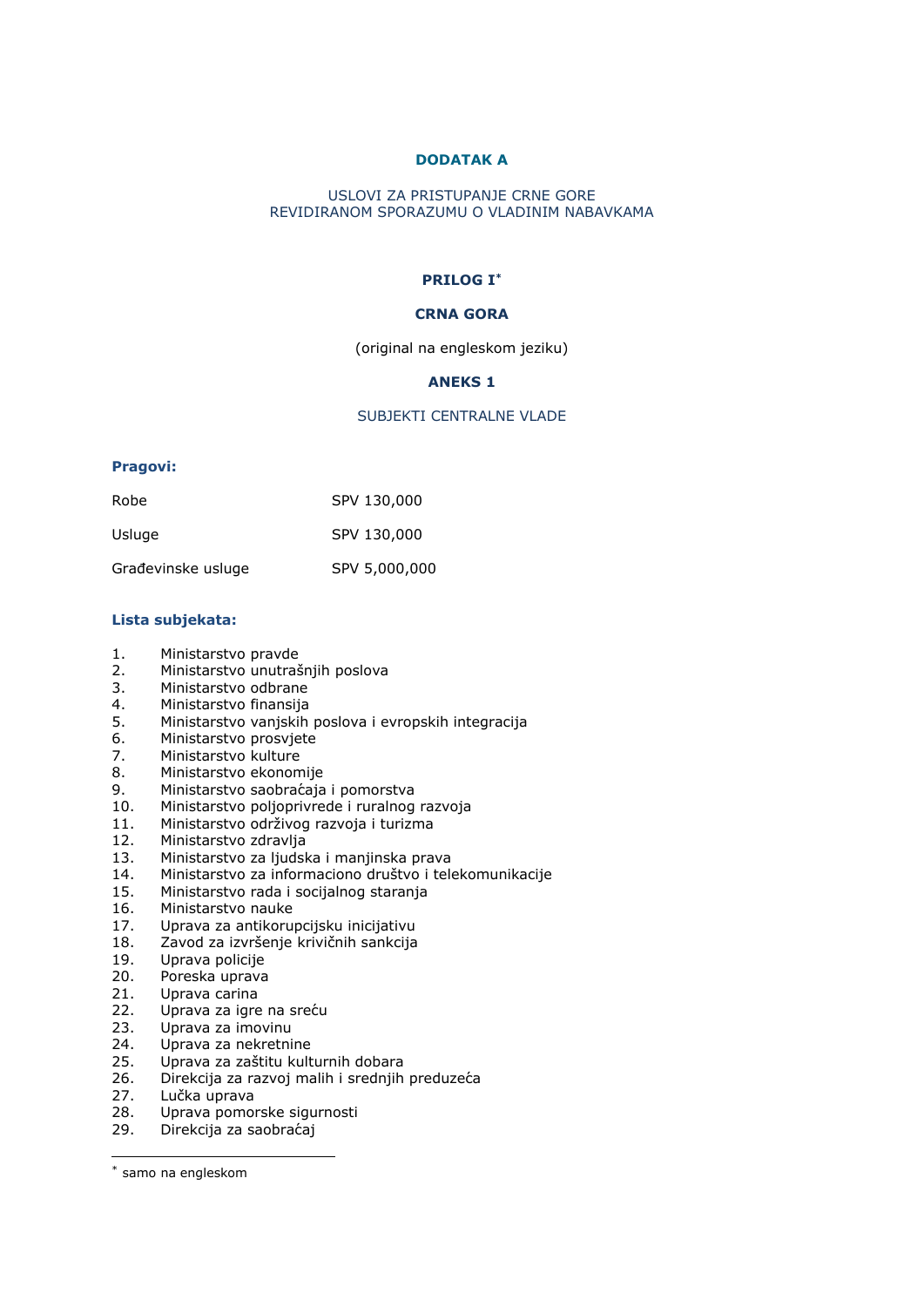- 30. Direkcija za željeznice
- 31. Fitosanitarna uprava
- 32. Veterinarska uprava
- 33. Uprava za šume
- 34. Uprava za vode
- 35. Agencija za duvan
- 36. Direkcija javnih radova
- 37. Zavod za zbrinjavanje izbjeglica
- 38. Uprava za kadrove
- 39. Uprava za sprječavanje pranja novca i finansiranja terorizma
- 40. Uprava za javne nabavke
- 41. Uprava za zaštitu konkurencije
- 42. Uprava za inspekcijske poslove
- 43. Uprava za mlade i sport
- 44. Sekretarijat za zakonodavstvo
- 45. Sekretarijat za razvojne projekte
- 46. Zavod za statistiku Monstat
- 47. Hidrometeorolški zavod
- 48. Zavod za školstvo<br>49. Zavod za intelektu
- Zavod za intelektualnu svojinu
- 50. Zavod za metrologiju
- 51. Državni arhiv
- 52. Direkcija za zaštitu tajnih podataka
- 53. Agencija za zaštitu životne sredine
- 54. Skupština Crne Gore
- 55. Predsjednik Crne Gore
- 56. Ustavni sud Crne Gore<br>57. Državna revizorska inst
- 57. Državna revizorska institucija
- 58. Univerzitet Crne Gore
- 59. Generalni sekretarijat Vlade Crne Gore
- 60. Centralna banka Crne Gore
- 61. Zaštitnik ljudskih prava i sloboda (Ombudsman)
- 62. Komisija za kontrolu postupaka javnih nabavki
- 63. Vrhovni sud Crne Gore
- 64. Državno tužilaštvo
- 65. Savjet za privatizaciju i kapitalne projekte
- 66. Upravni sud
- 67. Vrhovno državno tužilaštvo
- 68. Agencija za elektronske komunikacije i poštanske usluge
- 69. Agencija za elektronske medije
- 70. Agencija za ljekove i medicinska sredstva
- 71. Agencija za mirno rješavanje radnih sporova
- 72. Agencija za nacionalnu bezbjednost
- 73. Agencija za nadzor nad osiguranjem
- 74. Agencija za promociju investicija (MIPA)
- 75. Akreditaciono tijelo
- 76. Apelacioni sud
- 77. Crnogorska akademija nauka i umjetnosti
- 78. Fond penzijskog i invalidskog osiguranja/PIO
- 79. Fond za zdravstveno osiguranje
- 80. Zdravstvena ustanova Apoteke Crne Gore Montefarm
- 81. Komisija za hartije od vrijednosti Crne Gore
- 82. MDI/Montenegro Defence Industry
- 83. Nacionalna turistička organizacija
- 84. Radio i televizija Crne Gore
- 85. Zavod za zapošljavanje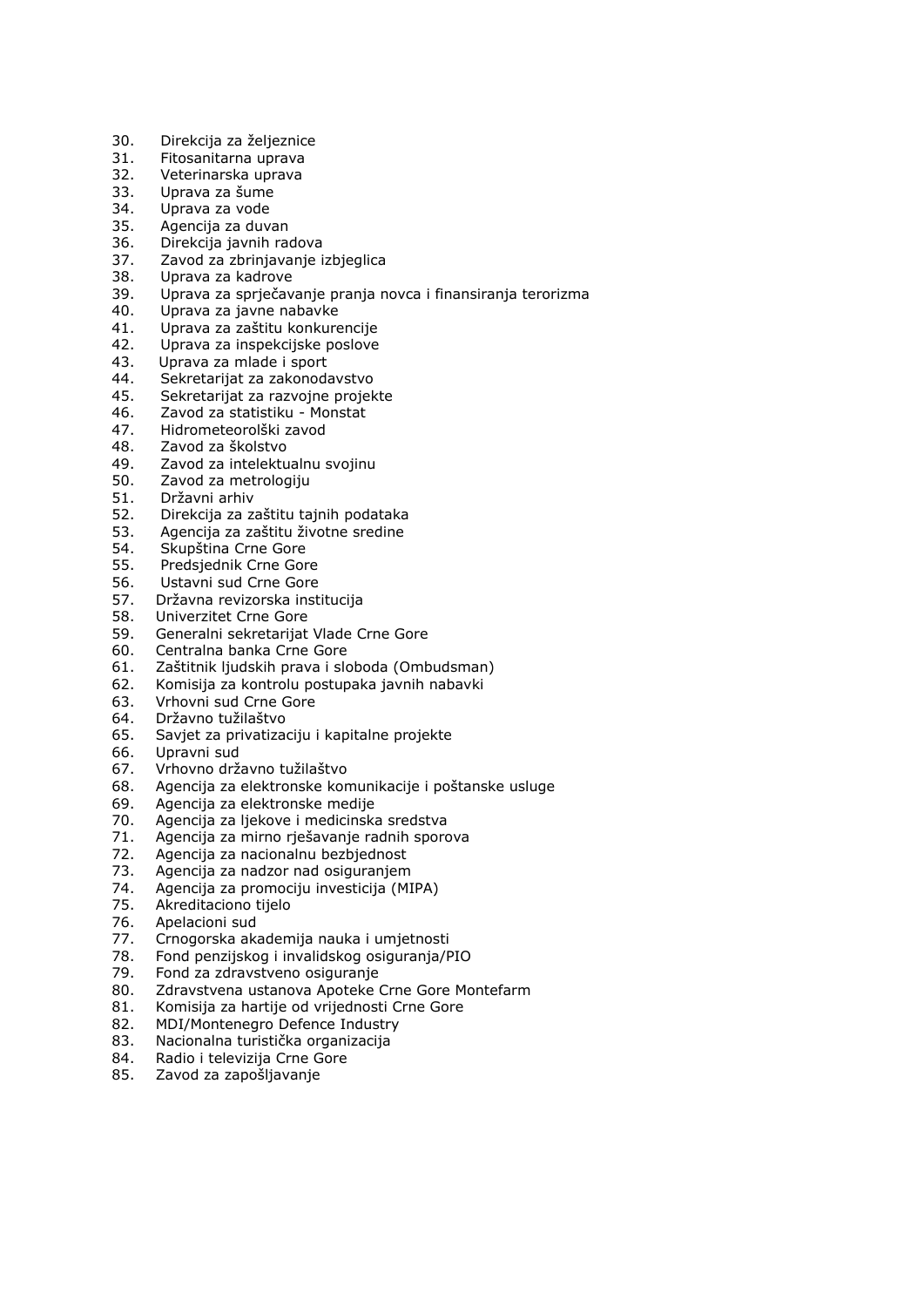# *Napomene uz Aneks 1*

- 1. Sljedeće se ne smatra obuhvaćenom nabavkom:
	- a. nabavka od strane naručilaca obuhvaćenih ovim Aneksom opreme za kontrolu vazdušnog saobraćaja u pogledu dobavljača i pružalaca usluga iz Sjedinjenih Država;
	- b. nabavka od strane naručilaca obuhvaćenih ovim Aneksom robnih ili uslužnih komponenti nabavke, a koje nijesu obuhvaćene ovim Sporazumom u pogledu dobavljača i pružalaca usluga iz Sjedinjenih Država i Kanade;

u trajanju do prihvatanja od strane Crne Gore da su odnosne Strane obezbijedile zadovoljavajući recipročni pristup za robe, dobavljače, usluge i pružaoce usluga iz Crne Gore na svojim sopstvenim tržištima nabavki.

2. Odredbe člana XVIII se ne primjenjuju na dobavljače i pružaoce usluga iz Japana, Koreje i SAD kod osporavanja dodjele ugovora dobavljaču ili pružaocu usluge Strane koja nije jedna od navedenih Strana, a koji su mala ili srednja preduzeća u skladu sa relevantnim odredbama zakona Crne Gore, u trajanju do prihvatanja od strane Crne Gore da oni više ne sprovode diskriminatorne mjere u korist određenih domaćih malih i manjinskih preduzeća (manjinska preduzeća – ona u kojima kontrolni udio od najmanje 51% imaju pripadnici etničkih manjiha, prim.prev)

3. "Subjekti centralne Vlade" obuhvata takođe svakog podređenog naručioca bilo kojeg ugovarača iz Crne Gore, pod uslovom da isti nema zasebni pravni subjektivitet.

4. U pogledu nabavke od strane subjekata u oblasti odbrane i bezbjednosti, samo su ne-osjetljivi i materijali nenamijenjeni u ratne svrhe sadržani u listi u prilogu aneksa 4 obuhvaćeni.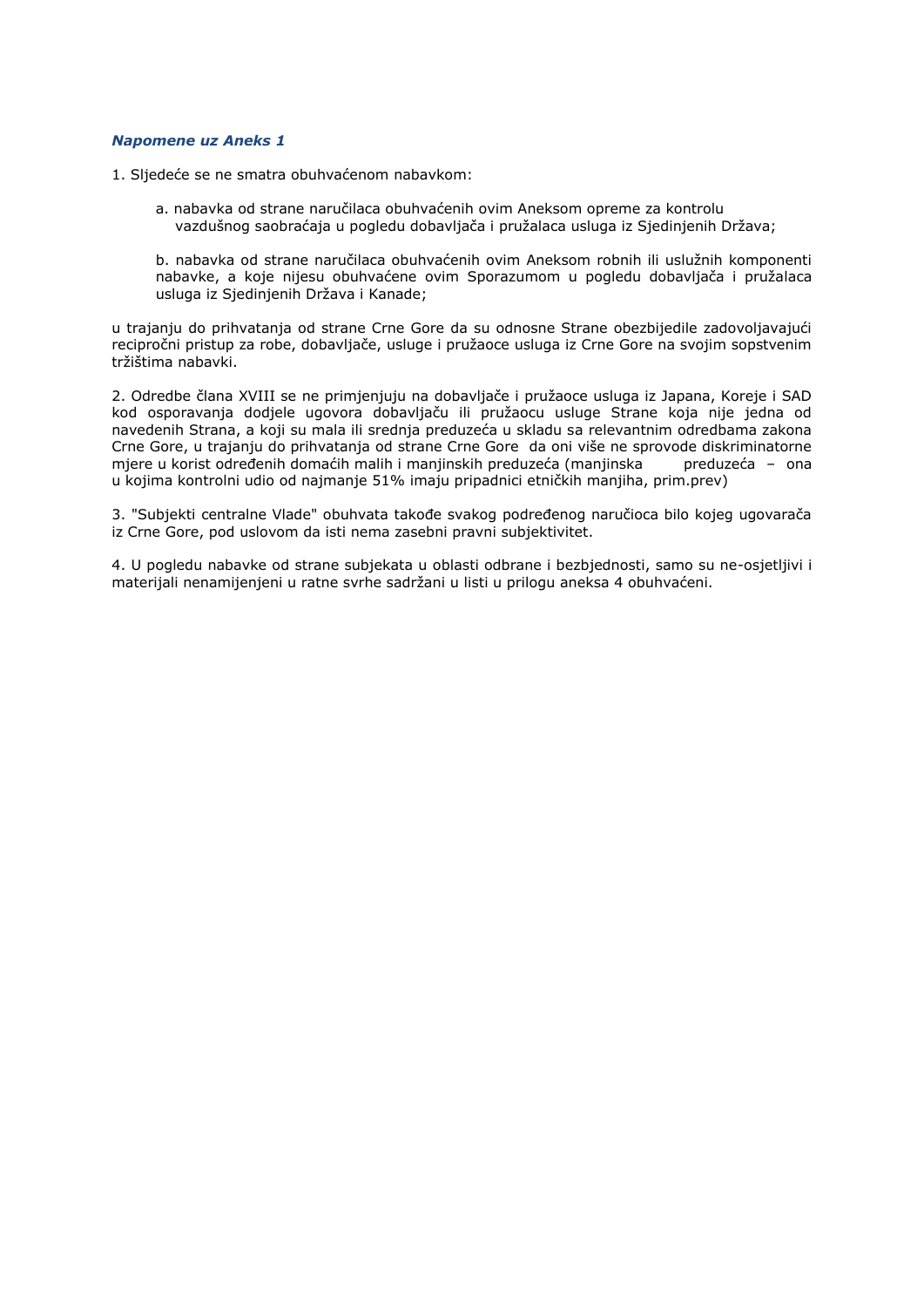# **ANEKS 2**

#### SUBJEKTI POD-CENTRALNE VLADE

# **Pragovi:**

| Robe               | SPV 200,000   |
|--------------------|---------------|
| Usluge             | SPV 200,000   |
| Građevinske usluge | SPV 5,000,000 |

# **Lista subjekata:**

1. Svi regionalni ili lokalni ugovorni subjekti.

Svi subjekti na pod-centralnom nivou (jedinice lokalne uprave) i podređene organizacije. Subjekti na pod-centralnom nivou znači ugovorni subjekti administrativnih jedinica sa populacijom između 7 miliona i 3 miliona, između 3 miliona i 800 000 i između 800 000 i 150 000 stanovnika i manje administrativne jedinice kao što su opštine.

- 2. Svi ugovorni subjekti koji su tijela regulisana javnim zakonom.
	- a. "Tijelo regulisano javnim zakonom" znači svako tijelo koje:
		- i. je osnovano za konkretnu svrhu ispunjavanja potreba od opšteg interesa, nemajući industrijski niti komercijalni karakter, i
		- ii. koje ima pravni subjektivitet, i
		- iii. finansirano, većim dijelom, od strane Države, ili regionalnih ili lokalnih vlasti, ili ostala tijela regulisana javnim zakonom, ili koja podliježu upravnom nadzoru od strane tih tijela, ili imaju admnistrativni, upravni ili nadzorni odbor; više od polovine čijih članova su članovi imenovani od strane Države, regionalnih ili lokalnih valsti ili od strane ostalih tijela regulisanih javnim zakonom.
	- b. Indikativna lista ugovarača koji su tijela regulisana javnim zakonom slijedi.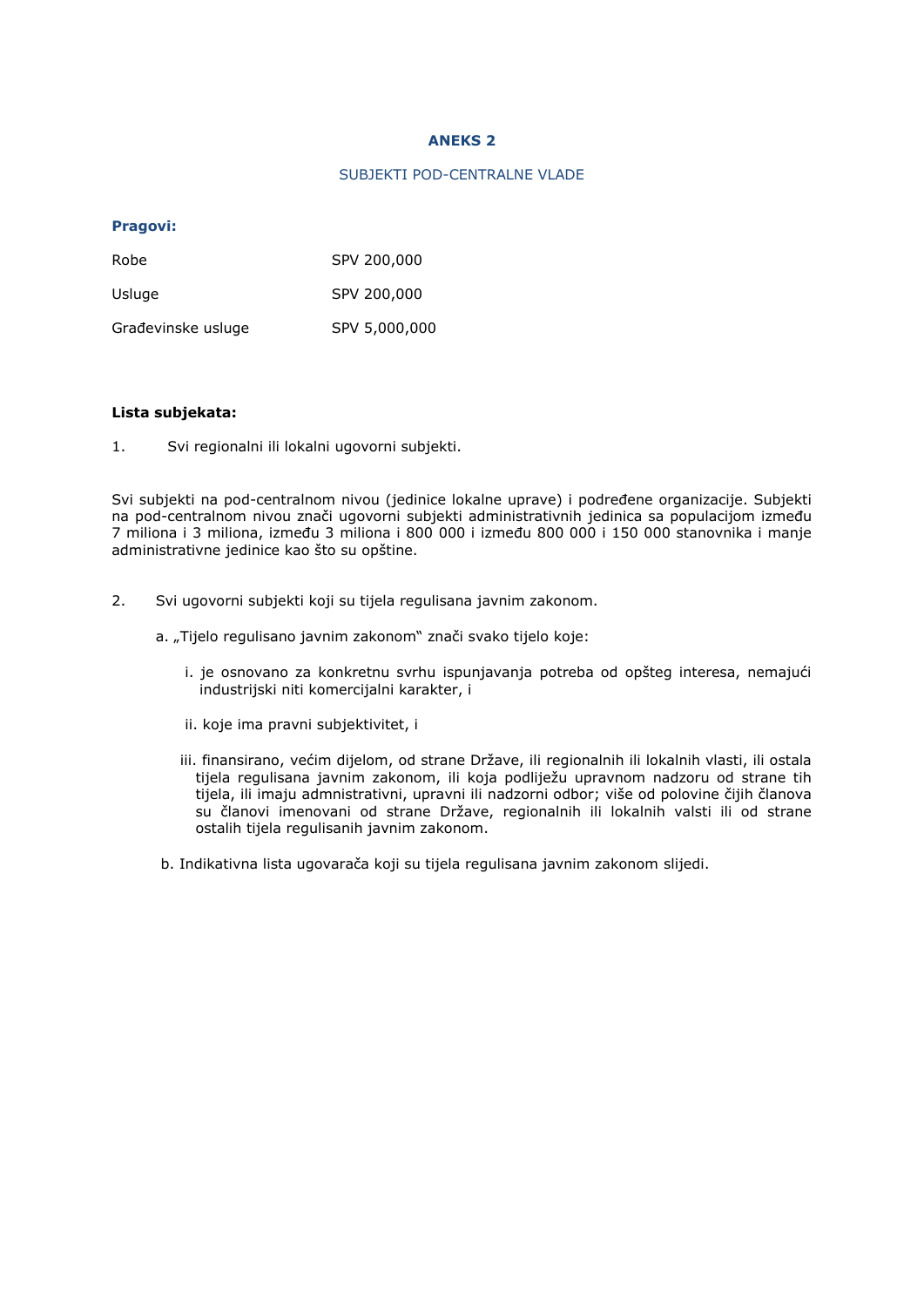# **INDIKATIVNA LISTA CRNOGORSKIH UGOVORNIH SUBJEKATA KOJI SU TIJELA REGULISANA JAVNIM ZAKONOM**

- 1. Agencija za investicije i imovinu, Bar
- 2. Direkcija za imovinu i zastitu prava Opštine Bijelo Polje
- 3. Direkcija za izgradnju i investicije Bijelo Polje
- 4. Budva Holding doo, Budva
- 5. Direkcija za investicije i razvoj, Cetinje
- 6. Direkcija za saobraćaj, za održavanje i izgradnju puteva, Danilovgrad
- 7. Agencija za izgradnju i razvoj, Herceg Novi
- 8. Agencija za upravljanje gradskom lukom, Herceg Novi
- 9. Agencija za zastitu i razvoj Oriena, Herceg Novi
- 10. Direkcija za uredjenje i izgradnju Kotora
- 11. Fondacija Kotorski festival pozorište za djecu, Kotor
- 12. Agencija za investicije, građevinsko zemljište i razvoj Mojkovca
- 13. Agencija za stambeno-poslovni fond doo Pljevlja
- 14. Agencija za stanovanje doo Podgorica
- 15. Agencija za izgradnju i razvoj Podgorica
- 16. Plodovi Crne Gore ad Podgorica
- 17. Agencija za izgradnju i razvoj Ulcinj

#### *Napomene uz Aneks 2*

1.Sljedeće se ne smatra obuhvaćenom nabavkom:

a. nabavka od strane naručilaca obuhvaćenih ovim Aneksom u pogledu dobavljača, usluga i pružalaca usluga iz Sjedinjenih Država;

b. nabavka od strane naručilaca obuhvaćenih ovim Aneksom opreme za kontrolu vazdušnog saobraćaja u pogledu dobavljača i pružalaca usluga iz Sjedinjenih Država;

c. nabavka od strane gradova-regiona sa populacijom između 7 i 3 miliona, 3 miliona i 800 000, loklanih subjekata i tijela regulisanih javnim zakonom obuhvaćenih ovim Aneksom u pogledu roba, usluga, dobavljača i pružalaca usluga iz Kanade;

d. nabavka od strane naručilaca obuhvaćenih ovim Aneksom robnih ili uslužnih komponenti nabavke, a koje nijesu obuhvaćene ovim Sporazumom u pogledu dobavljača i pružalaca usluga iz Sjedinjenih Država i Kanade;

e. nabavka između 200,000 SPV i 355,000 SPV od strane naručilaca obuhvaćenih ovim Aneksom roba i usluga za dobavljače i pružaoce usluga iz Kanade;

u trajanju do prihvatanja od strane Crne Gore da su odnosne Strane obezbijedile zadovoljavajući recipročni pristup za robe, dobavljače, usluge i pružaoce usluga iz Crne Gore na svojim sopstvenim tržištima nabavki.

2. Odredbe člana XVIII se ne primjenjuju na dobavljače i pružaoce usluga iz Japana, Koreje i SAD kod osporavanja dodjele ugovora dobavljaču ili pružaocu usluge Strane koja nije jedna od navedenih Strana, a koji su mala ili srednja preduzeća u skladu sa relevantnim odredbama zakona Crne Gore, u trajanju do prihvatanja od strane Crne Gore da oni više ne sprovode diskriminatorne mjere u korist određenih domaćih malih i manjihskih preduzeća.

3. Odredbe člana XVIII se ne primjenjuju na Japan i Koreju kod osporavanja dodjele ugovora od strane naručilaca navedenih u Aneksu 2, paragraf 2, u trajanju do prihvatanja od strane Crne Gore da su ispunili pokrivenost pod-centralnih subjekata.

4. Odredbe člana XVIII se ne odnose na Japan i Koreju kod osporavanja one dodjele ugovora od strane naručilaca iz Crne Gore, čija je vrijednost manja od praga koji se primjenjuje za istu kategoriju ugovora dodijeljenih od strane tih Strana.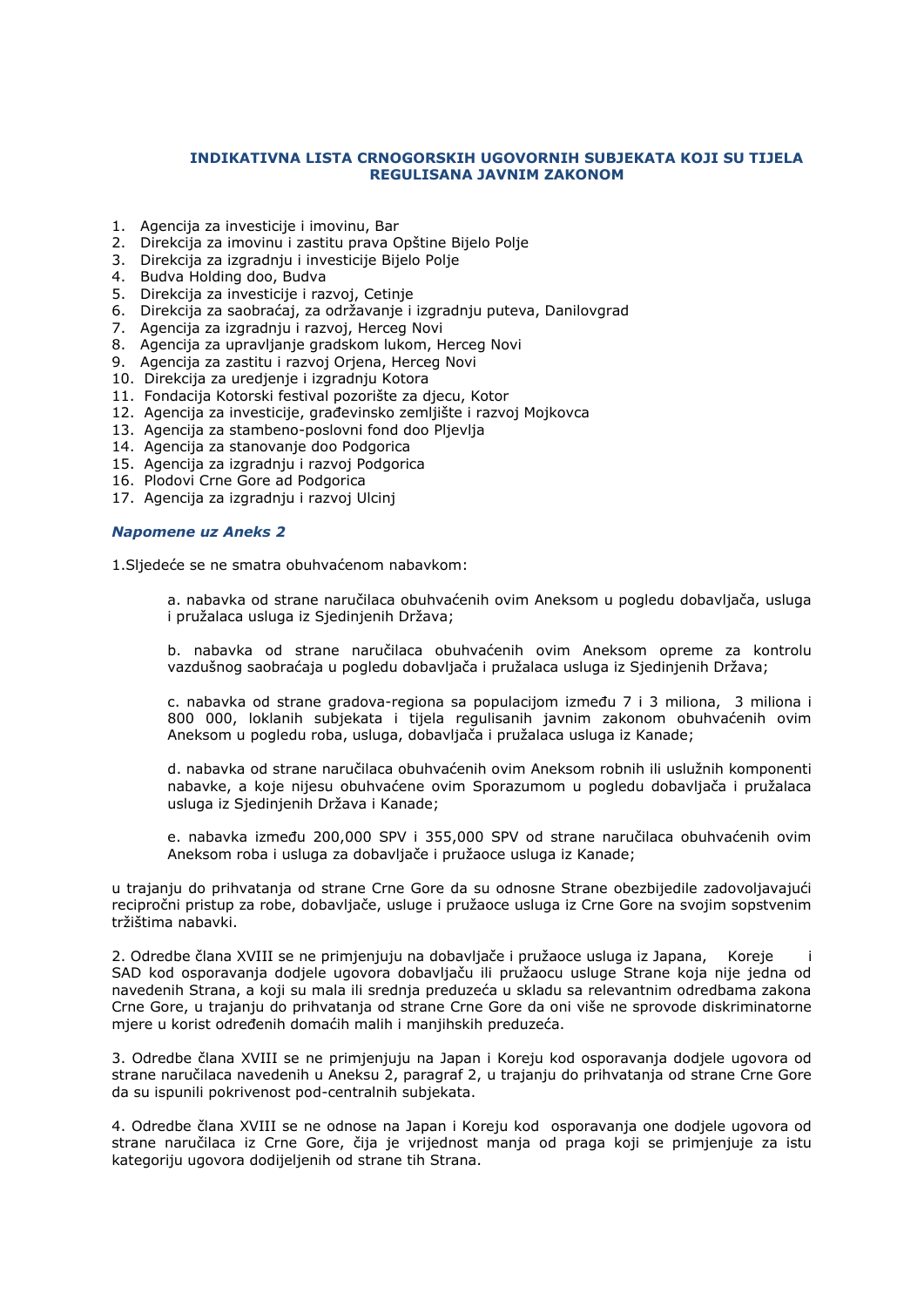# **ANEKS 3**

#### OSTALI SUBJEKTI

# **Pragovi:**

-

| Robe               | SPV 400,000   |
|--------------------|---------------|
| Usluge             | SPV 400,000   |
| Građevinske usluge | SPV 5,000,000 |

1. Svi ugovorni subjekti čija je nabavka obuhvaćena propisima o javnim nabavkama Crne Gore, a koji su ugovarači (tj. obuhvaćeni Aneksom 1 i Aneksom 2) ili javna preduzeća<sup>1</sup> i koji za jednu od svojih aktivnosti imaju bilo koju od sljedećih ili kombinaciju istih:

- a. pružanje fiksnih mreža ili upravljanje fiksnim mrežama s namjerom pružanja usluge javnosti u vezi sa proizvodnjom, prevozom ili distribucijom pijaće vode; ili snabdijevanje takvih mreža pijaćom vodom;
- b. pružanje fiksnih mreža ili upravljanje fiksnim mrežama s namjerom pružanja usluge javnosti u vezi sa proizvodnjom, prenosom ili distribucijom električne energije; ili snabdijevanje takvih mreža električnom energijom;
- c. pružanje aerodroma, ili druge terminalne opreme vazduhoplovnim prevoznicima;
- d. pružanje morskih ili riječnih luka, ili druge terminalne opreme morskim ili riječnim prevoznicima;
- e. pružanje mreža ili upravljanje mrežama<sup>2</sup> koje pružaju uslugu javnosti u području saobraćaja gradskom željeznicom, automatizovanim sistemima, tramvajem, trolejbusom, autobusom ili žicarom;
- f. pružanje mreža ili upravljanje mrežama koje pružaju uslugu javnosti u području željezničkog saobraćaja.<sup>3</sup>
- 2. Indikativna lista ugovarača i javnih preduzeća koji ispunjavaju gorenavedene kriterijume je data u nastavku.

<sup>1</sup> Javno preduzeće je svako preduzeće na koje nadležna ugovorna tijela mogu direktno ili indirektno vršiti prevladavajući uticaj na osnovu svoga vlasništva u njemu, svoga finansijskog udjela u njemu, ili na osnovu pravila prema kojima se ravna.

Prevladavajući uticaj nadležnih ugovornih tijela pretpostavlja se kada ta tijela, direktno ili indirektno,u odnosu na neko preduzeće:

<sup>-</sup> posjeduju većinu upisanog kapitala, ili

<sup>-</sup> imaju uticaj na većinu glasova koji su pridruženi akcijama koje je izdalo to preduzeće, ili

<sup>-</sup> mogu imenovati više od polovine upravnog, menadžerskog ili nadzornog tijela tog preduzeća.

<sup>2</sup> U pogledu saobraćajnih usluga, mreža se smatra da postoji onda kada se usluga pruža u skladu sa uslovima rada propisanim od strane nadležnog organa Crne Gore, kao što su uslovi o putevima koji se servisiraju, kapacitetu koji treba staviti na raspolaganje ili frekvencija saobraćaja.

<sup>3</sup> Npr. obezbjeđivanje rada mreža (u sklopu značenja fusnote 4) kojim se omogućava usluga javnosti u oblasti saobraćaja brzim ili konvencionalnim vozovima.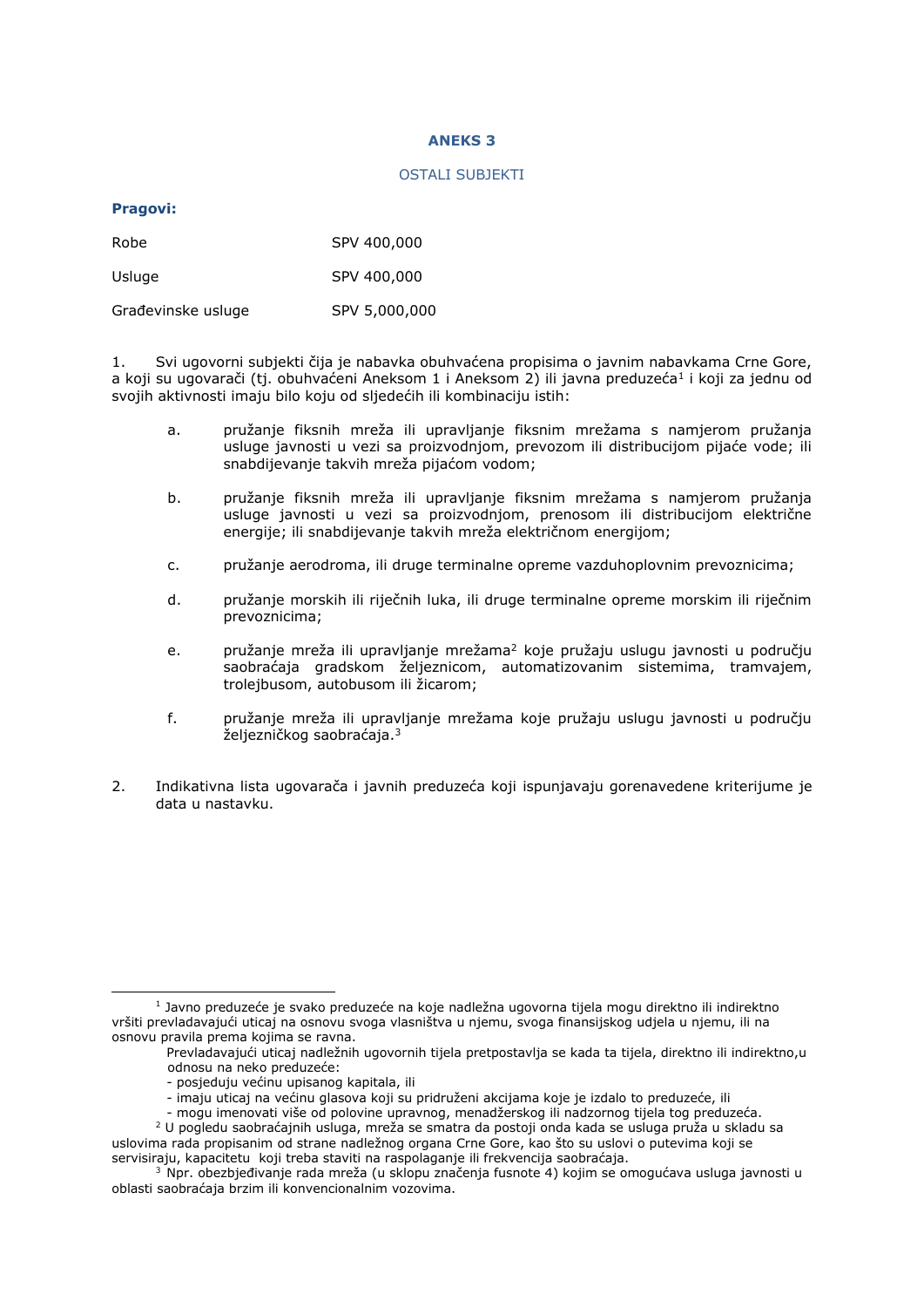# **INDIKATIVNA LISTA CRNOGORSKIH UGOVORNIH SUBJEKATA I JAVNIH PREDUZEĆA KOJI ISPUNJAVAJU KRITERIJUME PREDVIĐENE ANEKSOM 3**

- 1. Elektroprivreda Crne Gore (EPCG)
- 2. Crnogorski elektroprenosi sistem a.d. Podgorica
- 3. Crnogorski operater tržišta elektricne energije
- 4. JP Aerodromi Crne Gore
- 5. Željeznicka infrastrauktura Crne Gore
- 6. Željeznički prevoz Crne Gore
- 7. Monteput doo. Podgorica
- 8. Montecargo a.d. Podgorica
- 9. Pošta Crne Gore
- 10. JP Regionalni vodovod crnogorsko primorje Budva
- 11. Zeta Energy doo. Danilovgrad

# *Napomene uz Aneks 3*

-

1. Nabavka u cilju realizacije gore navedene aktivnosti u slučaju izloženosti konkurentskim snagama na tržištu u pitanju, nije obuhvaćena ovim Sporazumom.

2. Ovim Sporazumom nije obuhvaćena nabavka od strane naručilaca navedenih u ovom Aneksu:

- a. u svrhu kupovine vode i u svrhu snabdijevanja energijom ili gorivom za proizvodnju energije;
- b. u svrhe osim realizacije svojih aktivnosti kako je navedeno u ovom Aneksu ili realizacije takvih aktivnosti u zemlji koja nije članica EEA;
- c. u svrhu preprodaje ili iznajmljivanja trećim licima, pod uslovom da naručilac ne uživa specijalno ili ekskluzivno pravo da proda ili iznajmi predmet takvog ugovora i da su ostali naručioci slobodni da prodaju ili iznajme isti pod istim uslovima kao i naručilac.

3. Snabdijevanje pijaćom vodom ili električnom energijom mreža koje pružaju uslugu javnosti putem naručioca koji nije ugovarač ne smatra se relevantnom djelatnošcu u smislu stavova a. ili b. ovog Aneksa, u sljedećim slučajevima:

a. ako se proizvodnja pijaće vode ili električne energije od strane predmetnog subjekta obavlja zbog toga što je njena potrošnja potrebna za obavljanje djelatnosti, izuzevši one iz stavova od a. do f. ovoga Aneksa; i

b. ako snabdijevanje javne mreže zavisi samo od vlastite proizvodnje subjekta i nije bila veća od 30% ukupne proizvodnje pijaće vode ili energije tog subjekta uzimajući u obzir prosjek prethodne tri godine, uključujuci tekuću godinu.

- 4. I. Pod uslovom da su ispunjeni uslovi iz stava II, ovaj Sporazum se ne primjenjuje na nabavke:
- a. koje naručilac dodjeljuje povezanom preduzeću<sup>4</sup>, ili
	- b. koje dodjeljuje poslovno partnerstvo, koje je osnovalo nekoliko naručilaca isključivo u svrhu obavljanja djelatnosti u smislu stavova od a. do f. ovog Aneksa, preduzeću koje je povezano s jednim od tih naručilaca.

<sup>4</sup> "povezano preduzeće" znači svako preduzeće svako preduzeće na koje ugovorni subjekt ima, direktno ili indirektno, prevladavajući uticaj, ili koje može imati prevladavajući uticaj na ugovorni subjekt, ili koje, zajedno s ugovornim subjektom, podliježe prevladavajućem uticaju drugog preduzeća na osnovu vlasništva, finansjskog udjela ili pravila prema kojima se ravna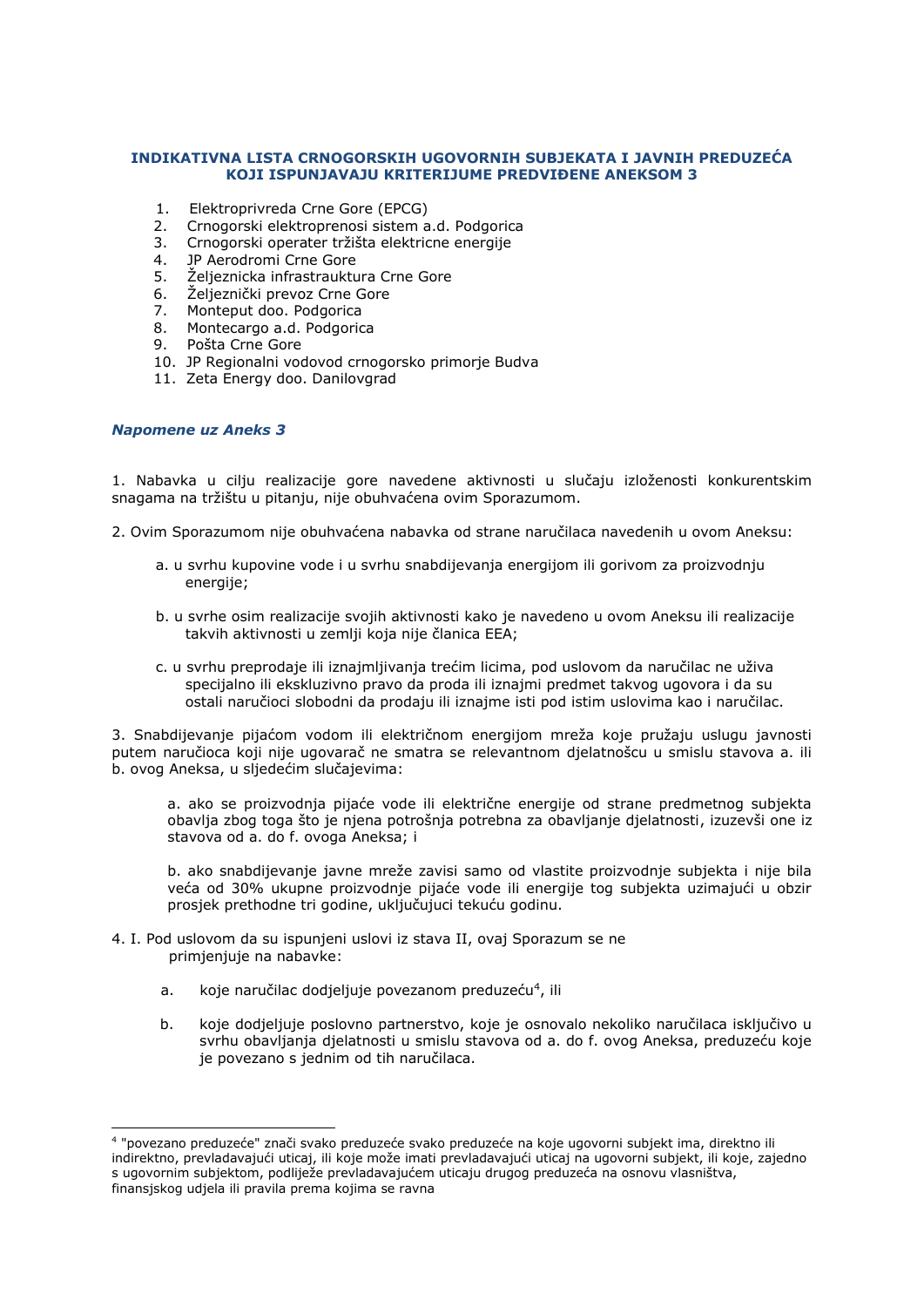II. Stav I se primjenjuje na ugovore o uslugama i snabdijevanju, pod uslovom da najmanje 80% prosječnog prometa povezanog preduzeća u odnosu na usluge i snabdijevanje za prethodne tri godine potiče od pružanja tih usluga i snabdijevanja preduzećima s kojima je povezano.<sup>5</sup>

- 5. Ovaj Sporazum se ne odnosi na nabavke:
	- a. od strane poslovnog partnerstva, koje je osnovalo nekoliko naručilaca isključivo u svrhu obavljanja djelatnosti u smislu stavova od a. do f. ovog Aneksa, jednom od tih naručilaca, ili
	- b. koje naručilac dodjeljuje poslovnom partnerstvu čiji je sastavni dio, pod uslovom da je poslovno partnerstvo osnovano s ciljem obavljanja predmetne djelatnosti tokom razdoblja od najmanje tri godine i da instrument kojim je poslovno partnerstvo osnovano predviđa da naručioci od kojih se sastoji budu u njegovom sastavu najmanje isto toliko vremena.
- 6. Sljedeće se ne smatra obuhvaćenom nabavkom:

-

- a. nabavka od strane naručioca koji posluje u oblastima:
	- i. proizvodnje, prevoza ili distribucije pijaće vode obuhvaćenih ovim Aneksom;
	- ii. proizvodnje, transporta ili distribucije električne energije obuhvaćenih ovim Aneksom;
	- iii. aerodromskih objekata obuhvaćenih ovim Aneksom;
	- iv. morskih ili riječnih luka ili ostale terminalne opreme obuhvaćene ovim Aneksom; i
	- v. usluga gradske željeznice, tramvaja, trolejbusa ili autobusa obuhvaćenih ovim Aneksom u pogledu snabdijevanja, usluga, snabdjevača i pružalaca usluga iz Kanade;
- b. nabavka od strane naručilaca koji posluju u oblasti proizvodnje, prevoza ili distribucije pijaće vode, obuhvaćenih ovim Aneksom u pogledusnabdjevača i pružalaca usluga iz Sjedinjenih Država;
- c. nabavka od strane naručilaca koji posluju u oblasti pomorskih i riječnih luka ili ostalih terminalnih objekata, obuhvaćenih ovim Aneksom kod usluga jaružanja nasipa i brana ili u vezi sa brodogradnjom u pogledu snabdjevača i pružalaca usluga iz Sjedinjenih Država;
- d. nabavka od strane naručilaca obuhvaćenih ovim Aneksom opreme za kontrolu vazdušnog saobraćaja u pogledu snabdjevača i pružalaca usluga iz Sjedinjenih Država;
- e. nabavka od strane naručilaca koji posluju u oblasti aerodromskih objekata, obuhvaćenih ovim Aneksom, u pogledu snabdjevača i pružalaca usluga iz Sjedinjenih Država i Koreje;
- f. nabavka od strane naručilaca koji posluju u oblasti usluga gradske željeznice, tramvaja, trolejbusa ili autobusa, obuhvaćenih ovim Aneksom, u pogledu snabdjevača i pružalaca usluga iz Sjedinjenih Država;

<sup>5</sup> Ako, zbog datuma kada je povezano preduzeće osnovano ili je počelo djelovati, podaci o prometu ne postoje za prethodne tri godine, biće dovoljno da to preduzeće pokaže da je promet iz ovoga stava vjerodostojan, posebno pomoću projekcija poslovanja.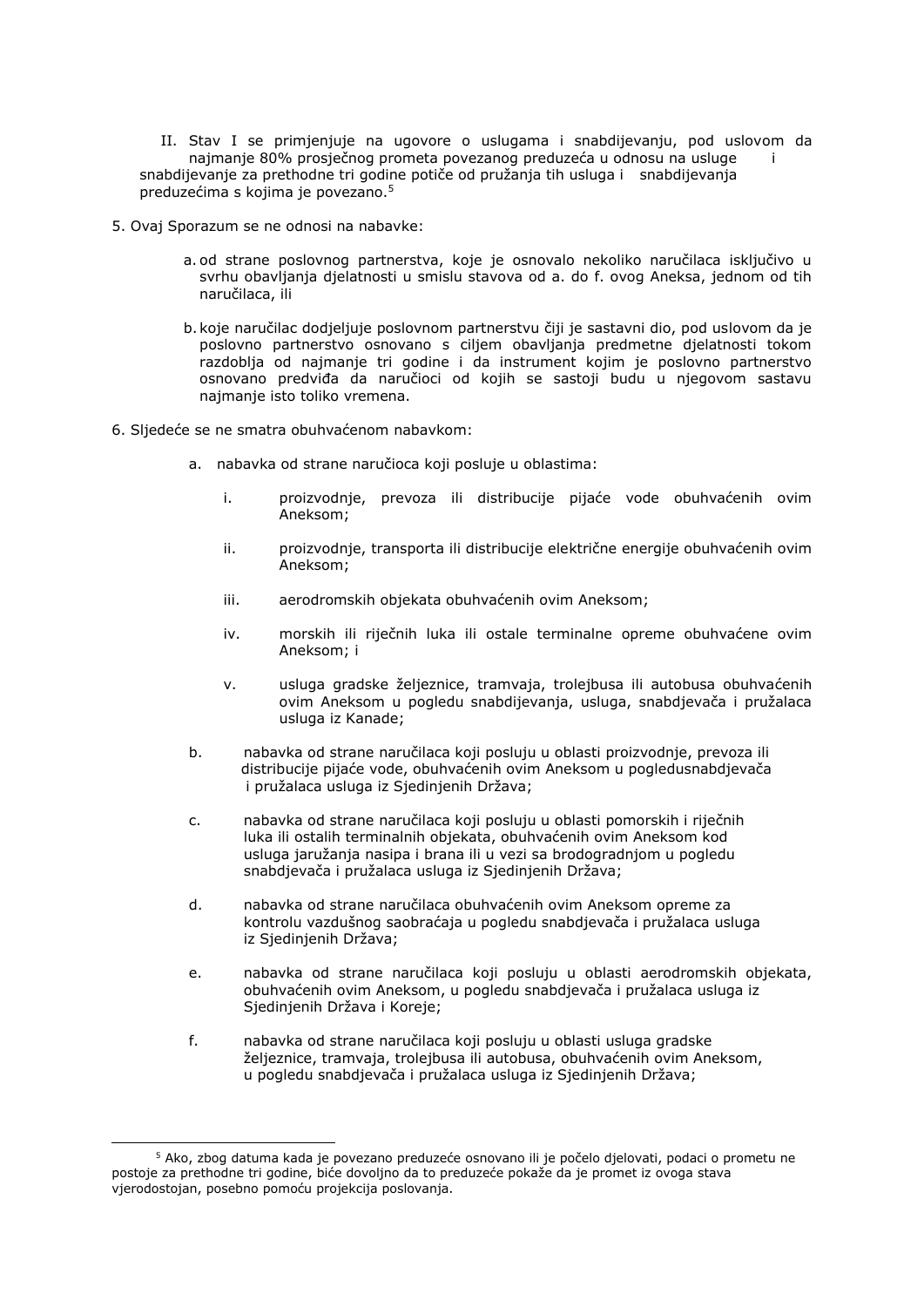- g. nabavka od naručilaca koji posluju u oblasti usluga gradske željeznice obuhvaćenih ovim Aneksom, u pogledu snabdjevača i pružalaca usluga iz Japana;
- h. nabavka od strane naručilaca koji posluju u oblasti željeznice obuhvaćenih ovim Aneksom, u pogledu roba, snabdjevača, usluga i pružalaca usluga iz Jermenije; Kanade; Japana; Sjedinjenih Država; Hong Konga, Kine; Singapura i Odvojenog carinskog područja Tajvana, Penghu, Kinmen i Matsu;
- i. nabavka od strane naručilaca koji posluju u oblasti brze željeznice i infrastrukture za brze željeznice u pogledu roba, snabdjevača, usluga i pružalaca usluga iz Koreje;
- j. nabavka od strane naručilaca obuhvaćenih ovim Aneksom, robnih ili uslužnih komponenti nabavke koje nijesu obuhvaćene nabavkom u pogledu snabdjevača i pružalaca usluga iz Sjedinjenih Država;
- k. nabavka od strane naručilaca koji posluju u oblasti proizvodnje, prevoza ili distribucije električne energije, obuhvaćenih ovim Aneksom u pogledu snabdjevača i pružalaca usluga iz Japana;
- l. nabavka od strane naručilaca koji posluju u oblasti proizvodnje, prevoza i distribucije električne energije, obuhvaćenih ovim Aneksom, tarifnih brojeva 8504, 8535, 8537 i 8544 (električni transofmatori, utikači, prekidači i izolovani kablovi) u pogledu snabdjevača iz Koreje;
- m. nabavka od strane naručilaca koji posluju u oblasti proizvodnje, prevoza i distribucije električne energije, obuhvaćenih ovim Aneksom, tarifnih brojeva 85012099, 85015299, 85015199, 85015290, 85014099, 85015390, 8504, 8535, 8536, 8537, i 8544 u pogledu snabdjevača iz Izraela;
- n. nabavka od strane naručilaca koji posluju u oblasti autobuskih usluga, obuhvaćenih ovim Aneksom, u pogledu pružalaca usluga iz Izraela;

u trajanju do prihvatanja od strane Crne Gore da su odnosne Strane obezbijedile zadovoljavajući recipročni pristup za robe, dobavljače, usluge i pružaoce usluga iz Crne Gore na svojim sopstvenim tržištima nabavki.

7. Odredbe člana XVIII se ne primjenjuju na dobavljače i pružaoce usluga iz Japana, Koreje i SAD kod osporavanja dodjele ugovora dobavljaču ili pružaocu usluge Strane koja nije jedna od navedenih Strana, a koji su mala ili srednja preduzeća u skladu sa relevantnim odredbama zakona Crne Gore, u trajanju do prihvatanja od strane Crne Gore da oni više ne sprovode diskriminatorne mjere u korist određenih domaćih malih i manjihskih preduzeća.

Odredbe člana XVIII se ne odnose na Japan i Koreju kod osporavanja one dodjele ugovora od strane naručilaca iz Crne Gore, čija je vrijednost manja od praga koji se primjenjuje za istu kategoriju ugovora dodijeljenih od strane tih Strana.

8. Sljedeće se ne smatra obuhvaćenom nabavkom:

a. nabavka od strane naručilaca koji posluju u oblasti gradskog prevoza, obuhvaćenih ovim Aneksom, sljedećih roba i usluga:

- i. T.B. 44.06 Drveni željeznički i tramvajski pragovi;
- ii. T.B. 68.10 Betonski željeznički ili tramvajski pragovi i betonske vođice za 'hovertrain' vozove;
- iii. T.B. 73.02 Djelovi za izgradnju željezničkih i tramvajskih kolosjeka, od gvožđa ili čelika: šine, šine-vođice i nazubljene šine, skretnički jezičci, srcišta, potezne motke i drugi djelovi skretnica, pragovi, vezice, šinske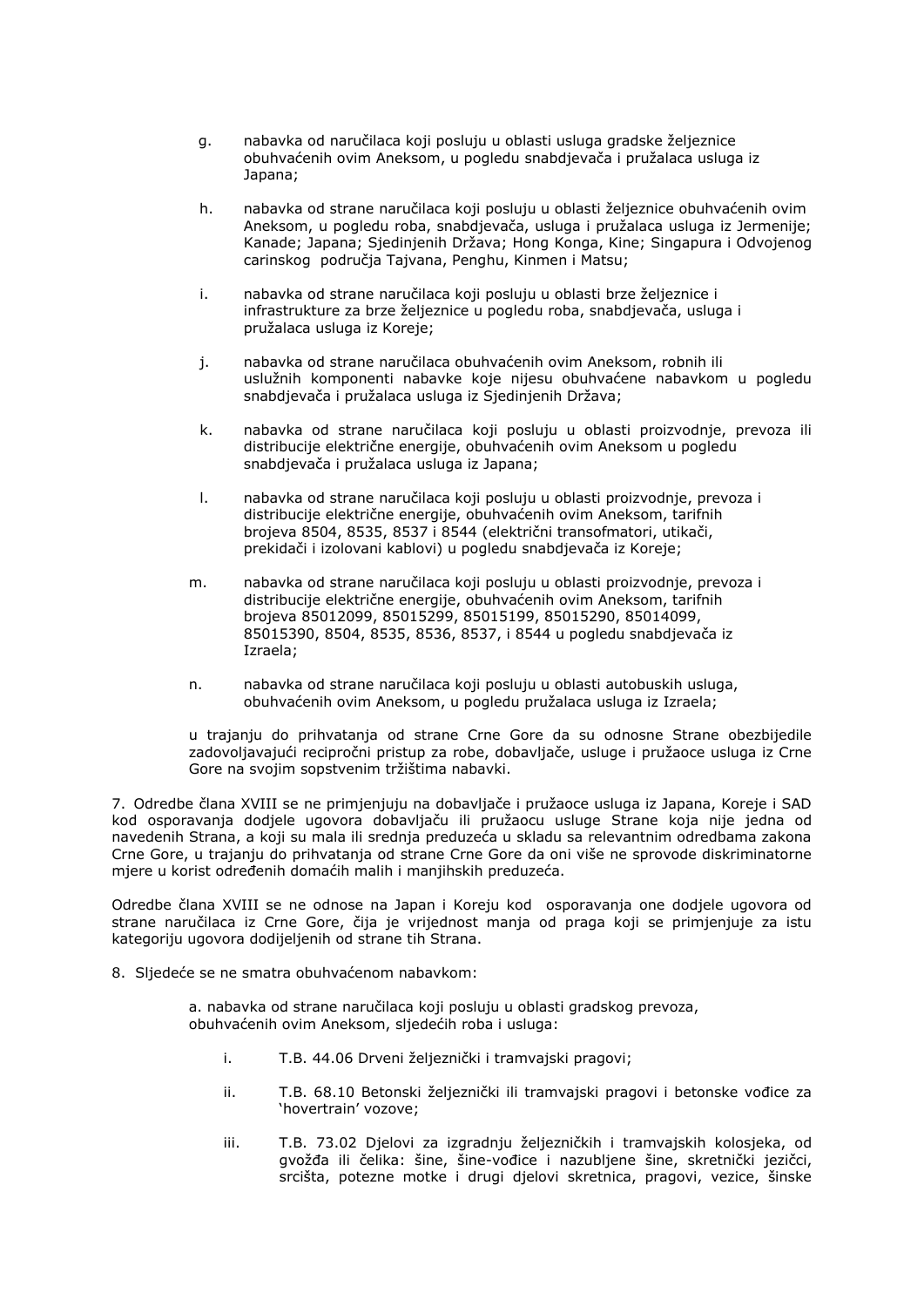stolice, klinovi šinskih stolica, podložne pločice, pričvršćene pločice, distantne šipke i motke, drugi dijelovi specijalno konstruisani za postavljanje, spajanje ili pričvršćivanje šina;

- iv. T.B. 85.30.10 Električna oprema za signalizaciju, bezbjednosna ili oprema za kontrolu saobraćaja za željeznicu, tramvaje;
- v. T.B. Poglavlje 86 **-** Željezničke ili tramvajske lokomotive, dresine i njihovi djelovi; željeznički ili tramvajski kolosiječni sklopovi i pribor i njihovi dijelovi; mehanička (uključujući elektromehanička) saobraćajna signalna oprema svih vrsta;
- vi. Građevinski radovi na niskogradnji za željeznice, pod CPC (Centralna klasifikacija proizvoda) 51310 (građevinski radovi na niskogradnji za autoputeve (osim uzdignutih auto-puteva), ulice, puteve, željeznice i piste);
- vii. Građevinski radovi na niskogradnji za željezničke tunele i podzemne željeznice, pod CPC 51320 (građevinski radovi na niskogradnji za mostove, uzdignute auto-puteve, tunele i podzemnu željeznicu);
- viii. Usluge popravke i održavanja lokomotiva (uključujući remont), dresina (uključujući remont), šina, saobraćajne signalizacije i usluga instalacije željezničkiih motora, pod CPC 88680 (Usluge popravke ostale transportne opreme, na osnovu naknade ili ugovora).

u pogledu dobavljača i pružalaca usluga iz Japana,

u trajanju do prihvatanja od strane Crne Gore da je Japan u potpunosti otvorio svoje nabavke u oblasti gradskog prevoza za dobavljače, snabdijevanje, pružaoce usluga i usluge iz Crne Gore.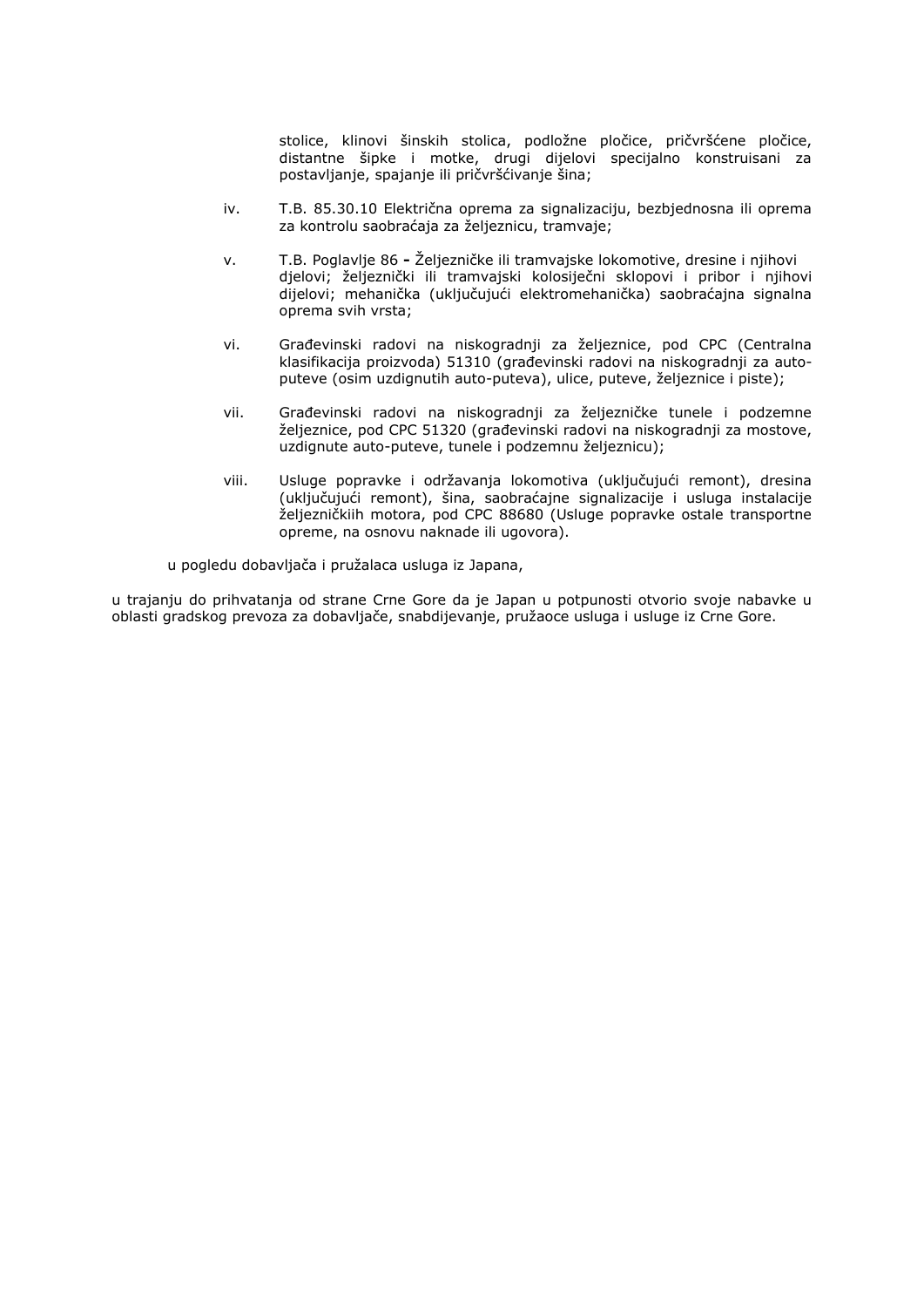# **ANEKS 4**

# ROBE

1. Ovim Sporazumom obuhvaćena je nabavka svih roba nabavljenih od strane naručilaca navedenih u Aneksima od 1 do 3, osim ukoliko je drugačije određeno ovim Sporazumom.

2. Ovim Sporazumom obuhvaćene su samo robe koje su opisane u poglavljima Kombinovane nomenklature (CN), kako je precizirano dolje u tekstu i koje se nabavljaju od strane Ministarstva odbrane i agencija za odbranu i bezbjednost Crne Gore:

| <b>Poglavlje CN</b> | <b>Opis</b>                                                                                                                                                                                                                             |
|---------------------|-----------------------------------------------------------------------------------------------------------------------------------------------------------------------------------------------------------------------------------------|
| 1. Poglavlje 25:    | So; sumpor; zemlja i kamen; gipsani materijali; kreč i cement                                                                                                                                                                           |
| 2. Poglavlje 26:    | Metalne rude, šljaka i pepeo                                                                                                                                                                                                            |
| 3. Poglavlje 27:    | Mineralna goriva, mineralna ulja i proizvodi nastali njihovom<br>destilacijom; bitumenske supstance; mineralni vosak                                                                                                                    |
| a. osim 27.10:      | specijalnih motornih goriva                                                                                                                                                                                                             |
| 4. Poglavlje 28:    | Neorganske hemikalije; organske i neorganske smješe plemenitih<br>metala, rijetkih metala, radioaktivnih elemenata ili izotopa                                                                                                          |
| a. ex 28.09:        | eksplozivi                                                                                                                                                                                                                              |
| b. ex 28.13:        | eksplozivi                                                                                                                                                                                                                              |
| c. ex 28.14:        | suzavac                                                                                                                                                                                                                                 |
| d. ex 28.28:        | eksplozivi                                                                                                                                                                                                                              |
| e. ex 28.32:        | eksplozivi                                                                                                                                                                                                                              |
| f. ex 28.39:        | eksplozivi                                                                                                                                                                                                                              |
| q. ex 28.50:        | toksični proizvodi                                                                                                                                                                                                                      |
| h. ex 28.51:        | toksični proizvodi                                                                                                                                                                                                                      |
| i. ex 28.54:        | eksplozivi                                                                                                                                                                                                                              |
| 5. Poglavlje 29:    | Organske hemikalije, osim:                                                                                                                                                                                                              |
| a. ex 29.03:        | eksplozivi                                                                                                                                                                                                                              |
| b. ex 29.04:        | eksplozivi                                                                                                                                                                                                                              |
| c. ex 29.07:        | eksplozivi                                                                                                                                                                                                                              |
| d. ex 29.08:        | eksplozivi                                                                                                                                                                                                                              |
| e. ex 29.11:        | eksplozivi                                                                                                                                                                                                                              |
| f. ex 29.12:        | eksplozivi                                                                                                                                                                                                                              |
| g. ex 29.13:        | toksični proizvodi                                                                                                                                                                                                                      |
| h. ex 29.14:        | toksični proizvodi                                                                                                                                                                                                                      |
| i. ex 29.15:        | toksični proizvodi                                                                                                                                                                                                                      |
| j. ex 29.21:        | toksični proizvodi                                                                                                                                                                                                                      |
| k. ex 29.22:        | toksični proizvodi                                                                                                                                                                                                                      |
| I. ex 29.23:        | toksični proizvodi                                                                                                                                                                                                                      |
| m. ex 29.26:        | eksplozivi                                                                                                                                                                                                                              |
| n. ex 29.27:        | toksični proizvodi                                                                                                                                                                                                                      |
| o. ex 29.29:        | eksplozivi                                                                                                                                                                                                                              |
| 6. Poglavlje 30:    | Farmaceutski proizvodi                                                                                                                                                                                                                  |
| 7. Poglavlje 31:    | <b>Dubriva</b>                                                                                                                                                                                                                          |
| 8. Poglavlje 32:    | Ekstrakti za štavljenje i bojenje; proizvodi za štavljenje i njihovi<br>derivati; farbe, pigmenti, boje, i lakovi; git, kameno brašno<br>(ispunjivači) i materijali za izolaciju barijera protiv štetnih gasova u<br>rudnicima; mastila |
| 9. Poglavlje 33:    | Eterična ulja i smole; parfimerijski, kozmetički ili toaletni proizvodi                                                                                                                                                                 |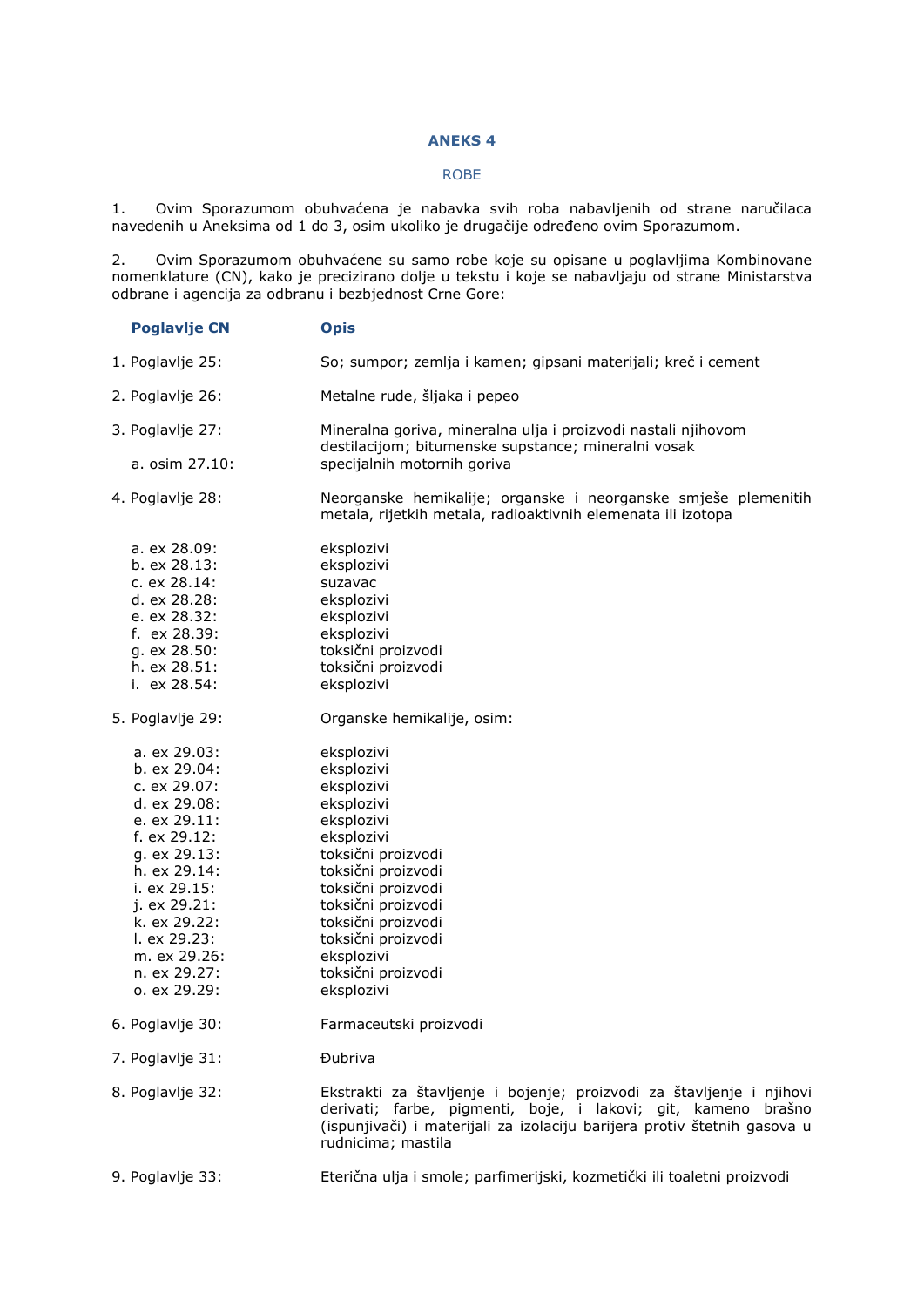| <b>Poglavlje CN</b> | <b>Opis</b>                                                                                                                                                                                                                          |
|---------------------|--------------------------------------------------------------------------------------------------------------------------------------------------------------------------------------------------------------------------------------|
| 10. Poglavlje 34:   | Sapun, organski površinsko-aktivni reagensi, preparati za pranje,<br>preparati za podmazivanje, vještački voskovi:<br>proizvodi<br>za<br>poliranje ili čišćenje, svijeće i slični artikli, smjese za modeliranje,<br>"zubni voskovi" |
| 11. Poglavlje 35:   | Albuminoidne (proteinske) supstance; ljepila; enzimi                                                                                                                                                                                 |
| 12. Poglavlje 37:   | Fotografska i kinematografska roba                                                                                                                                                                                                   |
| 13. Poglavlje 38:   | Razni hemijski proizvodi, osim:                                                                                                                                                                                                      |
| a. ex 38.19:        | toksičniih proizvoda                                                                                                                                                                                                                 |
| 14. Poglavlje 39:   | Vještačke smole i plastični materijali, estri i etri celuloze; artikli<br>napravljeni od njih, osim:                                                                                                                                 |
| a. ex 39.03:        | eksploziva                                                                                                                                                                                                                           |
| 15. Poglavlje 40:   | Guma, sintetička guma, faktis i artikli napravljeni od njih, osim:                                                                                                                                                                   |
| a. ex 40.11:        | guma za kola otpornih na metke                                                                                                                                                                                                       |
| 16. Poglavlje 41:   | Sirova koža (osim neobrađenog krzna) i obrađena koža                                                                                                                                                                                 |
| 17. Poglavlje 42:   | Artikli od kože; sedlarski proizvodi i amovi; putnički artikli, ručne<br>tašne i predmeti slične namjene; artikli od životinjskih crijeva (osim<br>od niti svilene bube)                                                             |
| 18. Poglavlje 43:   | Krzno i vještačko krzno; industrijski proizvodi od krzna                                                                                                                                                                             |
| 19. Poglavlje 44:   | Drvo i artikli od drveta; drveni ćumur                                                                                                                                                                                               |
| 20. Poglavlje 45:   | Pluta i artikli od plute                                                                                                                                                                                                             |
| 21. Poglavlje 46:   | Proizvodi od slame od esparta i drugih materijala za pletenje; korpe<br>i pleteni predmeti od pruća                                                                                                                                  |
| 22. Poglavlje 47:   | Materijal za proizvodnju papira                                                                                                                                                                                                      |
| 23. Poglavlje 48:   | Papir i karton; artikli od papirne pulpe, papira ili kartona                                                                                                                                                                         |
| 24. Poglavlje 49:   | Stampane knjige, novine, slike i drugi proizvodi štamparske<br>delatnosti; rukopisi, kucani tekstovi i nacrti                                                                                                                        |
| 25. Poglavlje 65:   | Odjevni predmeti i ukrasi za glavu i njihovi djelovi                                                                                                                                                                                 |
| 26. Poglavlje 66:   | Kišobrani, suncobrani, štapovi za hodanje, bičevi, jahački bičevi i<br>njihovi djelovi                                                                                                                                               |
| 27. Poglavlje 67:   | Obrađeno perje i paperje i artikli napravljenji od perja i paperja;<br>vještačko cvijeće; artikli od ljudske kose                                                                                                                    |
| 28. Poglavlje 68:   | Artikli od kamena, gipsa, cementa, azbesta, mike (liskuna) i sličnih<br>materijala                                                                                                                                                   |
| 29. Poglavlje 69:   | Keramički proizvodi                                                                                                                                                                                                                  |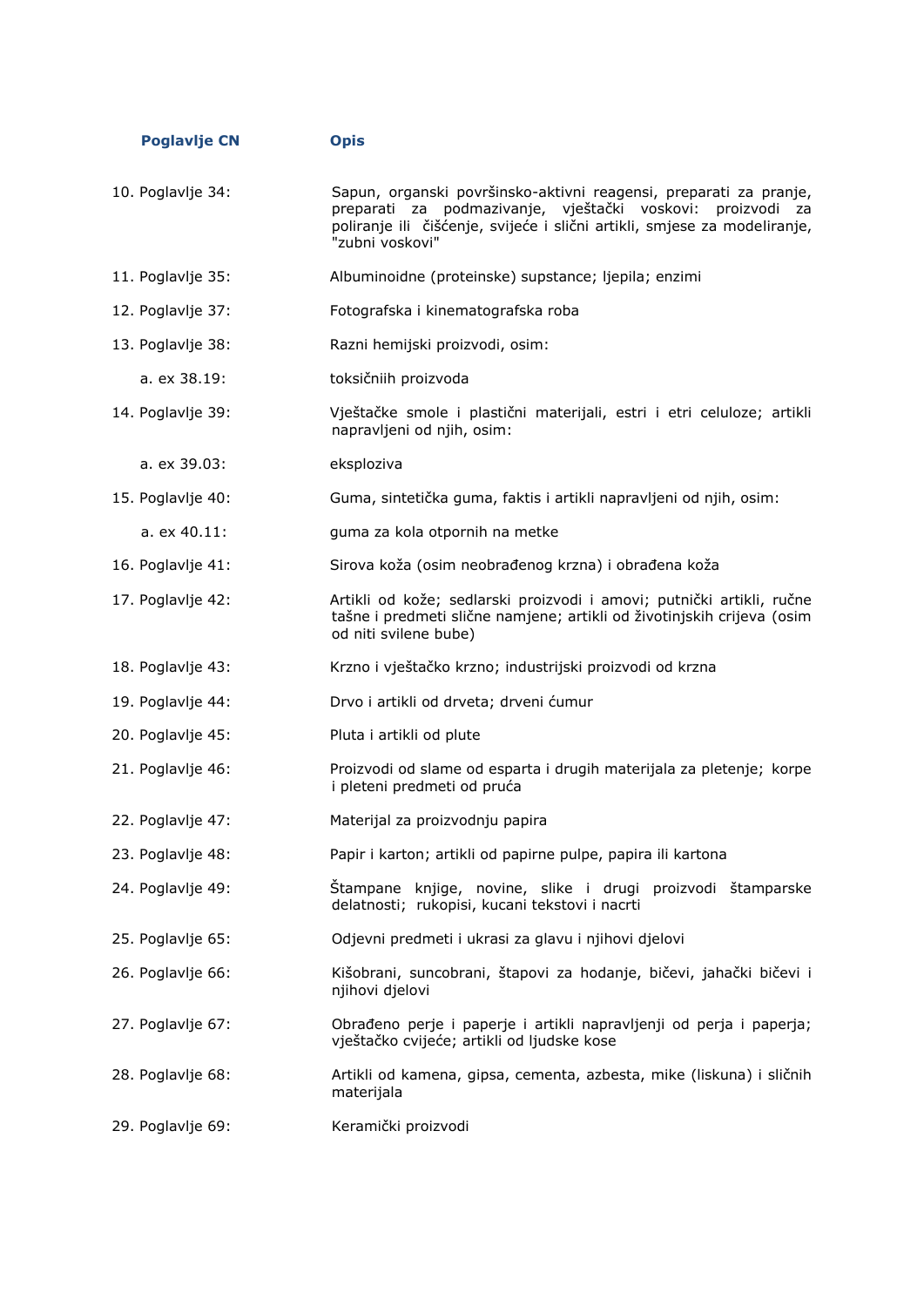| <b>Poglavlje CN</b>                                                                          | <b>Opis</b>                                                                                                                                                                                                   |
|----------------------------------------------------------------------------------------------|---------------------------------------------------------------------------------------------------------------------------------------------------------------------------------------------------------------|
| 30. Poglavlje 70:                                                                            | Staklo i proizvodi od stakla                                                                                                                                                                                  |
| 31. Poglavlje 71:                                                                            | Biseri, drago i polu-drago kamenje, plemeniti metali, valjani<br>plemeniti metali i artikli od njih; bižuterija                                                                                               |
| 32. Poglavlje 73:                                                                            | Gvožđe i čelik i artikli od gvožđa i čelika                                                                                                                                                                   |
| 33. Poglavlje 74:                                                                            | Bakar i artikli od bakra                                                                                                                                                                                      |
| 34. Poglavlje 75:                                                                            | Nikl i artikli od nikla                                                                                                                                                                                       |
| 35. Poglavlje 76:                                                                            | Aluminijum i artikli od aluminijuma                                                                                                                                                                           |
| 36. Poglavlje 77:                                                                            | Magnezijum i berilijum i artikli od magnezijuma i berilijuma                                                                                                                                                  |
| 37. Poglavlje 78:                                                                            | Olovo i artikli od olova                                                                                                                                                                                      |
| 38. Poglavlje 79:                                                                            | Cink i artikli od cinka                                                                                                                                                                                       |
| 39. Poglavlje 80:                                                                            | Kalaj i artikli od kalaja                                                                                                                                                                                     |
| 40. Poglavlje 81:                                                                            | Drugi neplemeniti metali koji se koriste u metalurgiji i artikli od<br>njih                                                                                                                                   |
| 41. Poglavlje 82:                                                                            | Alati, sprave, posuđe, kašike i viljuške, od neplemenitih metala;<br>njihovi djelovi, osim:                                                                                                                   |
| a. ex 82.05:<br>b. ex 82.07:                                                                 | alati<br>alati, djelovi                                                                                                                                                                                       |
| 42. Poglavlje 83:                                                                            | Razni artikli od neplemenitih metala                                                                                                                                                                          |
| 43. Poglavlje 84:                                                                            | Bojleri, mašine i mehanički uređaji; njihovi djelovi, osim:                                                                                                                                                   |
| a. ex 84.06:<br>b. ex 84.08:<br>c. ex 84.45:<br>d. ex 84.53:<br>e. ex 84.55:<br>f. ex 84.59: | motori<br>drugi motori<br>mašine<br>mašine za automatsku obradu podataka<br>djelovi mašina pod naslovom br. 84.53<br>nuklearni reaktori                                                                       |
| 44. Poglavlje 85:                                                                            | Električni aparati i oprema; njihovi djelovi, osim:                                                                                                                                                           |
| a. ex 85.13:<br>b. ex 85.15:                                                                 | telekomunikaciona oprema<br>aparati za emitovanje                                                                                                                                                             |
| 45. Poglavlje 86:                                                                            | Željezničke i tramvajske lokomotive, dresine i njihovi djelovi;<br>zavrtnji i druga oprema za železničke i tramvajske šine; oprema za<br>saobraćajnu signalizaciju svih vrsta (ne na električni pogon), osim: |
| a. ex 86.02:<br>b. ex 86.03:<br>c. ex 86.05:<br>d. ex 86.06:<br>e. ex 86.07:                 | oklopne lokomotive, električne<br>druge oklopne lokomotive<br>oklopni vagoni<br>vagoni za popravku<br>vagoni                                                                                                  |
| 46. Poglavlje 87:                                                                            | Druga vozila, osim željezničkih ili tramvajskih dresina i njihovi<br>dijelovi, osim:                                                                                                                          |
| a. ex 87.08:                                                                                 | tenkovi i druga oklopna vozila                                                                                                                                                                                |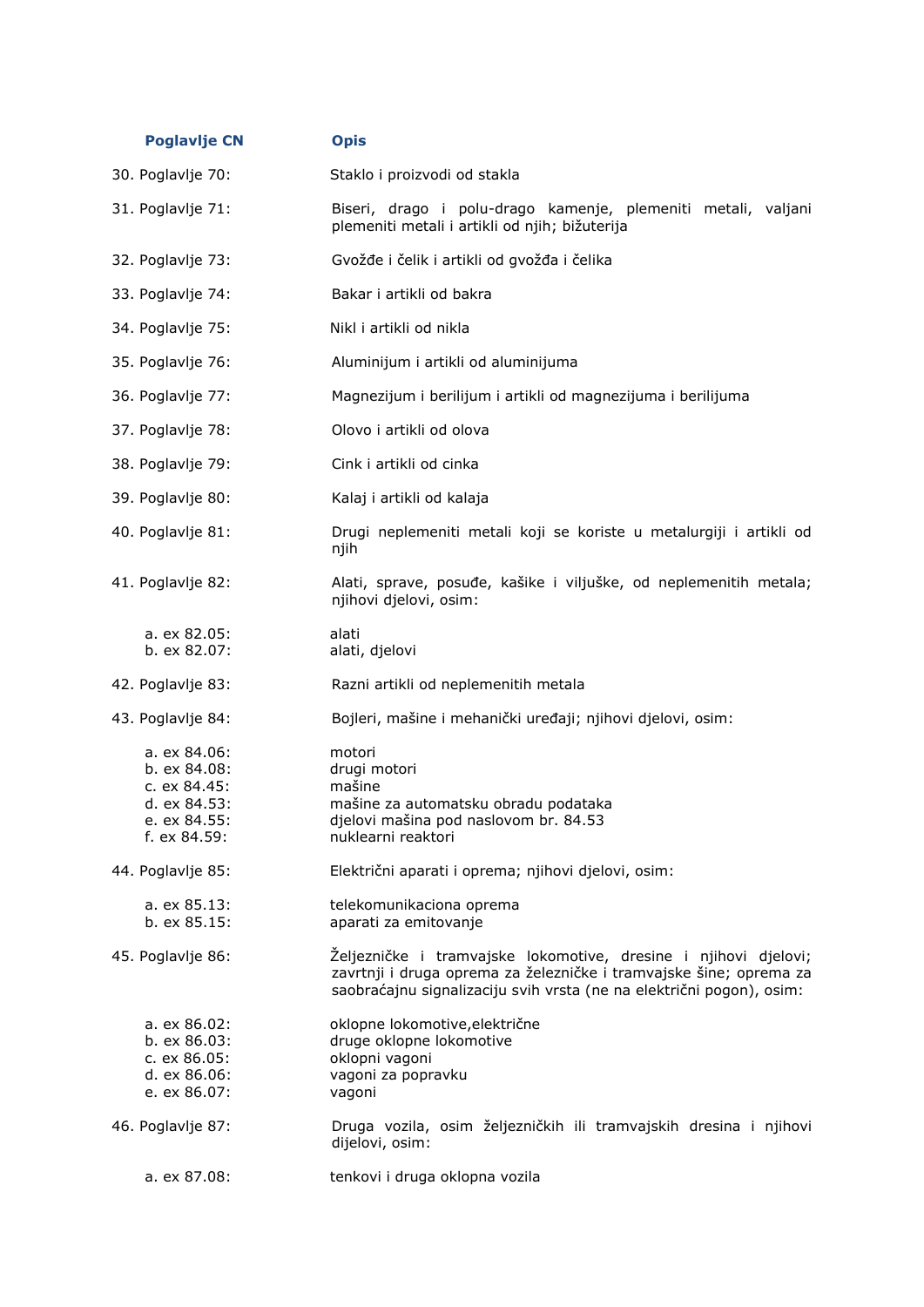| b. ex 87.01:<br>c. ex 87.02:<br>d. ex 87.03:<br>e. ex 87.09:<br>f. ex 87.14:                                                                   | traktori<br>vojna vozila<br>specijalni kamioni u građevinarstvu (za demoliranje objekata)<br>motocikli<br>prikolice                                                                                               |
|------------------------------------------------------------------------------------------------------------------------------------------------|-------------------------------------------------------------------------------------------------------------------------------------------------------------------------------------------------------------------|
| 47. Poglavlje 89:                                                                                                                              | Brodovi, čamci i ploveće strukture, osim:                                                                                                                                                                         |
| a. ex 89.01 A:                                                                                                                                 | ratnih brodova                                                                                                                                                                                                    |
| 48. Poglavlje 90:                                                                                                                              | Optički, fotografski, kinematografski, mjerni, kontrolni, precizni,<br>medicinski i hirurški instrumenti i aparati; njihovi djelovi, osim:                                                                        |
| a. ex 90.05:<br>b. ex 90.13:<br>c. ex 90.14:<br>d. ex 90.28:<br>e. ex 90.11:<br>f. $ex 90.17:$<br>g. ex 90.18:<br>h. ex 90.19:<br>i. ex 90.20: | dvogledi<br>razni instrumenti, laseri<br>telemetri<br>električni i elektronski mjerni instrumenti<br>mikroskopi<br>medicinski instrumenti<br>uređaji za mehanoterapiju<br>ortopedski uređaji<br>rendgenski aparat |
| 49. Poglavlje 91:                                                                                                                              | Satovi i ručni satovi i njihovi djelovi                                                                                                                                                                           |
| 50. Poglavlje 92:                                                                                                                              | Muzički instrumenti; uređaji za snimanje i reprodukovanje zvuka;<br>uređaji za snimanje ili reprodukovanje televizijskih slika i zvuka;<br>djelovi i dodatna oprema za takve artikle                              |
| 51. Poglavlje 94:                                                                                                                              | Namještaj i djelovi nameštaja; posteljina, dušeci, potporne letvice<br>za dušek, jastuci i slični punjeni djelovi namještaja za unutrašnju<br>dekoraciju, osim:                                                   |
| a. ex 94.01 A:                                                                                                                                 | sjedišta za vazduhoplove                                                                                                                                                                                          |
| 52. Poglavlje 95:<br>53. Poglavlje 96:<br>54. Poglavlje 98:                                                                                    | Artikli i proizvodi od materijala za rezbarenje i livenje<br>Metle, četke, peruške i sita<br>Razni ručno proizvedeni artikli                                                                                      |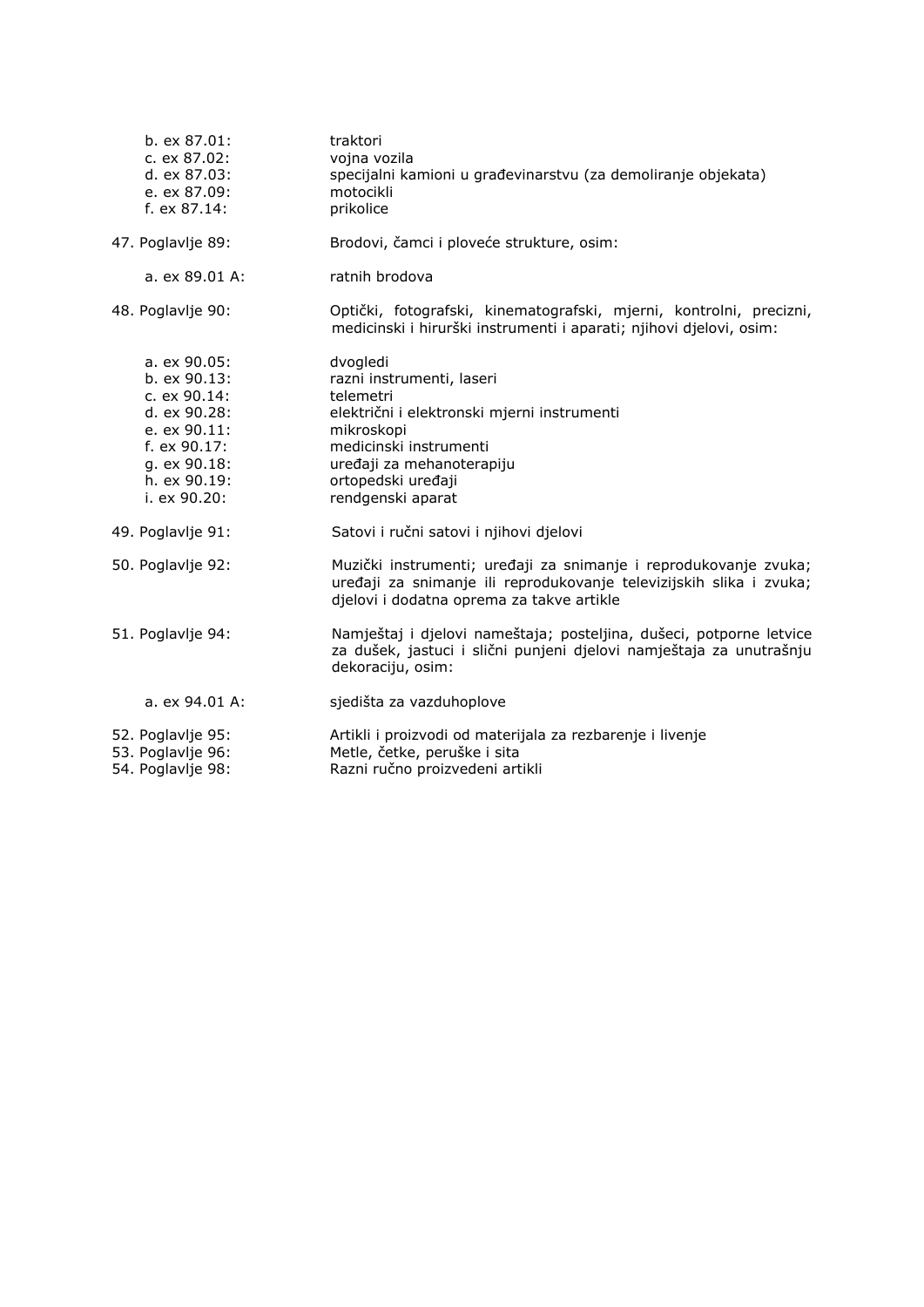#### **ANEKS 5**

#### USLUGE

Ovim Sporazumom obuhvaćene su sljedeće usluge, koje su identifikovane u skladu sa Centralnom klasifikacijom proizvoda (CPC) Ujedinjenih nacija, sadržanom u dokumentu MTN.GNS/W/120<sup>1</sup>:

| <b>Opis</b>                                                                                                                                                                                                                                           | <b>CPC</b> referentni br.                |  |  |
|-------------------------------------------------------------------------------------------------------------------------------------------------------------------------------------------------------------------------------------------------------|------------------------------------------|--|--|
| 1. Usluge održavanja i popravke                                                                                                                                                                                                                       | 6112, 6122, 633, 886                     |  |  |
| 2. Usluge kopnenog prevoza, uključujući i usluge prevoza<br>sigurnosnim oklopljenim vozilima i kurirske usluge, izuzev<br>transporta pošte                                                                                                            | 712 (izuzev<br>71235),<br>7512,<br>87304 |  |  |
| 3. Usluge vazdušnog prevoza putnika i tereta, osim 73 (izuzev 7321)<br>tansporta pošte                                                                                                                                                                |                                          |  |  |
| 4. Transport pošte kopnenim putem, izuzev željeznice i 71235, 7321<br>vazduhom                                                                                                                                                                        |                                          |  |  |
| 5. Usluge u domenu telekomunikacija                                                                                                                                                                                                                   | 752                                      |  |  |
| 6. Finansijske usluge<br>Usluge osiguranja<br>(a)<br>Bankarske i investicione usluge <sup>2</sup><br>(b)                                                                                                                                              | ex 81<br>812, 814                        |  |  |
| 7. Kompjuterske i sa njima povezane usluge                                                                                                                                                                                                            | 84                                       |  |  |
| 8. Usluge računovodstva, finansijske kontrole i knjigovo-<br>dstva                                                                                                                                                                                    | 862                                      |  |  |
| 9. Usluge istraživanja tržišta i anketiranja javnog mnjenja                                                                                                                                                                                           | 864                                      |  |  |
| 10. Usluge konsaltinga u menadžmentu i slične usluge                                                                                                                                                                                                  | 865, 866 <sup>2</sup>                    |  |  |
| 11. Usluge u oblasti arhitekture; inženjerske i integrisane<br>inženjerske usluge; usluge urbanističkog planiranja i usluge<br>pejzažne arhitekture; sa tim povezane usluge naučnog i<br>tehničkog konsaltinga; usluge tehničkog testiranja i analize | 867                                      |  |  |
| 12. Usluge u djelatnosti oglašavanja                                                                                                                                                                                                                  | 871                                      |  |  |
| 13. Usluge čišćenja zgrada i održavanja prostorija                                                                                                                                                                                                    | 874, 82201 do 82206                      |  |  |
| 14. Izdavačke i štamparske usluge na bazi naknade i<br>ugovora                                                                                                                                                                                        | 88442                                    |  |  |
| 15. Usluge odlaganja otpadnih voda i otpada; sanitarne i<br>slične usluge                                                                                                                                                                             | 94                                       |  |  |

-

<sup>1</sup> Izuzev za usluge koje naručioci moraju da nabavljaju od drugog naručioca, u skladu sa ekskluzivnim pravom ustanovljenim objavljenim zakonom, propisom ili administrativnom odredbom<br><sup>2</sup> Izuzev za nabavku ili pribavljanje fiskalno-agencijskih ili depozitarnih usluga, likvidacije i usluga

menadžmenta za regulisane finansijske institucije ili usluga povezanih sa prodajom, otkupom ili distribucijom javnog duga, uključujući zajmove i državne obveznice, mjenice i ostale hartije od vrijednosti.<br><sup>2</sup> Izuzev usluga arbitraže i sporazumnog rješavanja.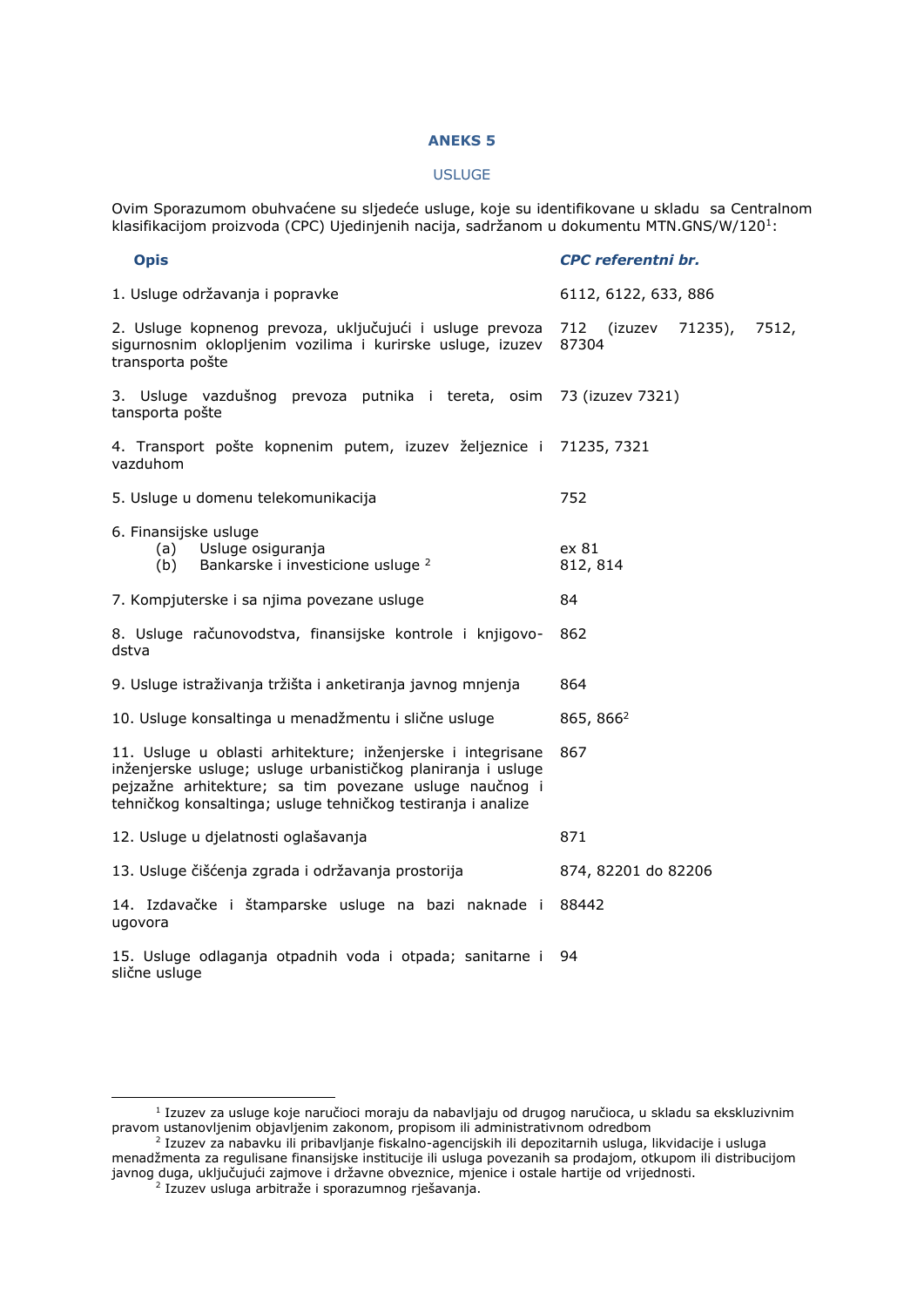# *Napomena uz Aneks 5*

Nabavka od strane naručilaca obuhvaćenih Aneksima 1, 2 i 3 svih usluga obuhvaćenih ovim Aneksom je obuhvaćena nabavka u pogledu pružaoca usluga konkretne Strane,samo u onoj mjeri u kojoj je ta Strana obuhvatila tu uslugu u sklopu svog Aneksa 5.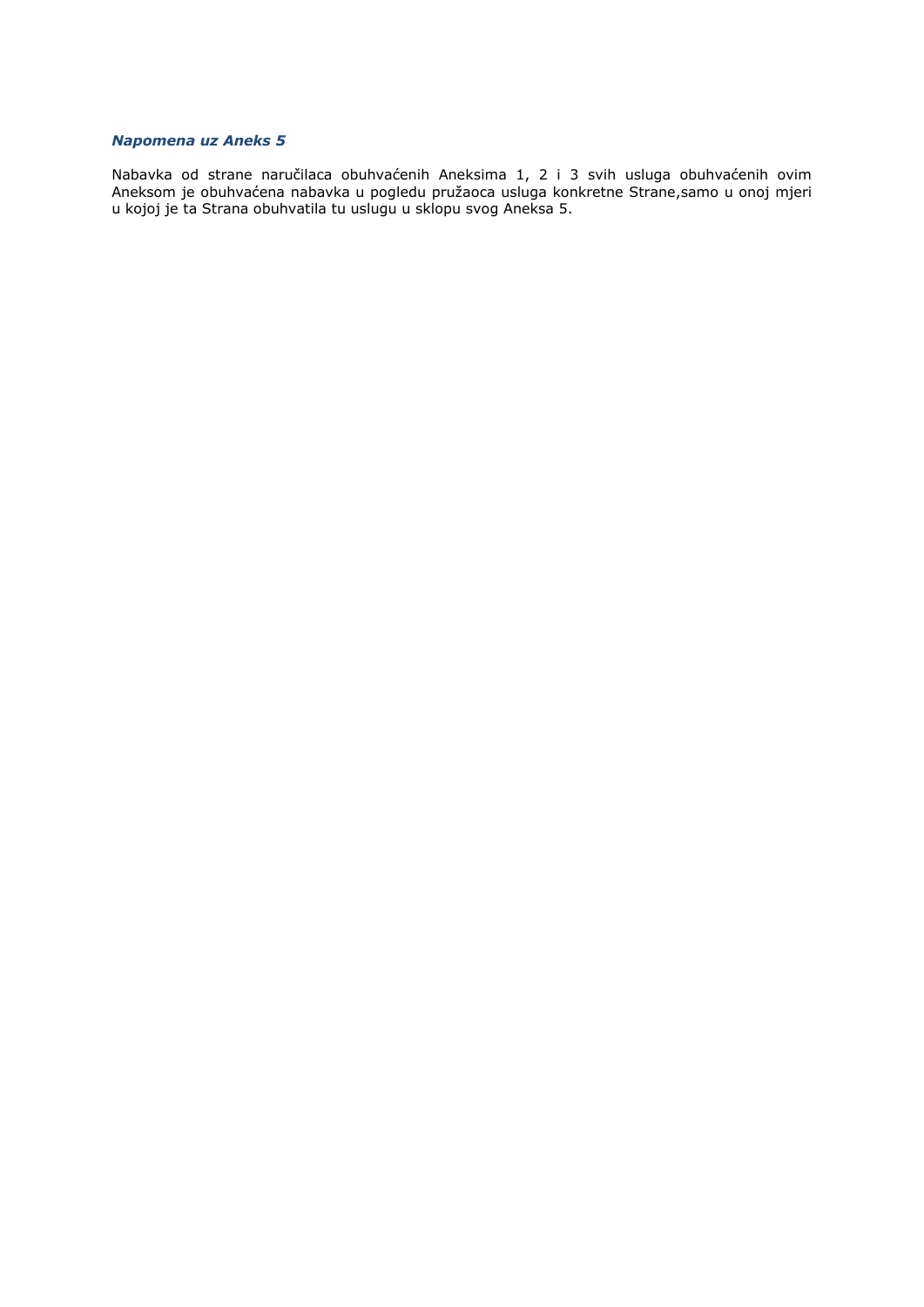# **ANEKS 6**

#### GRAĐEVINSKE USLUGE

#### **Spisak građevinskih usluga (Razdjel 51, CPC Prov.):**

#### **1 GRAĐEVINSKE USLUGE**

Sve usluge nabrojane u Razdjelu 51.

# **2 USTUPANJE RADOVA**

Ugovori za ustupanje radova, dodijeljeni od strane naručilaca iz Aneksa 1 i 2, uključeni su u režim nacionalnog tretmana za pružaoce građevinskih usluga iz EU, Islanda, Lihtenštajna, Norveške, Holandije u pogledu Arube i Švajcarske, pod uslovom da njihova vrijednost iznosi ili premašuje 5,000,000 SPV i za pružaoce građevinskih usluga iz Koreje, pod uslovom da njihova vrijednost iznosi ili premašuje 15,000,000 SPV.

#### *Napomena uz Aneks 6*

Nabavka od strane naručilaca obuhvaćenih Aneksima 1, 2 i 3 svih građevinskih usluga obuhvaćenih ovim Aneksom je obuhvaćena nabavka u pogledu pružaoca usluga konkretne Strane, samo u onoj mjeri u kojoj je ta Strana obuhvatila tu uslugu u sklopu svog Aneksa 6.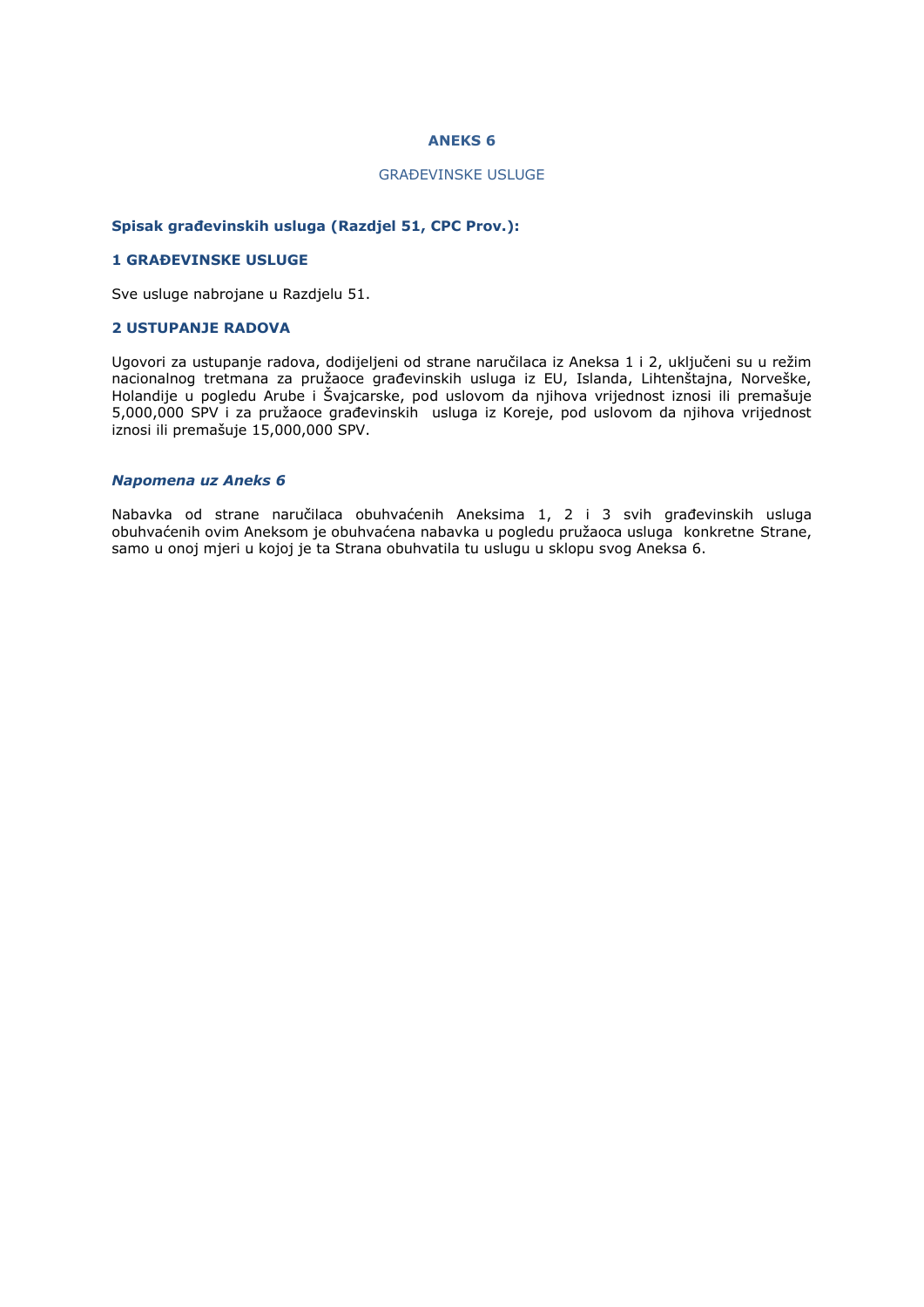| Grupa        | <b>Klasa</b> | Pod-klasa | <b>Naziv</b>                                                                              | Odgovarajući<br>ISCI |
|--------------|--------------|-----------|-------------------------------------------------------------------------------------------|----------------------|
| <b>GLAVA</b> | 5            |           | GRAĐEVISNKI RADOVI I                                                                      |                      |
|              |              |           | GRAĐEVINSKI OBJEKTI                                                                       |                      |
| RAZDJEL 51   |              |           | <b>GRAĐEVINSKI RADOVI</b>                                                                 |                      |
| 511          |              |           | Pripremni radovi na gradilištu                                                            |                      |
|              | 5111         | 51110     | Rad na istraživanju gradilišta                                                            | 4510                 |
|              | 5112         | 51120     | Radovi na rušenju                                                                         | 4510                 |
|              | 5113         | 51130     | Radovi na pripremi i raščišćavanju<br>gradilišta                                          | 4510                 |
|              | 5114         | 51140     | Radovi na iskopavanju i zemljani radovi                                                   | 4510                 |
|              | 5115         | 51150     | Priprema gradilišta za miniranje                                                          | 4510                 |
|              | 5116         | 51160     | Rad na postavljanju skela                                                                 | 4520                 |
| 512          |              |           | Građevinski radovi na objektima                                                           |                      |
|              | 5121         | 51210     | Objekti sa jednim ili dva stana                                                           | 4520                 |
|              | 5122         | 51220     | Objekti sa više stanova                                                                   | 4520                 |
|              | 5123         | 51230     | Skladišta i industrijske građevine                                                        | 4520                 |
|              | 5124         | 51240     | Komercijalni objekti                                                                      | 4520                 |
|              | 5125         | 51250     | Objekti zabavnog karaktera                                                                | 4520                 |
|              | 5126         | 51260     | Hoteli, restorani i slične građevine                                                      | 4520                 |
|              | 5127         | 51270     | Objekti obrazovnog karaktera                                                              | 4520                 |
|              | 5128         | 51280     | Objekti zdravstvenog karaktera                                                            | 4520                 |
|              | 5129         | 51290     | Ostali objekti                                                                            | 4520                 |
| 513          |              |           | Građevinski radovi u oblasti niskogradnje                                                 |                      |
|              | 5131         | 51310     | (osim<br>uzdignutih<br>Auto-putevi<br>auto-<br>puteva), ulice, putevi, željeznice i piste | 4520                 |
|              | 5132         | 51320     | Mostovi, uzdignuti auto-putevi, tuneli i<br>podzemna željeznica                           | 4520                 |
|              | 5133         | 51330     | Radovi na plovnim putevima, lukama,<br>branama i ostali slični radovi                     | 4520                 |
|              | 5134         | 51340     | Cjevovodi, komunikacione i dalekovodne<br>linije (kablovi)                                | 4520                 |
|              | 5135         | 51350     | cjevovodi i kablovi;<br>pomoćni<br>Lokalni<br>radovi                                      | 4520                 |
|              | 5136         | 51360     | industrijskog i<br>proizvodnog<br>Objekti<br>karaktera                                    | 4520                 |
|              | 5137         |           | Objekti za sport i rekreaciju                                                             |                      |
|              |              | 51371     | Stadioni i sportski tereni                                                                | 4520                 |
|              |              | 51372     | Ostali objekti za sport i rekreaciju (npr.<br>bazeni, teniski tereni, golf tereni)        | 4520                 |
|              | 5139         | 51390     | Inženjerski radovi                                                                        | 4520                 |
| 514          | 5140         | 51400     | montažnih<br>Sklapanje i podizanje                                                        |                      |

# **RAZDJEL 51, CENTRALNA KLASIFIKACIJA PROIZVODA**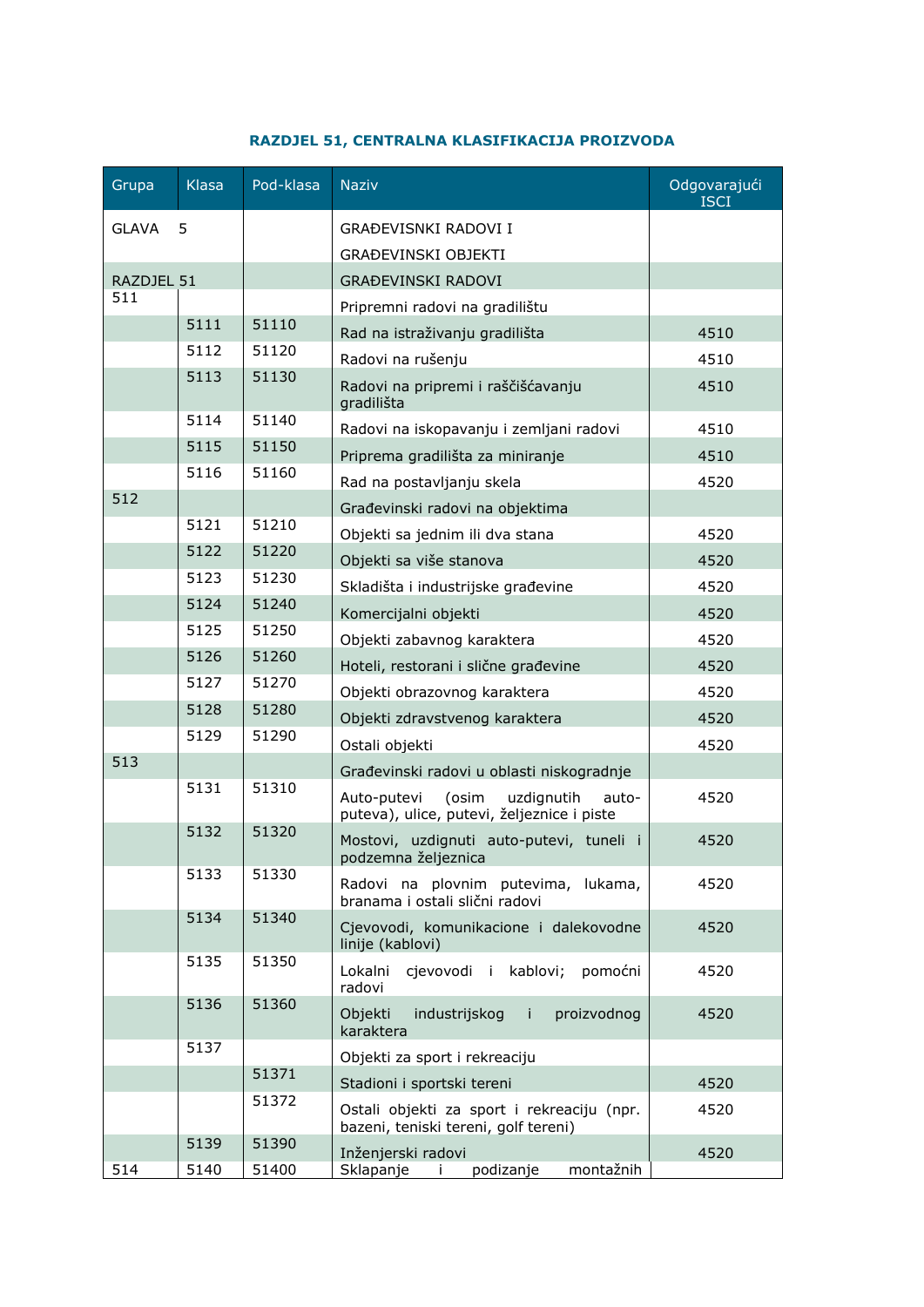| Grupa | <b>Klasa</b> | Pod-klasa | <b>Naziv</b>                                                                      | Odgovarajući<br><b>ISCI</b> |
|-------|--------------|-----------|-----------------------------------------------------------------------------------|-----------------------------|
|       |              |           | konstrukcija                                                                      |                             |
| 515   |              |           | Specijalni zanatski građevinski radovi                                            |                             |
|       | 5151         | 51510     | Radovi<br>fundiranju,<br>uključujući<br>na<br>postavljanje stubova                |                             |
|       | 5152         | 51520     | Bušenje bunara                                                                    |                             |
|       | 5153         | 51530     | Postavljanje krovova i impregnacija                                               |                             |
|       | 5154         | 51540     | Betonski radovi                                                                   |                             |
|       | 5155         | 51550     | željeza<br>Savijanje<br>postavljanje<br>$\mathbf{I}$<br>(uključujući zavarivanje) |                             |
|       | 5156         | 51560     | Zidarski radovi                                                                   |                             |
|       | 5159         | 51590     | Ostali specijalni zanatski radovi                                                 |                             |
| 516   |              |           | Instalacije                                                                       |                             |
|       | 5161         | 51610     | Grijanje, ventilacija i erkondišn                                                 |                             |
|       | 5162         | 51620     | Vodoinstalaterski i kanalizacioni radovi                                          |                             |
|       | 5163         | 51630     | Postavljanje instalacija za plin                                                  |                             |
|       | 5164         |           | Električarski radovi                                                              |                             |
|       |              | 51641     | Razvođenje i postavljanje električnih<br>instalacija                              |                             |
|       |              | 51642     | Radovi<br>protivpožarnih<br>postavljanju<br>na<br>alarma                          |                             |
|       |              | 51643     | postavljanju<br>protivprovalnog<br>Rad<br>na<br>alarmnog sistema                  |                             |
|       |              | 51644     | Rad na postavljanju antena                                                        |                             |
|       |              | 51649     | Ostali električarski radovi                                                       |                             |
|       | 5165         | 51650     | Radovi na izolaciji (električna, vodovodna,<br>toplotna, zvučna)                  |                             |
|       | 5166         | 51660     | Izrada ograda i kapija                                                            |                             |
|       | 5169         |           | Ostali radovi na isntalacijama                                                    |                             |
|       |              | 51691     | Rad na postavljanju liftova i eskalatora                                          |                             |
|       |              | 51699     | Ostali instalacioni radovi                                                        |                             |
| 517   |              |           | Završni građevinski i fini radovi                                                 |                             |
|       | 5171         | 51710     | Postavljanje prozora i prozorskih stakala                                         |                             |
|       | 5172         | 51720     | Gipsani radovi                                                                    |                             |
|       | 5173         | 51730     | Molerski radovi                                                                   |                             |
|       | 5174         | 51740     | Postavljanje podnih i zidnih obloga                                               |                             |
|       | 5175         | 51750     | Ostali poslovi na oblaganju podova<br>zidova, tapetarski radovi                   |                             |
|       | 5176         | 51760     | Radovi na ugradnji stolarije                                                      |                             |
|       | 5177         | 51770     | Radovi na unutrašnjoj dekoraciji                                                  |                             |
|       | 5178         | 51780     | Radovi na postavljanju ornamenata                                                 |                             |
|       | 5179         | 51790     | Ostali završni građevinski i fini radovi                                          |                             |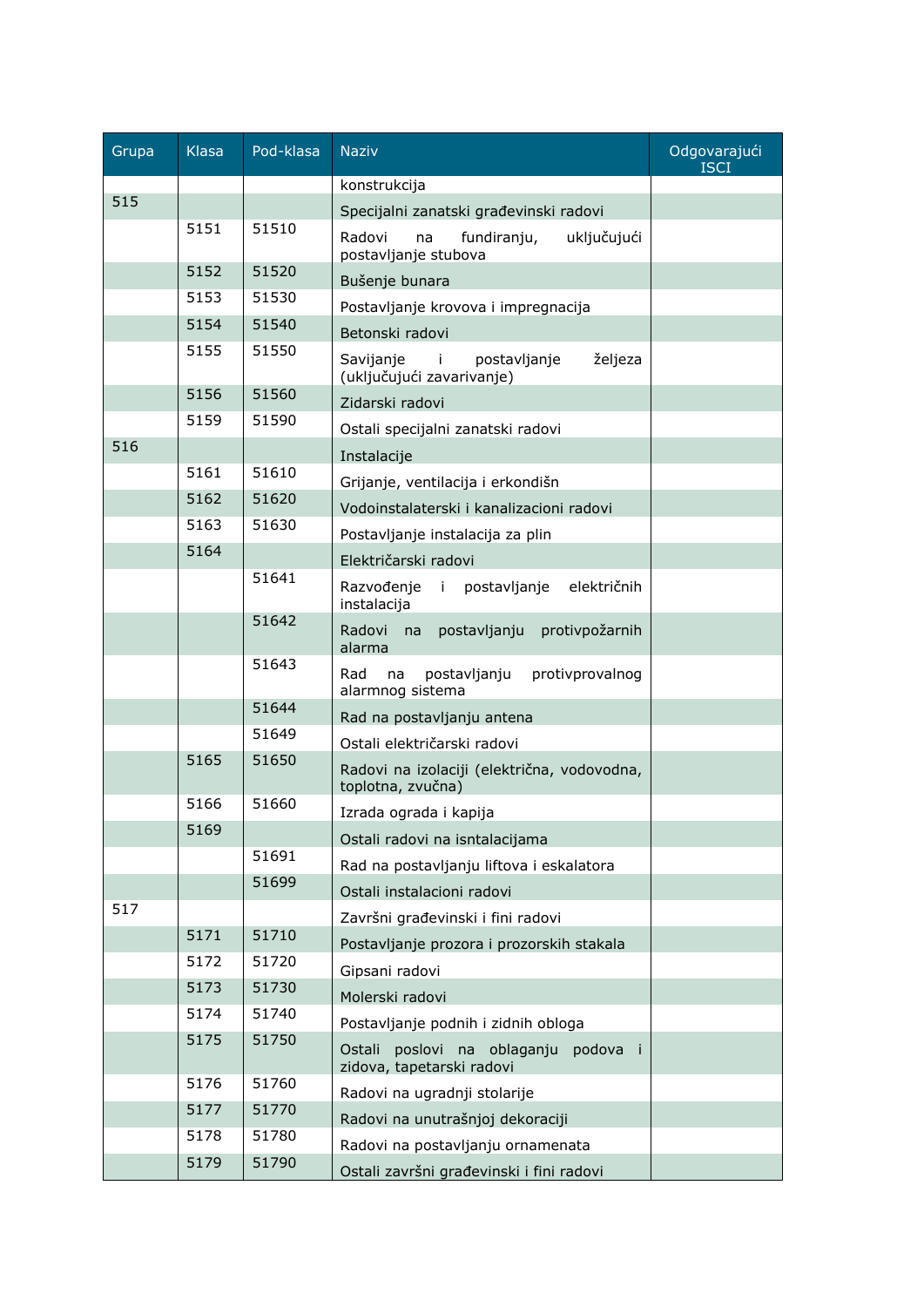| Grupa | Klasa | Pod-klasa Naziv |                                                                                                                  | Odgovarajući<br><b>ISCI</b> |
|-------|-------|-----------------|------------------------------------------------------------------------------------------------------------------|-----------------------------|
| 518   | 5180  | 51800           | Usluge rentiranja u vezi sa opremom za<br>gradnju i rušenje objekata ili radove na<br>niskogradnji, od operatora |                             |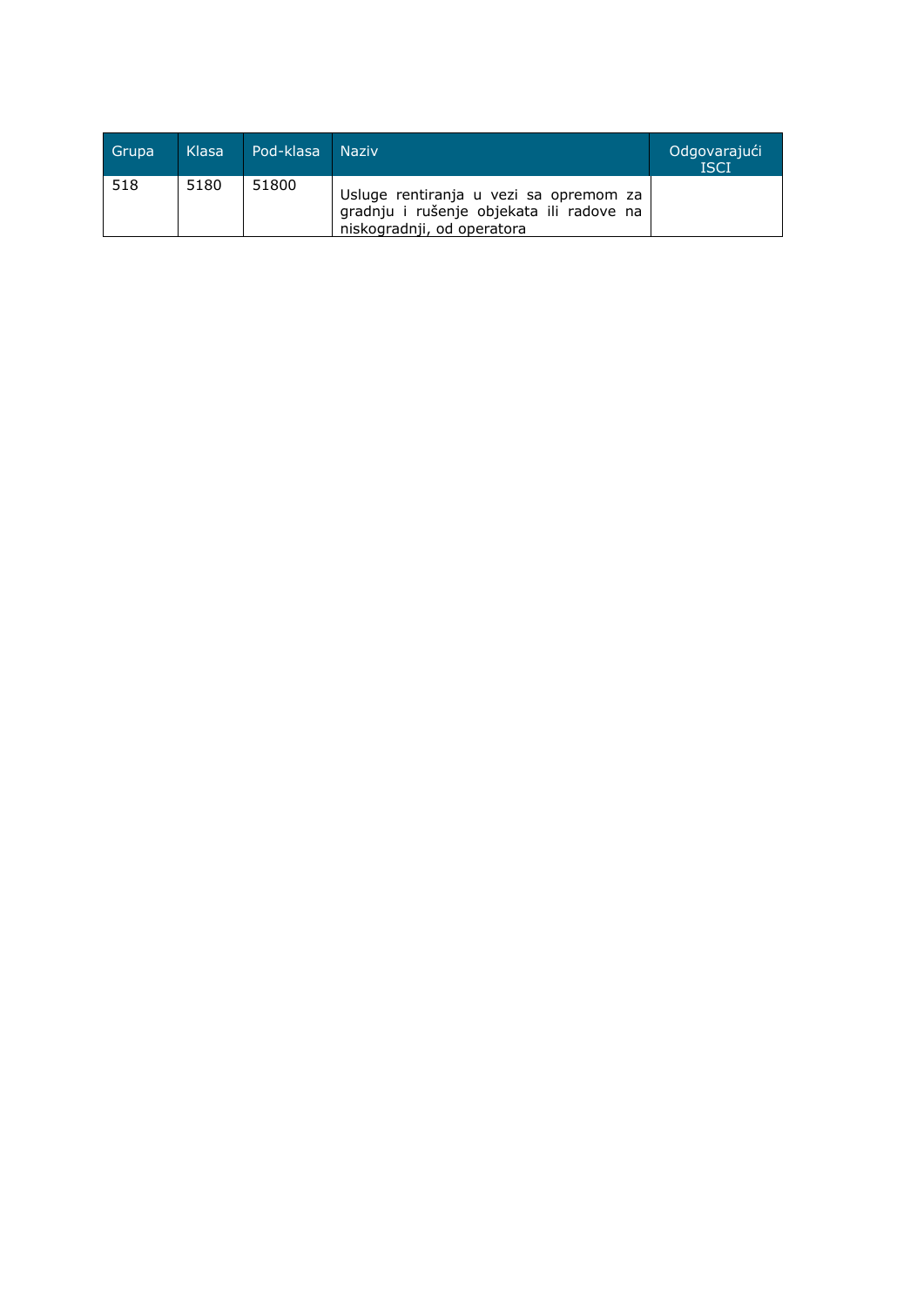# **ANEKS 7**

# OPŠTE NAPOMENE

1. Ovim sporazumom nije pokriveno sljedeće:

a. nabavka poljoprivrednih proizvoda izvršena u cilju unapređenja programa podrške poljoprivredi i programa obezbjeđivanja hrane (npr. pomoć u hrani, uključujući pomoć u vanrednim situacijama), i

b. nabavke koje se sprovode radi sticanja, razvoja, produkcije ili koprodukcije programskog materijala od strane emitera i ugovori za period emitovanja.

2. Nabavka od strane naručilaca obuhvaćenih Aneksima 1 i 2 u vezi sa aktivnostima u oblasti pijaće vode, energetike, saobraćaja i poštanskog sektora nije obuhvaćena ovim Sporazumom, ukoliko nije obuhvaćena Aneksom 3.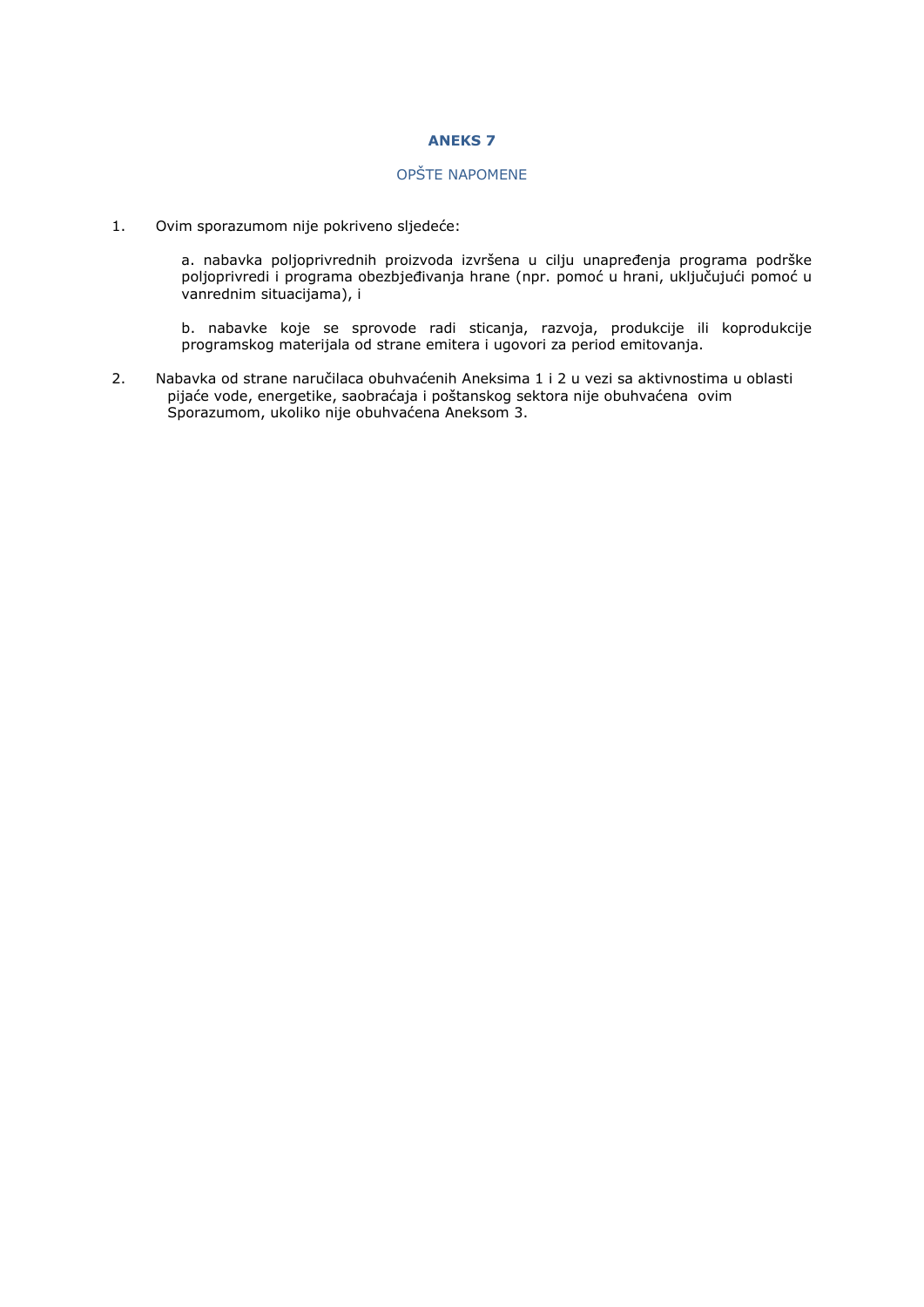# **PRILOG II**

ELEKTRONSKI ILI ŠTAMPANI MEDIJI KOJE STRANE KORISTE ZA PUBLIKACIJU ZAKONA, PROPISA, SUDSKIH ODLUKA, ADMINISTRATIVNIH ODLUKA U OPŠTOJ PRIMJENI, STANDARDNE UGOVORNE KLAUZULE I PROCEDURE U VEZI SA JAVNIM NABAVKAMA OBUHVAĆENIM OVIM SPORAZUMOM U SKLADU SA ČLANOM VI3

# **CRNA GORA**

1. Pravni propisi:

1. Službeni list Crne Gore (Official Gazette of Montenegro) – www.sluzbenilist.me.

2. Sudske odluke: 1. Sudovi Crne Gore (the courts of Montenegro) – [www.sudovi.me.](http://www.sudovi.me/)

# **PRILOG III**

**\_\_\_\_\_\_\_\_\_\_\_\_\_\_\_**

ELEKTRONSKI ILI ŠTAMPANI MEDIJI KOJE STRANE KORISTE ZA PUBLIKACIJU OBAVJEŠTENJA U SKLADU SA ČLANOVIMA VII, IX:7 I XVI:2 U SKLADU SA ČLANOM VI

# **CRNA GORA**

1. Portal javnih nabavki Crne Gore (Public Procurement Portal) – www.ujn.gov.me.

#### **PRILOG IV**

**\_\_\_\_\_\_\_\_\_\_\_\_\_\_\_**

ADRESA WEB-SAJTA ILI ADRESA NA KOJOJ STRANE OBJAVLJUJU STATISTIKU NABAVKI U SKLADU SA ČLANOM XVI:5 I OBAVJEŠTENJA O DODIJELJENIM UGOVORIMA U SKLADU SA ČLANOM XVI:6

# **CRNA GORA**

**\_\_\_\_\_\_\_\_\_\_**

1. Portal javnih nabavki Crne Gore (Public Procurement Portal) - www.ujn.gov.me.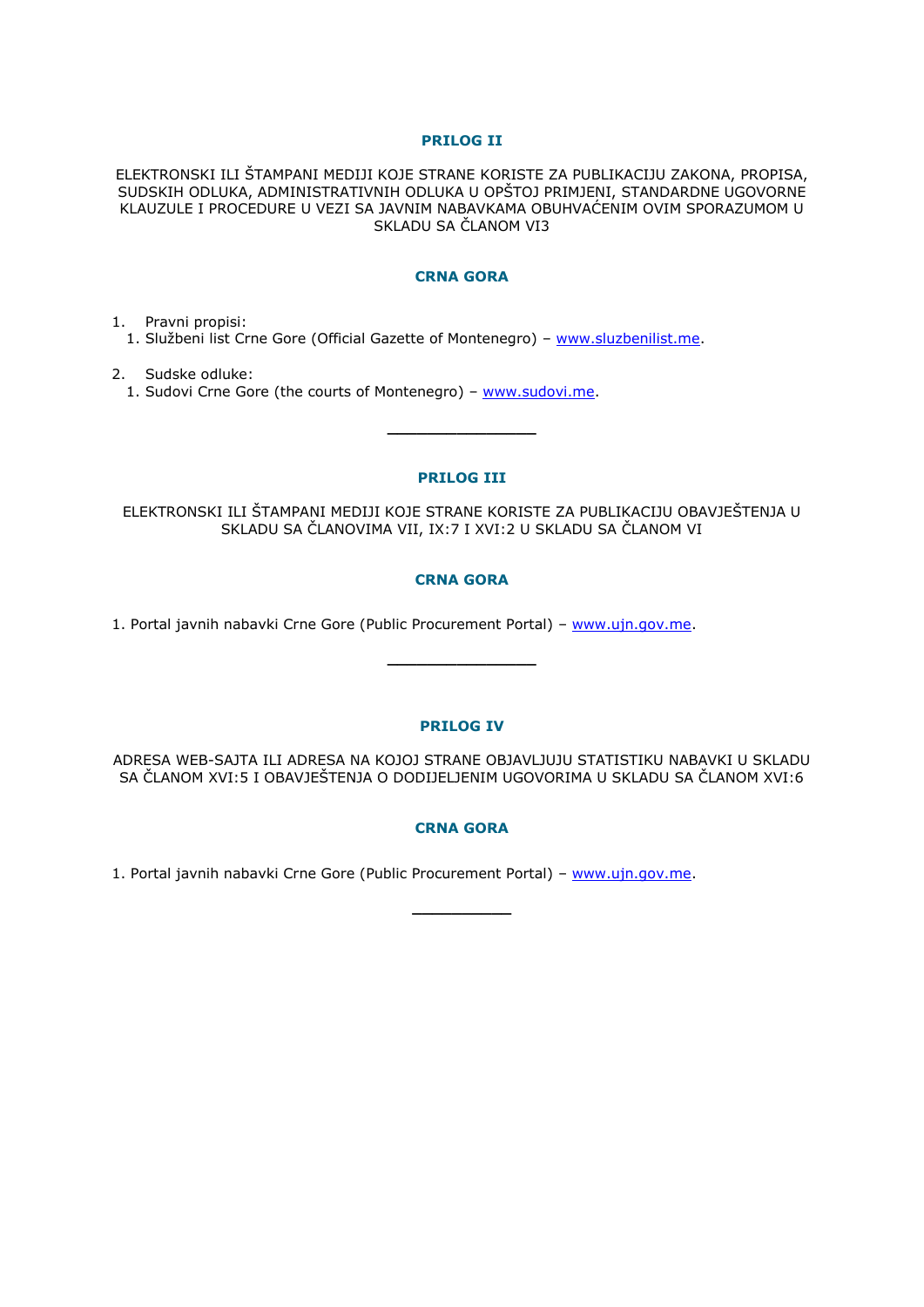# **DODATAK B**

#### USLOVI EVROPSKE UNIJE ZA PRISTUPANJE CRNE GORE SPORAZUMU O VLADINIM NABAVKAMA

1. Nakon pristupanja Crne Gore Sporazumu o javnim nabavkama, tačka 2 u stavu 2 (ugovorni subjekti na nivou centralnih vlada zemalja članica EU) Aneksa 1 Priloga I za Evropsku uniju, glasi:

"2. Za robe, usluge, dobavljače i pružaoce usluga iz Izraela i Crne Gore, nabavka od strane sljedećih ugovornih subjekata na nivou centralne vlade."

#### 2. Nakon pristupanja Crne Gore Sporazumu o javnim nabavkama, stav 2 Aneksa 6 glasi:

"2. Ugovori o ustupanju radova, kada ih dodjeljuju subjekti iz Aneksa 1 i 2, su obuhvaćeni režimom nacionalnog tretmana za pružaoce građevinskih usluga iz Islanda, Lihtenštajna, Norveške, Holandije u pogledu Arube, Švajcarske i Crne Gore, pod uslovom da njihova vrijednost iznosi ili prelazi 5,000,000 SDR i za pružaoce građevinskih usluga iz Koreje; pod uslovom da njihova vrijednost iznosi ili prelazi 15,000,000 SDR."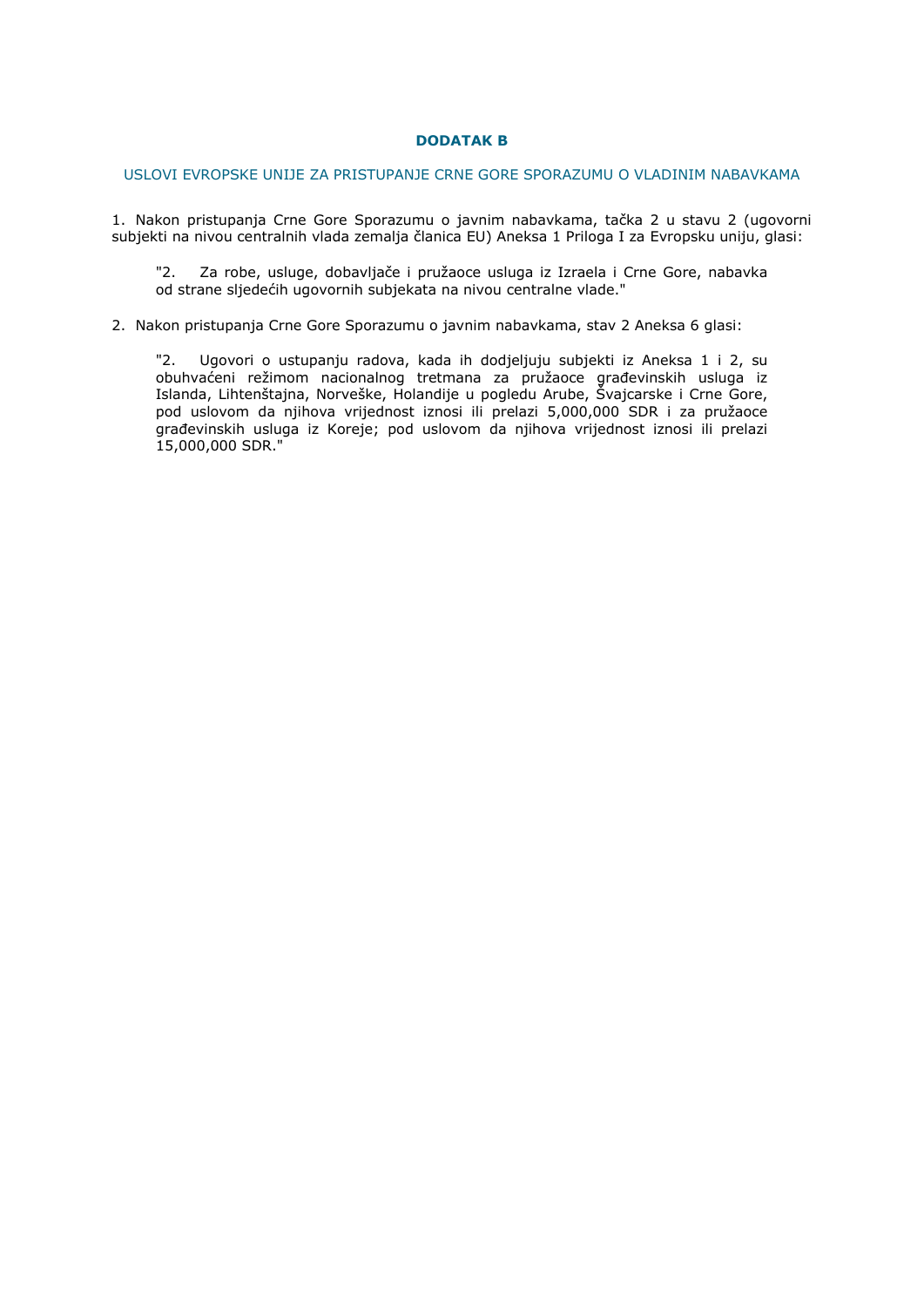# **Član 3**

Ovaj zakon stupa na snagu osmog dana od dana objavljivanja u "Službenom listu Crne Gore – Međunarodni ugovori".

# **O B R A Z L O Ž E NJ E**

# **I. USTAVNI OSNOV ZA DONOŠENJE ZAKONA**

Ustavni osnov za donošenje Zakona o potvrđivanju Odluke o pristupanju Crne Gore Sporazumu o vladinim nabavkama pri Svjetskoj trgovinskoj organizaciji, sadržan je u članu 16 stav 1 tačka 5, kojim su definisana pitanja koja se uređuju zakonom, i članu 82 tačka 17 Ustava Crne Gore, kojim je propisano da Skupština Crne Gore potvrđuje međunarodne ugovore.

# **II. OCJENA STANJA MEĐUNARODNIH ODNOSA I CILJ DONOŠENJA ZAKONA**

Sporazum o vladinim nabavkama (GPA) je plurilateralni sporazum Svjetske trgovinske organizacije (STO), koji ima za cilj unapređenje međunarodne trgovine i ostvarenje principa efikasnog upravljanja javnim sredstvima. Sporazum je zasnovan na međunarodnim standardima i principima nediskriminacije, transparentnosti javnih nabavki i jednakosti ponuđača. Sa stanovšta procesa EU integracija, Sporazum se ne može odvojeno posmatrati od EU Direktiva iz oblasti javnih nabavki, posebno imajući u vidu da je jedna od potpisnica Sporazuma i Evropska unija.

U tom cilju, Ministarstvo finansija je zatražilo status posmatrača u procesu pristupanja, što je bio neophodan korak ka otvaranju pregovora. Zahtjev Crne Gore za sticanje statusa posmatrača bio je predmet razmatranja Komiteta za javne nabavke od 31. oktobra 2012. godine, nakon čega je Crna Gora i zvanično dobila status posmatrača. Formiranjem pregovaračkog tima i imenovanjem glavnog pregovarača i zvanično je započet proces pregovora.

Javne nabavke su jedna od značajnijih oblasti djelovanja Svjetske trgovinske organizacije, zbog uticaja koje mogu imati na tržišna kretanja, posebno zbog potencijalne diskriminacije stranih ponuđačima, što nije u skladu sa osnovnim principima na kojima počiva Svjetska trgovinska organizacija.

Tako je članstvom u Sporazumu, povećana mogućnost pristupa međunarodnom tržištu javnih nabavki za ponuđače iz Crne Gore. Pored toga, članstvo predstavlja garanciju usklađenosti domaćeg zakonodavstva u oblasti javnih nabavki sa najboljom međunarodnom praksom.

Konačno, pristpanje Sporazumu koji počiva na visokim standardima transparentnosti i ravnopravnosti ponuđača, direktno ili indirektno utiče na porast direktnih stranih investicija.

#### **III. OSNOVNA PITANJA KOJA SE UREĐUJU SPORAZUMOM O VLADINIM NABAVKAMA**

**Sporazumom o pristupanju Crne Gore Sporazumu o vladinim nabavkama pri Svjetskoj trgovinskoj organizaciji** uređuju se sledeća pitanja: subjekti centralne vlade, subjekti podcentralne vlade, svi ostali subjekti, robe, usluge, građevinske usluge, opšte napomene.